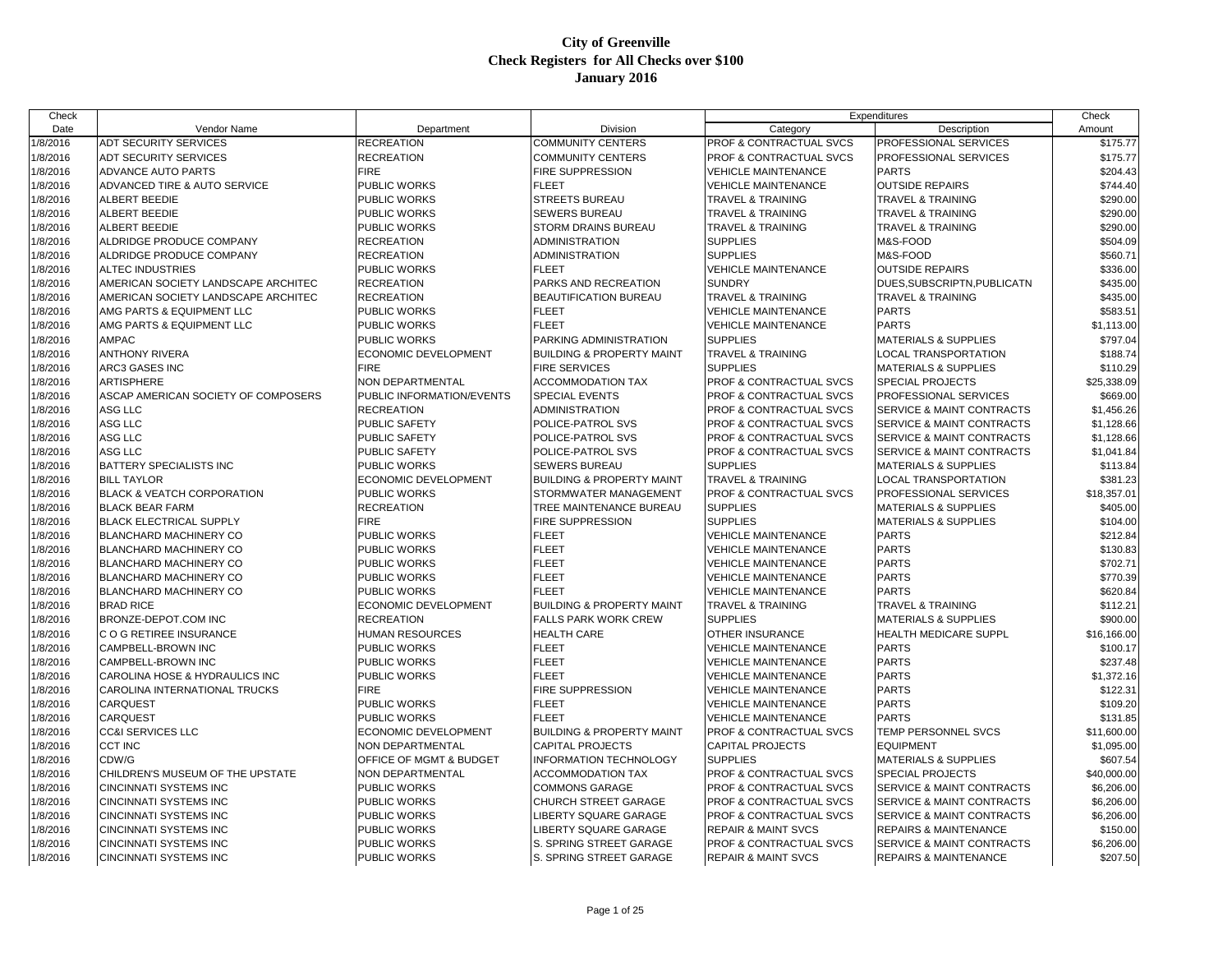| Check    |                                      |                         |                            |                                    | Expenditures                         | Check       |
|----------|--------------------------------------|-------------------------|----------------------------|------------------------------------|--------------------------------------|-------------|
| Date     | Vendor Name                          | Department              | Division                   | Category                           | Description                          | Amount      |
| 1/8/2016 | CINCINNATI SYSTEMS INC               | PUBLIC WORKS            | RICHARDSON STREET GARAGE   | PROF & CONTRACTUAL SVCS            | <b>SERVICE &amp; MAINT CONTRACTS</b> | \$12,412.00 |
| 1/8/2016 | <b>CINCINNATI SYSTEMS INC</b>        | PUBLIC WORKS            | N LAURENS ST GARAGE        | <b>PROF &amp; CONTRACTUAL SVCS</b> | <b>SERVICE &amp; MAINT CONTRACTS</b> | \$6,206.00  |
| 1/8/2016 | <b>CINCINNATI SYSTEMS INC</b>        | PUBLIC WORKS            | POINSETT GARAGE            | PROF & CONTRACTUAL SVCS            | SERVICE & MAINT CONTRACTS            | \$6,206.00  |
| 1/8/2016 | <b>CINCINNATI SYSTEMS INC</b>        | PUBLIC WORKS            | RIVER STREET GARAGE        | PROF & CONTRACTUAL SVCS            | SERVICE & MAINT CONTRACTS            | \$6,206.00  |
| 1/8/2016 | <b>CINCINNATI SYSTEMS INC</b>        | <b>PUBLIC WORKS</b>     | RIVERPLACE GARAGE          | PROF & CONTRACTUAL SVCS            | <b>SERVICE &amp; MAINT CONTRACTS</b> | \$6,206.00  |
| 1/8/2016 | <b>CINTAS</b>                        | <b>RECREATION</b>       | <b>ADMINISTRATION</b>      | <b>SUPPLIES</b>                    | <b>CLOTHING &amp; UNIFORMS</b>       | \$139.41    |
| 1/8/2016 | <b>CINTAS</b>                        | <b>RECREATION</b>       | BEAUTIFICATION BUREAU      | <b>SUPPLIES</b>                    | <b>CLOTHING &amp; UNIFORMS</b>       | \$182.32    |
| 1/8/2016 | <b>CINTAS</b>                        | PUBLIC WORKS            | <b>STREETS BUREAU</b>      | <b>SUPPLIES</b>                    | <b>CLOTHING &amp; UNIFORMS</b>       | \$328.44    |
| 1/8/2016 | <b>CINTAS</b>                        | <b>PUBLIC WORKS</b>     | RESIDENTIAL COLL BUREAU    | <b>SUPPLIES</b>                    | <b>CLOTHING &amp; UNIFORMS</b>       | \$146.13    |
| 1/8/2016 | <b>CINTAS</b>                        | <b>PUBLIC WORKS</b>     | RESIDENTIAL COLL BUREAU    | <b>SUPPLIES</b>                    | <b>CLOTHING &amp; UNIFORMS</b>       | \$111.30    |
| 1/8/2016 | <b>CINTAS</b>                        | PUBLIC WORKS            | STORM DRAINS BUREAU        | <b>SUPPLIES</b>                    | <b>CLOTHING &amp; UNIFORMS</b>       | \$152.64    |
| 1/8/2016 | <b>CINTAS</b>                        | <b>PUBLIC WORKS</b>     | STORM DRAINS BUREAU        | <b>SUPPLIES</b>                    | <b>CLOTHING &amp; UNIFORMS</b>       | \$211.92    |
| 1/8/2016 | <b>CINTAS</b>                        | <b>PUBLIC WORKS</b>     | <b>FLEET</b>               | <b>SUPPLIES</b>                    | <b>CLOTHING &amp; UNIFORMS</b>       | \$173.85    |
| 1/8/2016 | <b>CINTAS</b>                        | PUBLIC WORKS            | <b>FLEET</b>               | <b>SUPPLIES</b>                    | <b>CLOTHING &amp; UNIFORMS</b>       | \$254.24    |
| 1/8/2016 | <b>CINTAS</b>                        | PUBLIC WORKS            | <b>FLEET</b>               | <b>SUPPLIES</b>                    | <b>CLOTHING &amp; UNIFORMS</b>       | \$173.85    |
| 1/8/2016 | <b>CINTAS</b>                        | <b>PUBLIC WORKS</b>     | <b>FLEET</b>               | <b>SUPPLIES</b>                    | <b>MATERIALS &amp; SUPPLIES</b>      | \$114.72    |
| 1/8/2016 | <b>CINTAS</b>                        | PUBLIC WORKS            | <b>FLEET</b>               | <b>SUPPLIES</b>                    | <b>MATERIALS &amp; SUPPLIES</b>      | \$237.43    |
| 1/8/2016 | <b>CINTAS</b>                        | PUBLIC WORKS            | <b>FLEET</b>               | <b>SUPPLIES</b>                    | <b>MATERIALS &amp; SUPPLIES</b>      | \$237.43    |
| 1/8/2016 | CINTAS FIRE PROTECTION 636525        | <b>PUBLIC WORKS</b>     | <b>FLEET</b>               | <b>VEHICLE MAINTENANCE</b>         | <b>PARTS</b>                         | \$1,385.43  |
| 1/8/2016 | <b>CITY WELDING SERVICE</b>          | <b>PUBLIC WORKS</b>     | <b>FLEET</b>               | <b>VEHICLE MAINTENANCE</b>         | <b>OUTSIDE REPAIRS</b>               | \$298.50    |
| 1/8/2016 | <b>CITY WELDING SERVICE</b>          | PUBLIC WORKS            | <b>FLEET</b>               | <b>VEHICLE MAINTENANCE</b>         | <b>OUTSIDE REPAIRS</b>               | \$398.50    |
| 1/8/2016 | CITY WELDING SERVICE                 | <b>PUBLIC WORKS</b>     | <b>FLEET</b>               | <b>VEHICLE MAINTENANCE</b>         | <b>OUTSIDE REPAIRS</b>               | \$419.50    |
| 1/8/2016 | <b>CITY WELDING SERVICE</b>          | PUBLIC WORKS            | <b>FLEET</b>               | <b>VEHICLE MAINTENANCE</b>         | <b>OUTSIDE REPAIRS</b>               | \$360.00    |
| 1/8/2016 | <b>CITY WELDING SERVICE</b>          | <b>PUBLIC WORKS</b>     | <b>FLEET</b>               | VEHICLE MAINTENANCE                | <b>OUTSIDE REPAIRS</b>               | \$198.50    |
| 1/8/2016 | CITY WELDING SERVICE                 | PUBLIC WORKS            | <b>FLEET</b>               | <b>VEHICLE MAINTENANCE</b>         | <b>OUTSIDE REPAIRS</b>               | \$129.50    |
| 1/8/2016 | CLINE HOSE & HYDRAULICS LLC          | PUBLIC WORKS            | MAULDIN/SIMPSONVILLE ROUT  | <b>VEHICLE MAINTENANCE</b>         | <b>PARTS</b>                         | \$198.35    |
|          |                                      | PUBLIC WORKS            | <b>CBD TIF CREW</b>        | <b>SUPPLIES</b>                    |                                      |             |
| 1/8/2016 | CONCRETE SUPPLY COMPANY LLC          | <b>FIRE</b>             |                            |                                    | <b>MATERIALS &amp; SUPPLIES</b>      | \$361.70    |
| 1/8/2016 | <b>CONTINENTAL ENGINES</b>           |                         | FIRE SUPPRESSION           | <b>REPAIR &amp; MAINT SVCS</b>     | <b>REPAIRS &amp; MAINTENANCE</b>     | \$176.78    |
| 1/8/2016 | <b>CUMMINS ATLANTIC LLC</b>          | PUBLIC WORKS            | <b>VEHICLE MAINTENANCE</b> | <b>SUPPLIES</b>                    | <b>MATERIALS &amp; SUPPLIES</b>      | \$396.00    |
| 1/8/2016 | <b>CUMMINS ATLANTIC LLC</b>          | PUBLIC WORKS            | <b>VEHICLE MAINTENANCE</b> | <b>VEHICLE MAINTENANCE</b>         | <b>PARTS</b>                         | \$2,448.00  |
| 1/8/2016 | <b>CUMMINS ATLANTIC LLC</b>          | PUBLIC WORKS            | MAULDIN/SIMPSONVILLE ROUT  | <b>VEHICLE MAINTENANCE</b>         | <b>PARTS</b>                         | \$750.00    |
| 1/8/2016 | <b>CUMMINS ATLANTIC LLC</b>          | PUBLIC WORKS            | <b>CLEMSON COMMUTER</b>    | <b>VEHICLE MAINTENANCE</b>         | <b>PARTS</b>                         | \$2,957.53  |
| 1/8/2016 | <b>CUMMINS ATLANTIC LLC</b>          | PUBLIC WORKS            | <b>CLEMSON COMMUTER</b>    | <b>VEHICLE MAINTENANCE</b>         | <b>PARTS</b>                         | \$104.64    |
| 1/8/2016 | <b>CUMMINS ATLANTIC LLC</b>          | PUBLIC WORKS            | <b>CLEMSON COMMUTER</b>    | <b>VEHICLE MAINTENANCE</b>         | <b>PARTS</b>                         | \$300.64    |
| 1/8/2016 | <b>CUMMINS ATLANTIC LLC</b>          | <b>FIRE</b>             | <b>FIRE SUPPRESSION</b>    | <b>VEHICLE MAINTENANCE</b>         | <b>PARTS</b>                         | \$1,357.38  |
| 1/8/2016 | <b>CUMMINS ATLANTIC LLC</b>          | <b>PUBLIC WORKS</b>     | <b>FLEET</b>               | <b>VEHICLE MAINTENANCE</b>         | <b>PARTS</b>                         | \$381.60    |
| 1/8/2016 | <b>CUMMINS ATLANTIC LLC</b>          | PUBLIC WORKS            | <b>FLEET</b>               | <b>VEHICLE MAINTENANCE</b>         | <b>OUTSIDE REPAIRS</b>               | \$540.00    |
| 1/8/2016 | <b>CUSTOM TRUCK &amp; BODY WORKS</b> | <b>FIRE</b>             | FIRE SUPPRESSION           | <b>VEHICLE MAINTENANCE</b>         | <b>PARTS</b>                         | \$102.01    |
| 1/8/2016 | DAVID SUDDUTH                        | <b>COUNCIL</b>          | <b>CITY COUNCIL</b>        | TRAVEL & TRAINING                  | LOCAL TRANSPORTATION                 | \$212.75    |
| 1/8/2016 | <b>DEAN'S ALTERNATOR</b>             | PUBLIC WORKS            | <b>FLEET</b>               | <b>VEHICLE MAINTENANCE</b>         | <b>PARTS</b>                         | \$174.90    |
| 1/8/2016 | DEBORAH K LEPOROWSKI PSY. D. LLC     | <b>HUMAN RESOURCES</b>  | HUMAN RESOURCES            | PROF & CONTRACTUAL SVCS            | PROFESSIONAL SERVICES                | \$2,125.00  |
| 1/8/2016 | DELL MARKETING LP                    | OFFICE OF MGMT & BUDGET | INFORMATION TECHNOLOGY     | <b>MIS PROJECTS</b>                | PCS/UPGRADES                         | \$824.59    |
| 1/8/2016 | <b>DELL MARKETING LP</b>             | PUBLIC WORKS            | TRAFFIC ENGINEERING        | <b>SUPPLIES</b>                    | M&S-INTERSECTION IMPROVEM            | \$807.61    |
| 1/8/2016 | <b>DESIGNLAB INC</b>                 | <b>PUBLIC SAFETY</b>    | POLICE-PATROL SVS          | <b>SUPPLIES</b>                    | <b>CLOTHING &amp; UNIFORMS</b>       | \$120.78    |
| 1/8/2016 | <b>DESIGNLAB INC</b>                 | PUBLIC SAFETY           | POLICE-PATROL SVS          | <b>SUPPLIES</b>                    | <b>CLOTHING &amp; UNIFORMS</b>       | \$168.54    |
| 1/8/2016 | <b>DESIGNLAB INC</b>                 | PUBLIC SAFETY           | POLICE-PATROL SVS          | <b>SUPPLIES</b>                    | <b>CLOTHING &amp; UNIFORMS</b>       | \$106.00    |
| 1/8/2016 | <b>DESIGNLAB INC</b>                 | PUBLIC SAFETY           | POLICE-PATROL SVS          | <b>SUPPLIES</b>                    | <b>CLOTHING &amp; UNIFORMS</b>       | \$512.00    |
| 1/8/2016 | <b>DESIGNLAB INC</b>                 | PUBLIC SAFETY           | POLICE-PATROL SVS          | <b>SUPPLIES</b>                    | <b>CLOTHING &amp; UNIFORMS</b>       | \$342.57    |
| 1/8/2016 | <b>DESIGNLAB INC</b>                 | <b>PUBLIC SAFETY</b>    | POLICE-PATROL SVS          | <b>SUPPLIES</b>                    | <b>CLOTHING &amp; UNIFORMS</b>       | \$417.66    |
| 1/8/2016 | <b>DESIGNLAB INC</b>                 | PUBLIC SAFETY           | POLICE-PATROL SVS          | <b>SUPPLIES</b>                    | <b>CLOTHING &amp; UNIFORMS</b>       | \$131.89    |
| 1/8/2016 | <b>DESIGNLAB INC</b>                 | <b>PUBLIC SAFETY</b>    | POLICE-PATROL SVS          | <b>SUPPLIES</b>                    | <b>CLOTHING &amp; UNIFORMS</b>       | \$169.60    |
| 1/8/2016 | <b>DILLARDS</b>                      | MUNICIPAL COURT         | MUNICIPAL COURT            | <b>COURT LIABILITY</b>             | COURT-RESTITUTION                    | \$217.00    |
| 1/8/2016 | DISCOVER UPCOUNTRY CAROLINA ASSOC    | <b>NON DEPARTMENTAL</b> | <b>ACCOMMODATION TAX</b>   | PROF & CONTRACTUAL SVCS            | <b>SPECIAL PROJECTS</b>              | \$3,400.00  |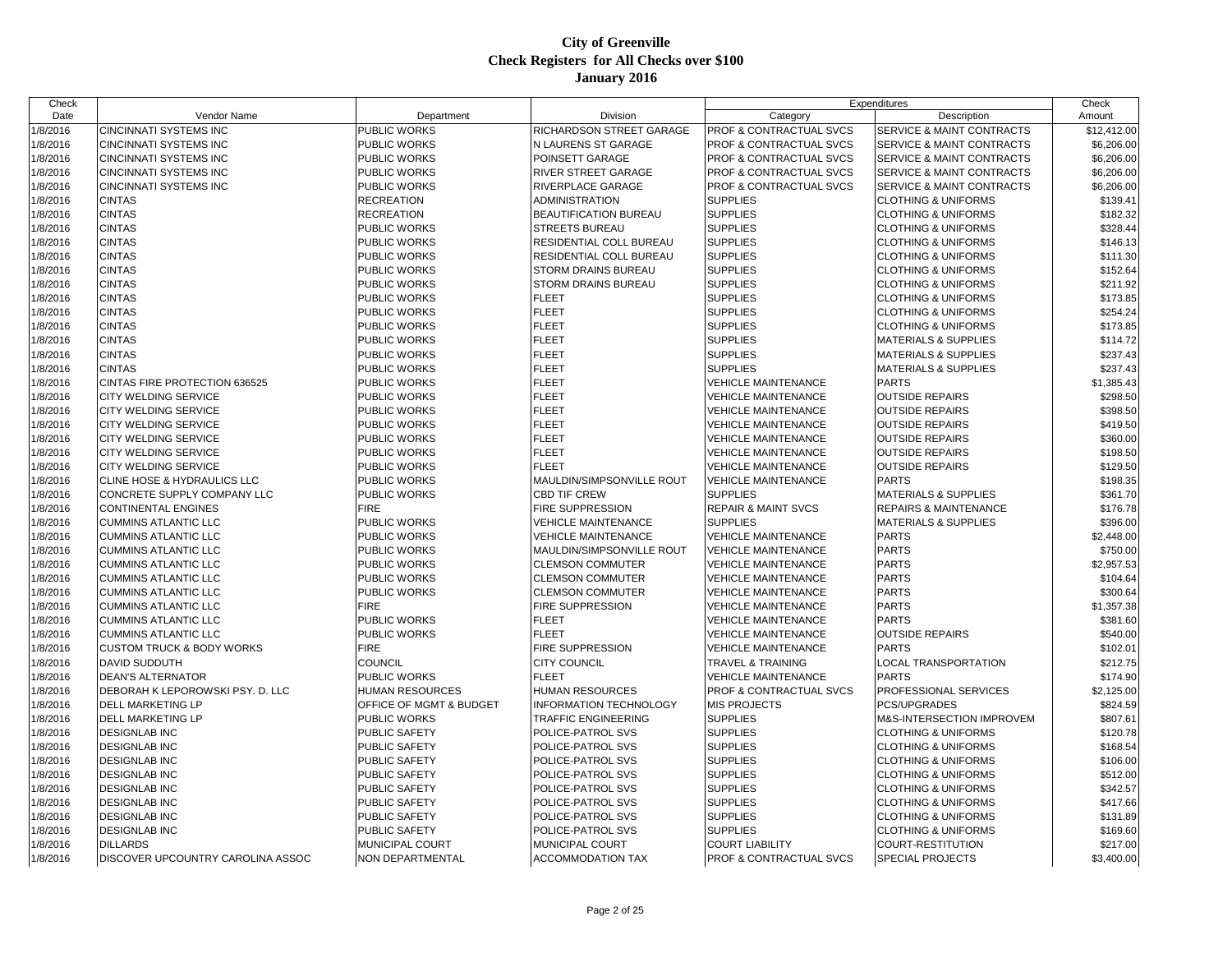| Check    |                                           |                           |                                                     |                                                          | Expenditures                     | Check       |
|----------|-------------------------------------------|---------------------------|-----------------------------------------------------|----------------------------------------------------------|----------------------------------|-------------|
| Date     | Vendor Name                               | Department                | Division                                            | Category                                                 | Description                      | Amount      |
| 1/8/2016 | DOODLE PANTS                              | <b>RECREATION</b>         | PUBLIC SERVICES                                     | <b>SUPPLIES</b>                                          | <b>SALE GIFTS</b>                | \$540.00    |
| 1/8/2016 | <b>DUKE ENERGY</b>                        | C. D. DIVISION            | <b>CDBG PROJECTS</b>                                | <b>CD PROJECTS</b>                                       | PUBLIC SERVICES (GENERAL)        | \$115.02    |
| 1/8/2016 | <b>DUKE ENERGY</b>                        | <b>RECREATION</b>         | <b>COMMUNITY CENTERS</b>                            | <b>UTILITIES</b>                                         | <b>ELECTRICITY</b>               | \$1,707.91  |
| 1/8/2016 | <b>DUKE ENERGY</b>                        | <b>RECREATION</b>         | PARKS MAINTENANCE                                   | UTILITIES                                                | <b>ELECTRICITY</b>               | \$535.83    |
| 1/8/2016 | <b>DUKE ENERGY</b>                        | <b>RECREATION</b>         | PARKS MAINTENANCE                                   | <b>UTILITIES</b>                                         | <b>ELECTRICITY</b>               | \$215.59    |
| 1/8/2016 | <b>DUKE ENERGY</b>                        | RECREATION                | PARKS MAINTENANCE                                   | UTILITIES                                                | <b>ELECTRICITY</b>               | \$308.47    |
| 1/8/2016 | <b>DUKE ENERGY</b>                        | <b>RECREATION</b>         | PARKS MAINTENANCE                                   | <b>UTILITIES</b>                                         | <b>ELECTRICITY</b>               | \$162.30    |
| 1/8/2016 | <b>DUKE ENERGY</b>                        | <b>RECREATION</b>         | PARKS MAINTENANCE                                   | UTILITIES                                                | <b>ELECTRICITY</b>               | \$540.37    |
| 1/8/2016 | <b>DUKE ENERGY</b>                        | <b>RECREATION</b>         | PARKS MAINTENANCE                                   | UTILITIES                                                | <b>ELECTRICITY</b>               | \$220.16    |
| 1/8/2016 | <b>DUKE ENERGY</b>                        | <b>RECREATION</b>         | PARKS MAINTENANCE                                   | <b>UTILITIES</b>                                         | <b>ELECTRICITY</b>               | \$126.36    |
| 1/8/2016 | <b>DUKE ENERGY</b>                        | <b>RECREATION</b>         | PARKS MAINTENANCE                                   | <b>UTILITIES</b>                                         | <b>ELECTRICITY</b>               | \$266.80    |
| 1/8/2016 | <b>DUKE ENERGY</b>                        | <b>RECREATION</b>         | PARKS MAINTENANCE                                   | <b>UTILITIES</b>                                         | <b>ELECTRICITY</b>               | \$224.39    |
| 1/8/2016 | <b>DUKE ENERGY</b>                        | PUBLIC SAFETY             | POLICE-PATROL SVS                                   | <b>UTILITIES</b>                                         | <b>ELECTRICITY</b>               | \$234.23    |
| 1/8/2016 | <b>DUKE ENERGY</b>                        | <b>FIRE</b>               | FIRE SERVICES                                       | <b>UTILITIES</b>                                         | <b>ELECTRICITY</b>               | \$626.62    |
| 1/8/2016 | <b>DUKE ENERGY</b>                        | <b>FIRE</b>               | <b>FIRE SERVICES</b>                                | <b>UTILITIES</b>                                         | <b>ELECTRICITY</b>               | \$145.12    |
| 1/8/2016 | <b>DUKE ENERGY</b>                        | <b>FIRE</b>               | <b>FIRE SERVICES</b>                                | <b>UTILITIES</b>                                         | <b>ELECTRICITY</b>               | \$410.63    |
| 1/8/2016 | <b>DUKE ENERGY</b>                        | PUBLIC WORKS              | SEWERS BUREAU                                       | <b>UTILITIES</b>                                         | <b>ELECTRICITY</b>               | \$254.59    |
| 1/8/2016 | <b>EARTH PRODUCTS LLC-EASLEY SC</b>       | NON DEPARTMENTAL          | CAPITAL PROJECTS                                    | <b>CAPITAL PROJECTS</b>                                  | CONSTRUCTION                     | \$1,128.90  |
| 1/8/2016 | ECHOLS OIL COMPANY INC                    | PUBLIC WORKS              | <b>ADMINISTRATION</b>                               | <b>VEHICLE MAINTENANCE</b>                               | <b>FUEL</b>                      | \$12,734.81 |
| 1/8/2016 | <b>ECIVIS INC</b>                         | PUBLIC INFORMATION/EVENTS | PUBLIC INFORMATION                                  | <b>SUNDRY</b>                                            | DUES, SUBSCRIPTN, PUBLICATN      | \$5,000.00  |
| 1/8/2016 | ELECTRIC CITY PRINTING COMPANY            | ECONOMIC DEVELOPMENT      | PLANNING AND ZONING                                 | <b>PRINTING</b>                                          | PRINTING & BINDING               | \$248.81    |
| 1/8/2016 | ELECTRIC CITY PRINTING COMPANY            | RECREATION                | PARKS AND RECREATION                                | <b>PRINTING</b>                                          | PRINTING & BINDING               | \$135.10    |
| 1/8/2016 | F & R ASPHALT INC                         | NON DEPARTMENTAL          | <b>CAPITAL PROJECTS</b>                             | <b>CAPITAL PROJECTS</b>                                  | CONSTRUCTION                     | \$300.00    |
| 1/8/2016 | <b>FAIRWAY FORD INC</b>                   | PUBLIC WORKS              | <b>FLEET</b>                                        | <b>VEHICLE MAINTENANCE</b>                               | <b>PARTS</b>                     | \$916.46    |
| 1/8/2016 | <b>FAIRWAY FORD INC</b>                   | PUBLIC WORKS              | FLEET                                               | <b>VEHICLE MAINTENANCE</b>                               | <b>PARTS</b>                     | \$430.96    |
| 1/8/2016 | <b>FAIRWAY FORD INC</b>                   | <b>PUBLIC WORKS</b>       | <b>FLEET</b>                                        | <b>VEHICLE MAINTENANCE</b>                               | <b>PARTS</b>                     | \$132.80    |
| 1/8/2016 | <b>FGP INTERNATIONAL</b>                  | OFFICE OF MGMT & BUDGET   | <b>REVENUE</b>                                      | <b>PROF &amp; CONTRACTUAL SVCS</b>                       | TEMP PERSONNEL SVCS              | \$303.84    |
| 1/8/2016 | <b>FGP INTERNATIONAL</b>                  | OFFICE OF MGMT & BUDGET   | <b>REVENUE</b>                                      | <b>PROF &amp; CONTRACTUAL SVCS</b>                       | TEMP PERSONNEL SVCS              | \$759.60    |
| 1/8/2016 | <b>FROG 911</b>                           | <b>FIRE</b>               | FIRE SUPPRESSION                                    | <b>SUPPLIES</b>                                          | <b>MATERIALS &amp; SUPPLIES</b>  | \$105.94    |
| 1/8/2016 | <b>G &amp; W EQUIPMENT INC</b>            | PUBLIC WORKS              | <b>TRAFFIC ENGINEERING</b>                          | <b>SUPPLIES</b>                                          | M&S-SIGNS                        | \$126.67    |
|          | <b>G &amp; W EQUIPMENT INC</b>            | PUBLIC WORKS              | TRAFFIC ENGINEERING                                 | <b>SUPPLIES</b>                                          | M&S-SIGNALS                      | \$126.67    |
| 1/8/2016 | <b>GILLIG LLC</b>                         |                           |                                                     |                                                          | <b>PARTS</b>                     | \$271.62    |
| 1/8/2016 | <b>GILLIG LLC</b>                         | PUBLIC WORKS              | MAULDIN/SIMPSONVILLE ROUT<br><b>CLEMSON SHUTTLE</b> | <b>VEHICLE MAINTENANCE</b><br><b>VEHICLE MAINTENANCE</b> | <b>PARTS</b>                     | \$203.82    |
| 1/8/2016 |                                           | PUBLIC WORKS              |                                                     |                                                          |                                  |             |
| 1/8/2016 | GIMME-A-SIGN CO INC                       | PUBLIC WORKS              | <b>FLEET</b>                                        | <b>VEHICLE MAINTENANCE</b>                               | <b>PARTS</b>                     | \$1,113.00  |
| 1/8/2016 | GIMME-A-SIGN CO INC                       | PUBLIC WORKS              | <b>FLEET</b>                                        | <b>VEHICLE MAINTENANCE</b>                               | <b>PARTS</b>                     | \$265.00    |
| 1/8/2016 | <b>GOODYEAR COMMERCIAL TIRE</b>           | <b>FIRE</b>               | FIRE SUPPRESSION                                    | <b>VEHICLE MAINTENANCE</b>                               | <b>PARTS</b>                     | \$1,434.36  |
| 1/8/2016 | <b>GOODYEAR COMMERCIAL TIRE</b>           | <b>FIRE</b>               | FIRE SUPPRESSION                                    | <b>VEHICLE MAINTENANCE</b>                               | <b>PARTS</b>                     | \$1,434.36  |
| 1/8/2016 | GOSSETT CONCRETE PIPE CO INC              | PUBLIC WORKS              | STORM DRAINS BUREAU                                 | <b>REPAIR &amp; MAINT SVCS</b>                           | <b>REPAIRS &amp; MAINTENANCE</b> | \$974.94    |
| 1/8/2016 | <b>GRAINGER 803858620</b>                 | PUBLIC WORKS              | VEHICLE MAINTENANCE                                 | <b>SUPPLIES</b>                                          | <b>MATERIALS &amp; SUPPLIES</b>  | \$307.62    |
| 1/8/2016 | GRAINGER 803858935                        | NON DEPARTMENTAL          | <b>CAPITAL PROJECTS</b>                             | <b>CAPITAL PROJECTS</b>                                  | <b>CONSTRUCTION</b>              | \$661.07    |
| 1/8/2016 | GRAINGER 803858935                        | NON DEPARTMENTAL          | <b>CAPITAL PROJECTS</b>                             | <b>CAPITAL PROJECTS</b>                                  | <b>EQUIPMENT</b>                 | \$194.93    |
| 1/8/2016 | GRAINGER 803858935                        | PUBLIC WORKS              | RESIDENTIAL COLL BUREAU                             | <b>SUPPLIES</b>                                          | <b>MATERIALS &amp; SUPPLIES</b>  | \$190.46    |
| 1/8/2016 | GRAINGER 803858935                        | PUBLIC WORKS              | <b>BUILDING SERVICE DIVISION</b>                    | <b>SUPPLIES</b>                                          | <b>MATERIALS &amp; SUPPLIES</b>  | \$157.41    |
| 1/8/2016 | <b>GREAT LAKES PETROLEUM</b>              | PUBLIC WORKS              | <b>ADMINISTRATION</b>                               | <b>VEHICLE MAINTENANCE</b>                               | <b>FUEL</b>                      | \$8,492.03  |
| 1/8/2016 | <b>GREENVILLE COUNTY</b>                  | POLICE                    | POLICE                                              | COURT LIAB-CLAIMS/JUDGMNT                                | LEC-CONFISCATED MONIES           | \$255.00    |
| 1/8/2016 | <b>GREENVILLE COUNTY</b>                  | <b>POLICE</b>             | <b>POLICE</b>                                       | <b>COURT LIAB-CLAIMS/JUDGMNT</b>                         | <b>LEC-CONFISCATED MONIES</b>    | \$340.00    |
| 1/8/2016 | <b>GREENVILLE INDUSTRIAL RUBBER &amp;</b> | <b>FIRE</b>               | FIRE SUPPRESSION                                    | <b>SUPPLIES</b>                                          | <b>MATERIALS &amp; SUPPLIES</b>  | \$1,438.63  |
| 1/8/2016 | <b>GREENVILLE TRACTOR CO INC</b>          | PUBLIC WORKS              | <b>FLEET</b>                                        | <b>VEHICLE MAINTENANCE</b>                               | <b>PARTS</b>                     | \$165.92    |
| 1/8/2016 | <b>GREENVILLE TURF &amp; TRACTOR</b>      | <b>RECREATION</b>         | <b>BEAUTIFICATION BUREAU</b>                        | <b>SUPPLIES</b>                                          | <b>MATERIALS &amp; SUPPLIES</b>  | \$380.91    |
| 1/8/2016 | <b>GREENVILLE ZOO - PETTY CASH</b>        | <b>RECREATION</b>         | <b>ADMINISTRATION</b>                               | <b>SUNDRY</b>                                            | <b>MISCELLANEOUS</b>             | \$750.00    |
| 1/8/2016 | <b>GREENWORKS RECYLING INC</b>            | PUBLIC WORKS              | GARBAGE DISPOSAL BUREAU                             | <b>PROF &amp; CONTRACTUAL SVCS</b>                       | <b>DISPOSAL CHARGES</b>          | \$1,385.00  |
| 1/8/2016 | <b>GUY MURPHY</b>                         | ECONOMIC DEVELOPMENT      | <b>BUILDING &amp; PROPERTY MAINT</b>                | <b>TRAVEL &amp; TRAINING</b>                             | LOCAL TRANSPORTATION             | \$581.90    |
| 1/8/2016 | HANDI CLEAN PRODUCTS                      | <b>FIRE</b>               | <b>FIRE SUPPRESSION</b>                             | <b>SUPPLIES</b>                                          | <b>MATERIALS &amp; SUPPLIES</b>  | \$286.05    |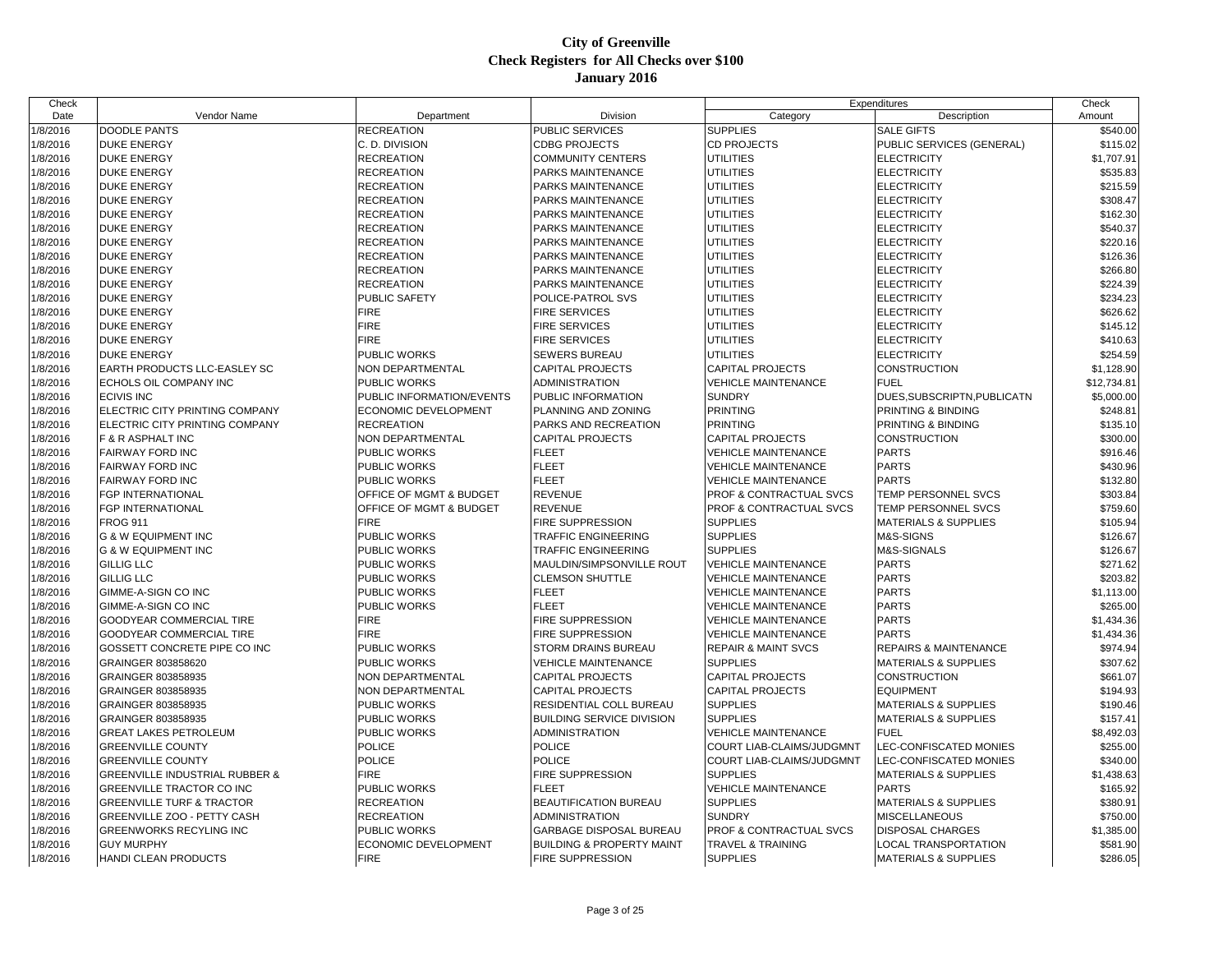| Date<br>Vendor Name<br>Division<br>Category<br>Department                                                                                |                                                |
|------------------------------------------------------------------------------------------------------------------------------------------|------------------------------------------------|
|                                                                                                                                          | Description<br>Amount                          |
| 1/8/2016<br>HANDI CLEAN PRODUCTS<br><b>FIRE</b><br><b>FIRE SUPPRESSION</b><br><b>SUPPLIES</b>                                            | \$1,454.80<br>JANITORIAL SUPPLIES              |
| <b>FIRE</b><br><b>SUPPLIES</b><br>1/8/2016<br>HANDI CLEAN PRODUCTS<br>FIRE SUPPRESSION                                                   | \$656.67<br><b>JANITORIAL SUPPLIES</b>         |
| 1/8/2016<br><b>FIRE</b><br><b>SUPPLIES</b><br>HANDI CLEAN PRODUCTS<br><b>FIRE SUPPRESSION</b>                                            | \$1,464.07<br>JANITORIAL SUPPLIES              |
| <b>RECREATION</b><br><b>SUPPLIES</b><br>1/8/2016<br><b>HARRISON'S WORKWEAR</b><br>ADMINISTRATION                                         | \$115.00<br><b>CLOTHING &amp; UNIFORMS</b>     |
| 1/8/2016<br><b>FIRE</b><br><b>SUPPLIES</b><br>HART TOOLS CO<br><b>FIRE SERVICES</b>                                                      | \$227.80<br><b>MATERIALS &amp; SUPPLIES</b>    |
| 1/8/2016<br><b>RECREATION</b><br><b>SUPPLIES</b><br>HENRY SCHEIN ANIMAL HEALTH<br>ADMINISTRATION<br>M&S-MEDICINE                         | \$199.07                                       |
| 1/8/2016<br>NON DEPARTMENTAL<br><b>CAPITAL PROJECTS</b><br>HOGAN CONSTRUCTION GROUP LLC<br><b>CAPITAL PROJECTS</b><br>PLANNING/DESIGN    | \$10,000.00                                    |
| <b>FLEET</b><br><b>SUPPLIES</b><br>1/8/2016<br>HOME DEPOT CREDIT SERVICE 1679<br><b>PUBLIC WORKS</b>                                     | \$127.14<br><b>MATERIALS &amp; SUPPLIES</b>    |
| 1/8/2016<br>HOME DEPOT CREDIT SERVICE 5922<br><b>RECREATION</b><br>PARKS AND RECREATION<br><b>REPAIR &amp; MAINT SVCS</b>                | <b>REPAIRS &amp; MAINTENANCE</b><br>\$437.28   |
| 1/8/2016<br><b>SUPPLIES</b><br>HOME DEPOT CREDIT SERVICE 5922<br><b>RECREATION</b><br>PARKS MAINTENANCE                                  | <b>MATERIALS &amp; SUPPLIES</b><br>\$1,106.30  |
| 1/8/2016<br><b>SUPPLIES</b><br>HOME DEPOT CREDIT SERVICE 5922<br><b>RECREATION</b><br>PARKS MAINTENANCE                                  | \$136.42<br><b>MATERIALS &amp; SUPPLIES</b>    |
| 1/8/2016<br>HUDSON BROTHERS TRAILER MFG INC<br>PUBLIC WORKS<br><b>FLEET</b><br><b>VEHICLE MAINTENANCE</b><br><b>PARTS</b>                | \$585.04                                       |
| 1/8/2016<br><b>CAPITAL PROJECTS</b><br><b>CAPITAL PROJECTS</b><br>PLANNING/DESIGN<br><b>HYDROSTRUCTURES P.A.</b><br>NON DEPARTMENTAL     | \$7,285.72                                     |
| 1/8/2016<br>HYDROSTRUCTURES P.A.<br>NON DEPARTMENTAL<br><b>CAPITAL PROJECTS</b><br><b>CAPITAL PROJECTS</b><br>PLANNING/DESIGN            | \$15,510.71                                    |
| 1/8/2016<br>HYDROSTRUCTURES P.A.<br>NON DEPARTMENTAL<br><b>CAPITAL PROJECTS</b><br><b>CAPITAL PROJECTS</b><br>PLANNING/DESIGN            | \$23,783.25                                    |
| 1/8/2016<br><b>FIRE</b><br><b>FIRE SERVICES</b><br><b>SUPPLIES</b><br><b>IDEAL SURPLUS</b>                                               | \$275.60<br><b>MATERIALS &amp; SUPPLIES</b>    |
| 1/8/2016<br><b>RECREATION</b><br><b>SUPPLIES</b><br>INDEPENDENT-MAIL<br>PUBLIC SERVICES                                                  | \$605.63<br>SUPPLIES PROMOTIONS                |
| 1/8/2016<br><b>INTERSTATE BATTERIES</b><br>PUBLIC WORKS<br><b>FLEET</b><br><b>VEHICLE MAINTENANCE</b><br><b>PARTS</b>                    | \$1,088.57                                     |
| 1/8/2016<br>OFFICE OF MGMT & BUDGET<br><b>IVEY COMMUNICATIONS INC</b><br><b>INFORMATION TECHNOLOGY</b><br><b>REPAIR &amp; MAINT SVCS</b> | <b>REPAIRS &amp; MAINTENANCE</b><br>\$2,225.87 |
| 1/8/2016<br><b>IVEY COMMUNICATIONS INC</b><br>OFFICE OF MGMT & BUDGET<br><b>INFORMATION TECHNOLOGY</b><br><b>REPAIR &amp; MAINT SVCS</b> | <b>REPAIRS &amp; MAINTENANCE</b><br>\$5,117.83 |
| 1/8/2016<br>NON DEPARTMENTAL<br><b>CAPITAL PROJECTS</b><br><b>CAPITAL PROJECTS</b><br>PROJECT EXPENSE<br><b>IVEY COMMUNICATIONS INC</b>  | \$697.25                                       |
| <b>FLEET</b><br>1/8/2016<br>JF ACQUISITION LLC<br>PUBLIC WORKS<br><b>REPAIR &amp; MAINT SVCS</b>                                         | \$440.00<br><b>REPAIRS &amp; MAINTENANCE</b>   |
| 1/8/2016<br><b>JOEL PATTERSON</b><br>ECONOMIC DEVELOPMENT<br><b>BUILDING &amp; PROPERTY MAINT</b><br><b>TRAVEL &amp; TRAINING</b>        | \$563.50<br>LOCAL TRANSPORTATION               |
| 1/8/2016<br><b>JOHN HAMLETT</b><br>ECONOMIC DEVELOPMENT<br>PLANNING AND ZONING<br><b>TRAVEL &amp; TRAINING</b>                           | LOCAL TRANSPORTATION<br>\$110.40               |
| 1/8/2016<br><b>SUPPLIES</b><br>JOHNSTONE SUPPLY OF GREENVILLE<br>PUBLIC WORKS<br><b>BUILDING SERVICE DIVISION</b>                        | \$179.48<br><b>MATERIALS &amp; SUPPLIES</b>    |
| <b>SUPPLIES</b><br>1/8/2016<br>JOHNSTONE SUPPLY OF GREENVILLE<br>PUBLIC WORKS<br><b>BUILDING SERVICE DIVISION</b>                        | MATERIALS & SUPPLIES<br>\$216.02               |
| 1/8/2016<br><b>JOSEPH BARKER</b><br>PUBLIC SAFETY<br>POLICE-PATROL SVS<br>TRAVEL & TRAINING<br><b>TRAVEL &amp; TRAINING</b>              | \$210.00                                       |
| <b>OTHER</b><br>1/8/2016<br><b>CITY MANAGER</b><br><b>CITY MANAGER</b><br><b>COMMUNICATIONS</b><br>JULIE HORTON                          | \$120.00                                       |
| 1/8/2016<br><b>RECREATION</b><br><b>SUPPLIES</b><br><b>SALE GIFTS</b><br>K & M INTERNATIONAL WILD REPULIC<br>PUBLIC SERVICES             | \$1,039.32                                     |
| 1/8/2016<br>K-MART STORE 4016<br><b>RECREATION</b><br><b>COMMUNITY CENTERS</b><br><b>SUPPLIES</b>                                        | <b>MATERIALS &amp; SUPPLIES</b><br>\$251.87    |
| 1/8/2016<br><b>SUPPLIES</b><br><b>KEN-MAR LLC</b><br>PUBLIC WORKS<br><b>BUILDING SERVICE DIVISION</b>                                    | \$235.96<br><b>MATERIALS &amp; SUPPLIES</b>    |
| 1/8/2016<br><b>KEVIN HUGHES</b><br>ECONOMIC DEVELOPMENT<br><b>BUILDING &amp; PROPERTY MAINT</b><br><b>TRAVEL &amp; TRAINING</b>          | \$384.10<br>LOCAL TRANSPORTATION               |
| 1/8/2016<br><b>FLEET</b><br><b>PARTS</b><br>KEVIN WHITAKER CHEVROLET INC<br>PUBLIC WORKS<br><b>VEHICLE MAINTENANCE</b>                   | \$123.17                                       |
| 1/8/2016<br><b>PARTS</b><br>KT BRAKE & SPRING OF SC INC<br>PUBLIC WORKS<br><b>VEHICLE MAINTENANCE</b><br><b>VEHICLE MAINTENANCE</b>      | \$263.00                                       |
| <b>SUPPLIES</b><br>1/8/2016<br>LAKESIDE ASPHALT LLC<br>PUBLIC WORKS<br><b>STREETS BUREAU</b>                                             | <b>MATERIALS &amp; SUPPLIES</b><br>\$376.97    |
| 1/8/2016<br>LANGUAGE HOUSE, THE<br>HUMAN RESOURCES<br>HUMAN RESOURCES<br>PROF & CONTRACTUAL SVCS                                         | \$120.00<br>PROFESSIONAL SERVICES              |
| 1/8/2016<br><b>SUPPLIES</b><br>LAWMEN'S SAFETY SUPPLY<br>PUBLIC SAFETY<br>POLICE-PATROL SVS                                              | \$1,572.32<br><b>CLOTHING &amp; UNIFORMS</b>   |
| 1/8/2016<br><b>LEXISNEXIS 1403290</b><br><b>ECONOMIC DEVELOPMENT</b><br><b>BUILDING &amp; PROPERTY MAINT</b><br><b>SUNDRY</b>            | \$156.35<br>DUES, SUBSCRIPTN, PUBLICATN        |
| 1/8/2016<br>LOCAL BOYS DO GOOD<br>NON DEPARTMENTAL<br>PROF & CONTRACTUAL SVCS<br>SPECIAL PROJECTS<br><b>ACCOMMODATION TAX</b>            | \$12,500.00                                    |
| <b>SUPPLIES</b><br>1/8/2016<br>LOWES<br>PUBLIC WORKS<br><b>STREETS BUREAU</b>                                                            | \$244.48<br><b>MATERIALS &amp; SUPPLIES</b>    |
| 1/8/2016<br><b>SUPPLIES</b><br><b>LYDIA THOMAS</b><br><b>RECREATION</b><br><b>PUBLIC SERVICES</b>                                        | \$420.00<br><b>SUPPLIES PROMOTIONS</b>         |
| 1/8/2016<br>MCKINNEY LUMBER & HARDWARE LLC<br><b>RECREATION</b><br>PARKS MAINTENANCE<br><b>SUPPLIES</b>                                  | \$134.55<br><b>MATERIALS &amp; SUPPLIES</b>    |
| 1/8/2016<br>MICHAEL TIERNEY<br>POLICE-PATROL SVS<br>PUBLIC SAFETY<br><b>TRAVEL &amp; TRAINING</b><br><b>TRAVEL &amp; TRAINING</b>        | \$912.35                                       |
| 1/8/2016<br><b>PERMITS</b><br><b>WRIGHT ELECTRICAL LLC</b><br>ECONOMIC DEVELOPMENT<br><b>BUILDING PERMITS</b>                            | \$130.80<br><b>ELECTRICAL PERMITS</b>          |
| 1/8/2016<br>MOTOROLA-PALMETTO 800<br>PUBLIC WORKS<br><b>FIXED ROUTE</b><br><b>COMMUNICATIONS</b><br><b>OTHER</b>                         | \$840.00                                       |
| 1/8/2016<br><b>RECREATION</b><br><b>SUPPLIES</b><br>MOUNTAIN CORPORATION, THE<br><b>PUBLIC SERVICES</b><br><b>SALE GIFTS</b>             | \$4,544.04                                     |
| 1/8/2016<br><b>SUPPLIES</b><br><b>MST CONCRETE PRODUCTS</b><br>PUBLIC WORKS<br><b>STORM DRAINS BUREAU</b>                                | \$1,446.90<br><b>MATERIALS &amp; SUPPLIES</b>  |
| 1/8/2016<br>MST CONCRETE PRODUCTS<br>PUBLIC WORKS<br>STORM DRAINS BUREAU<br><b>SUPPLIES</b>                                              | <b>MATERIALS &amp; SUPPLIES</b><br>\$1,556.08  |
| 1/8/2016<br><b>MST CONCRETE PRODUCTS</b><br><b>SUPPLIES</b><br><b>PUBLIC WORKS</b><br>STORM DRAINS BUREAU                                | <b>MATERIALS &amp; SUPPLIES</b><br>\$1,584.70  |
| 1/8/2016<br><b>PARTS</b><br><b>NABI PARTS LLC</b><br>PUBLIC WORKS<br><b>CU-ICAR SHUTTLE</b><br><b>VEHICLE MAINTENANCE</b>                | \$105.80                                       |
| 1/8/2016<br><b>FIRE</b><br>FIRE SUPPRESSION<br><b>VEHICLE MAINTENANCE</b><br><b>PARTS</b><br>NAPA AUTO PARTS OF GREENVILLE               | \$378.27                                       |
| 1/8/2016<br>NAPA AUTO PARTS OF GREENVILLE<br>PUBLIC WORKS<br><b>FLEET</b><br><b>SUPPLIES</b>                                             | <b>MATERIALS &amp; SUPPLIES</b><br>\$401.23    |
| 1/8/2016<br><b>PUBLIC WORKS</b><br><b>FLEET</b><br><b>SUPPLIES</b><br>NAPA AUTO PARTS OF GREENVILLE                                      | \$454.63<br><b>MATERIALS &amp; SUPPLIES</b>    |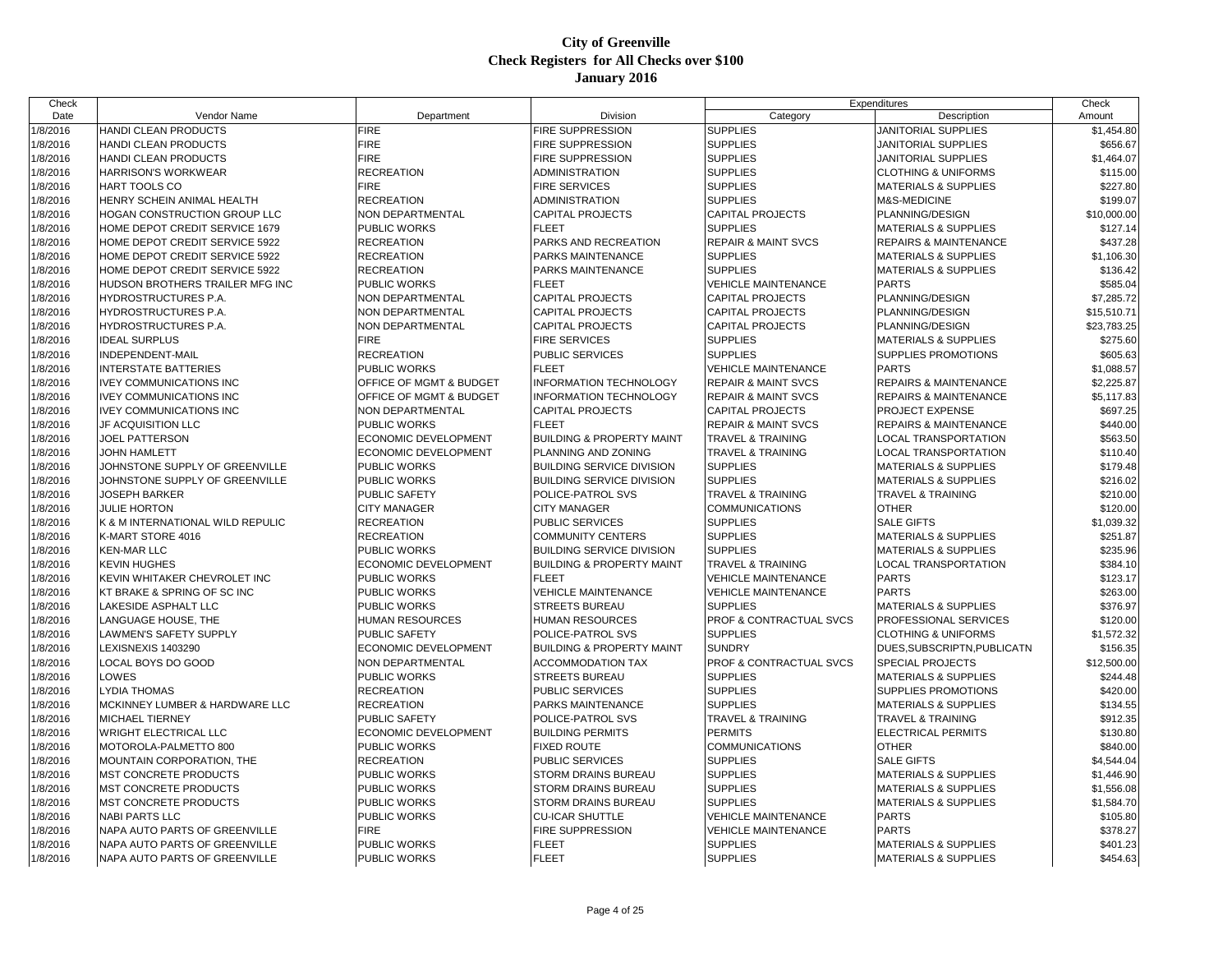| Check    |                                          |                         |                         |                                    | Expenditures                    | Check      |
|----------|------------------------------------------|-------------------------|-------------------------|------------------------------------|---------------------------------|------------|
| Date     | Vendor Name                              | Department              | Division                | Category                           | Description                     | Amount     |
| 1/8/2016 | NAPA AUTO PARTS OF GREENVILLE            | PUBLIC WORKS            | FLEET                   | <b>SUPPLIES</b>                    | <b>MATERIALS &amp; SUPPLIES</b> | \$239.78   |
| 1/8/2016 | NAPA AUTO PARTS OF GREENVILLE            | PUBLIC WORKS            | <b>FLEET</b>            | <b>SUPPLIES</b>                    | <b>MATERIALS &amp; SUPPLIES</b> | \$1,183.34 |
| 1/8/2016 | NAPA AUTO PARTS OF GREENVILLE            | PUBLIC WORKS            | <b>FLEET</b>            | <b>SUPPLIES</b>                    | <b>MATERIALS &amp; SUPPLIES</b> | \$225.07   |
| 1/8/2016 | NAPA AUTO PARTS OF GREENVILLE            | PUBLIC WORKS            | <b>FLEET</b>            | <b>SUPPLIES</b>                    | <b>MATERIALS &amp; SUPPLIES</b> | \$155.17   |
| 1/8/2016 | NAPA AUTO PARTS OF GREENVILLE            | PUBLIC WORKS            | <b>FLEET</b>            | <b>SUPPLIES</b>                    | <b>MATERIALS &amp; SUPPLIES</b> | \$1,222.22 |
| 1/8/2016 | NAPA AUTO PARTS OF GREENVILLE            | PUBLIC WORKS            | <b>FLEET</b>            | <b>SUPPLIES</b>                    | <b>MATERIALS &amp; SUPPLIES</b> | \$393.38   |
| 1/8/2016 | NAPA AUTO PARTS OF GREENVILLE            | PUBLIC WORKS            | <b>FLEET</b>            | <b>SUPPLIES</b>                    | <b>MATERIALS &amp; SUPPLIES</b> | \$949.10   |
| 1/8/2016 | NAPA AUTO PARTS OF GREENVILLE            | PUBLIC WORKS            | <b>FLEET</b>            | <b>SUPPLIES</b>                    | <b>MATERIALS &amp; SUPPLIES</b> | \$140.53   |
| 1/8/2016 | <b>NAPA AUTO PARTS OF GREENVILLE</b>     | PUBLIC WORKS            | FLEET                   | <b>SUPPLIES</b>                    | <b>MATERIALS &amp; SUPPLIES</b> | \$422.94   |
| 1/8/2016 | NAPA AUTO PARTS OF GREENVILLE            | PUBLIC WORKS            | <b>FLEET</b>            | <b>VEHICLE MAINTENANCE</b>         | <b>PARTS</b>                    | \$125.54   |
| 1/8/2016 | NAPA AUTO PARTS OF GREENVILLE            | PUBLIC WORKS            | <b>FLEET</b>            | <b>VEHICLE MAINTENANCE</b>         | <b>PARTS</b>                    | \$112.01   |
| 1/8/2016 | NAPA AUTO PARTS OF GREENVILLE            | PUBLIC WORKS            | FLEET                   | <b>VEHICLE MAINTENANCE</b>         | <b>PARTS</b>                    | \$111.46   |
| 1/8/2016 | NAPA AUTO PARTS OF GREENVILLE            | PUBLIC WORKS            | <b>FLEET</b>            | <b>VEHICLE MAINTENANCE</b>         | <b>PARTS</b>                    | \$140.30   |
| 1/8/2016 | NAPA AUTO PARTS OF GREENVILLE            | PUBLIC WORKS            | <b>FLEET</b>            | <b>VEHICLE MAINTENANCE</b>         | <b>PARTS</b>                    | \$232.11   |
| 1/8/2016 | NAPA AUTO PARTS OF GREENVILLE            | PUBLIC WORKS            | <b>FLEET</b>            | <b>VEHICLE MAINTENANCE</b>         | <b>PARTS</b>                    | \$205.21   |
| 1/8/2016 | NAPA AUTO PARTS OF GREENVILLE            | PUBLIC WORKS            | <b>FLEET</b>            | <b>VEHICLE MAINTENANCE</b>         | <b>PARTS</b>                    | \$111.23   |
| 1/8/2016 | NEW SOUTH CONSTRUCTION SUPPLY LLC        | NON DEPARTMENTAL        | <b>CAPITAL PROJECTS</b> | <b>CAPITAL PROJECTS</b>            | <b>EQUIPMENT</b>                | \$140.98   |
| 1/8/2016 | NIGP NATIONAL INSTITUTE OF GOVERNME      | OFFICE OF MGMT & BUDGET | <b>PURCHASING</b>       | <b>TRAVEL &amp; TRAINING</b>       | <b>TRAVEL &amp; TRAINING</b>    | \$730.00   |
| 1/8/2016 | NORRIS SUPPLY CO                         | <b>RECREATION</b>       | TREE MAINTENANCE BUREAU | <b>SUPPLIES</b>                    | <b>MATERIALS &amp; SUPPLIES</b> | \$281.96   |
| 1/8/2016 | NORRIS SUPPLY CO                         | PUBLIC WORKS            | <b>FLEET</b>            | <b>VEHICLE MAINTENANCE</b>         | <b>PARTS</b>                    | \$1,196.66 |
| 1/8/2016 | NORTHERN TOOL & EQUIPMENT                | PUBLIC WORKS            | <b>FLEET</b>            | <b>SUPPLIES</b>                    | <b>MATERIALS &amp; SUPPLIES</b> | \$261.49   |
| 1/8/2016 | NORTHERN TOOL & EQUIPMENT                | PUBLIC WORKS            | <b>FLEET</b>            | <b>SUPPLIES</b>                    | <b>MATERIALS &amp; SUPPLIES</b> | \$537.77   |
| 1/8/2016 | <b>NORTHERN TOOL &amp; EQUIPMENT</b>     | PUBLIC WORKS            | FLEET                   | <b>SUPPLIES</b>                    | <b>MATERIALS &amp; SUPPLIES</b> | \$396.97   |
| 1/8/2016 | <b>NORTHERN TOOL &amp; EQUIPMENT</b>     | PUBLIC WORKS            | FLEET                   | <b>SUPPLIES</b>                    | <b>MATERIALS &amp; SUPPLIES</b> | \$143.71   |
| 1/8/2016 | <b>NORTHERN TOOL &amp; EQUIPMENT</b>     | PUBLIC WORKS            | <b>FLEET</b>            | <b>SUPPLIES</b>                    | <b>MATERIALS &amp; SUPPLIES</b> | \$122.23   |
| 1/8/2016 | O'REILLY AUTO PARTS                      | PUBLIC WORKS            | FLEET                   | <b>VEHICLE MAINTENANCE</b>         | <b>PARTS</b>                    | \$102.35   |
| 1/8/2016 | <b>O'REILLY AUTO PARTS</b>               | PUBLIC WORKS            | FLEET                   | <b>VEHICLE MAINTENANCE</b>         | <b>PARTS</b>                    | \$286.74   |
| 1/8/2016 | <b>O'REILLY AUTO PARTS</b>               | PUBLIC WORKS            | <b>FLEET</b>            | <b>VEHICLE MAINTENANCE</b>         | <b>PARTS</b>                    | \$117.14   |
| 1/8/2016 | <b>O'REILLY AUTO PARTS</b>               | PUBLIC WORKS            | <b>FLEET</b>            | <b>VEHICLE MAINTENANCE</b>         | <b>PARTS</b>                    | \$130.33   |
| 1/8/2016 | <b>OGLETREE DEAKINS NASH SMOAK &amp;</b> | <b>HUMAN RESOURCES</b>  | <b>HUMAN RESOURCES</b>  | <b>PROF &amp; CONTRACTUAL SVCS</b> | PROFESSIONAL SERVICES           | \$400.00   |
| 1/8/2016 | <b>OGLETREE DEAKINS NASH SMOAK &amp;</b> | <b>FIRE</b>             | <b>FIRE</b>             | PROF & CONTRACTUAL SVCS            | PROFESSIONAL SERVICES           | \$1,760.00 |
| 1/8/2016 | OLD DOMINION BRUSH CO INC                | PUBLIC WORKS            | <b>FLEET</b>            | <b>VEHICLE MAINTENANCE</b>         | <b>PARTS</b>                    | \$251.86   |
| 1/8/2016 | OLD DOMINION BRUSH CO INC                | PUBLIC WORKS            | <b>FLEET</b>            | <b>VEHICLE MAINTENANCE</b>         | <b>PARTS</b>                    | \$148.28   |
| 1/8/2016 | OLD DOMINION BRUSH CO INC                | PUBLIC WORKS            | FLEET                   | <b>VEHICLE MAINTENANCE</b>         | <b>PARTS</b>                    | \$145.56   |
| 1/8/2016 | OLD DOMINION BRUSH CO INC                | PUBLIC WORKS            | FLEET                   | <b>VEHICLE MAINTENANCE</b>         | <b>PARTS</b>                    | \$1,115.60 |
| 1/8/2016 | OLD DOMINION BRUSH CO INC                | PUBLIC WORKS            | <b>FLEET</b>            | <b>VEHICLE MAINTENANCE</b>         | <b>PARTS</b>                    | \$711.61   |
| 1/8/2016 | <b>BEST BUY</b>                          | MUNICIPAL COURT         | MUNICIPAL COURT         | <b>COURT LIABILITY</b>             | COURT-RESTITUTION               | \$500.00   |
| 1/8/2016 | <b>VERNE CASSADAY</b>                    | MUNICIPAL COURT         | MUNICIPAL COURT         | <b>COURT LIABILITY</b>             | COURT-RESTITUTION               | \$200.00   |
| 1/8/2016 | <b>MARGARET EARLE</b>                    | MUNICIPAL COURT         | MUNICIPAL COURT         | <b>COURT LIABILITY</b>             | COURT-RESTITUTION               | \$103.17   |
| 1/8/2016 | <b>GOODWILL</b>                          | MUNICIPAL COURT         | MUNICIPAL COURT         | <b>COURT LIABILITY</b>             | COURT-RESTITUTION               | \$165.00   |
| 1/8/2016 | <b>JALISSA HARLEY</b>                    | MUNICIPAL COURT         | MUNICIPAL COURT         | <b>COURT LIABILITY</b>             | COURT-RESTITUTION               | \$150.00   |
| 1/8/2016 | <b>SETH LASSEIGNE</b>                    | MUNICIPAL COURT         | MUNICIPAL COURT         | <b>COURT LIABILITY</b>             | COURT-RESTITUTION               | \$300.00   |
| 1/8/2016 | <b>MACY'S</b>                            | MUNICIPAL COURT         | MUNICIPAL COURT         | <b>COURT LIABILITY</b>             | COURT-RESTITUTION               | \$162.25   |
| 1/8/2016 | PINK BEE                                 | MUNICIPAL COURT         | MUNICIPAL COURT         | <b>COURT LIABILITY</b>             | COURT-RESTITUTION               | \$200.00   |
| 1/8/2016 | <b>JUN WANG</b>                          | MUNICIPAL COURT         | <b>MUNICIPAL COURT</b>  | <b>COURT LIABILITY</b>             | COURT-RESTITUTION               | \$150.00   |
| 1/8/2016 | <b>STEPHANIE WARGO</b>                   | MUNICIPAL COURT         | MUNICIPAL COURT         | <b>COURT LIABILITY</b>             | COURT-RESTITUTION               | \$246.75   |
| 1/8/2016 | <b>JULIAN ZAPATA</b>                     | MUNICIPAL COURT         | MUNICIPAL COURT         | <b>COURT LIABILITY</b>             | COURT-RESTITUTION               | \$235.00   |
| 1/8/2016 | <b>JACOB RYAN PARRISH</b>                | MUNICIPAL COURT         | MUNICIPAL COURT         | <b>COURT LIABILITY</b>             | <b>COURT-REFUNDS</b>            | \$430.79   |
| 1/8/2016 | AMANDA GRACE MARTINEZ                    | MUNICIPAL COURT         | MUNICIPAL COURT         | <b>COURT LIABILITY</b>             | <b>COURT-REFUNDS</b>            | \$446.00   |
| 1/8/2016 | <b>FOX FIRE</b>                          | PUBLIC WORKS            | PARKING ADMINISTRATION  | <b>PARKING DEPOSITS</b>            | PKG DEPOSITS-RICHARDSON         | \$216.00   |
| 1/8/2016 | <b>LINDSAY MCPHAIL</b>                   | <b>CITY MANAGER</b>     | <b>DONATIONS</b>        | CONTRIBUTIONS/DONATIONS            | DOWNTOWN GVL HOLIDAY HAPP       | \$109.54   |
| 1/8/2016 | <b>OOBE INC</b>                          | OFFICE OF MGMT & BUDGET | INFORMATION TECHNOLOGY  | <b>SUPPLIES</b>                    | <b>CLOTHING &amp; UNIFORMS</b>  | \$122.49   |
| 1/8/2016 | OTTO ENVIRONMENTAL SYSTEMS NC LLC        | <b>PUBLIC WORKS</b>     | RESIDENTIAL COLL BUREAU | <b>SUPPLIES</b>                    | M&S-CARTS                       | \$7,239.38 |
|          |                                          |                         |                         |                                    |                                 |            |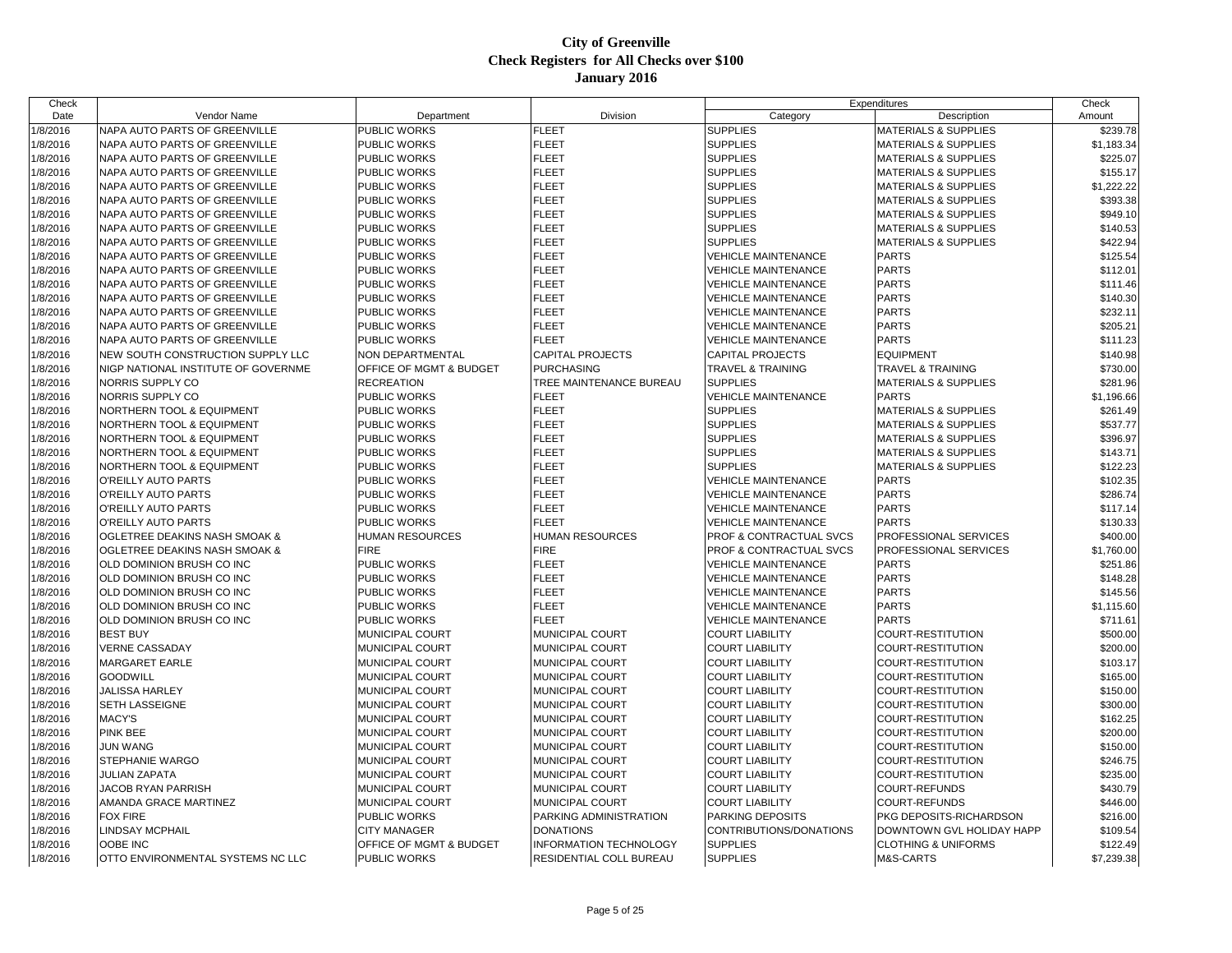| Check    |                                             |                                    |                                  |                                | Expenditures                         | Check        |
|----------|---------------------------------------------|------------------------------------|----------------------------------|--------------------------------|--------------------------------------|--------------|
| Date     | Vendor Name                                 | Department                         | Division                         | Category                       | Description                          | Amount       |
| 1/8/2016 | OVERHEAD DOOR CO OF GREENVILLE              | PUBLIC WORKS                       | BUILDING SERVICE DIVISION        | REPAIR & MAINT SVCS            | REPAIRS & MAINTENANCE                | \$657.75     |
| 1/8/2016 | PALMETTO UTILITY PROTECTION INC             | PUBLIC WORKS                       | SEWERS BUREAU                    | PROF & CONTRACTUAL SVCS        | <b>PROFESSIONAL SERVICES</b>         | \$1,027.60   |
| 1/8/2016 | PEPSI-COLA BOTTLING COMPANY                 | RECREATION                         | PUBLIC SERVICES                  | <b>SUPPLIES</b>                | <b>SALE CONCESSIONS</b>              | \$315.10     |
| 1/8/2016 | PERFORMANCE POWERSPORTS LLC                 | PUBLIC WORKS                       | SEWERS BUREAU                    | <b>SUPPLIES</b>                | <b>MATERIALS &amp; SUPPLIES</b>      | \$189.92     |
| 1/8/2016 | PERFORMANCE POWERSPORTS LLC                 | PUBLIC WORKS                       | SEWERS BUREAU                    | <b>SUPPLIES</b>                | <b>MATERIALS &amp; SUPPLIES</b>      | \$1,499.86   |
| 1/8/2016 | PERFORMANCE POWERSPORTS LLC                 | PUBLIC WORKS                       | SEWERS BUREAU                    | <b>SUPPLIES</b>                | <b>MATERIALS &amp; SUPPLIES</b>      | \$239.64     |
| 1/8/2016 | PERFORMANCE POWERSPORTS LLC                 | <b>PUBLIC WORKS</b>                | <b>FLEET</b>                     | <b>VEHICLE MAINTENANCE</b>     | <b>OUTSIDE REPAIRS</b>               | \$180.02     |
| 1/8/2016 | PIEDMONT ASSOCIATES CO LLC                  | PUBLIC WORKS                       | <b>FLEET</b>                     | <b>SUPPLIES</b>                | <b>MATERIALS &amp; SUPPLIES</b>      | \$251.61     |
| 1/8/2016 | PIEDMONT ELECTRICAL DISTRIBUTORS            | PUBLIC WORKS                       | <b>BUILDING SERVICE DIVISION</b> | <b>SUPPLIES</b>                | <b>MATERIALS &amp; SUPPLIES</b>      | \$849.48     |
| 1/8/2016 | PIEDMONT GROUP INC                          | PUBLIC WORKS                       | <b>FLEET</b>                     | <b>SUPPLIES</b>                | <b>MATERIALS &amp; SUPPLIES</b>      | \$168.22     |
| 1/8/2016 | PIEDMONT NATURAL GAS CO                     | <b>FIRE</b>                        | <b>FIRE SERVICES</b>             | UTILITIES                      | GAS                                  | \$172.31     |
| 1/8/2016 | POLICE EXECUTIVE RESEARCH FORUM             | PUBLIC SAFETY                      | POLICE-PATROL SVS                | <b>SUNDRY</b>                  | DUES, SUBSCRIPTN, PUBLICATN          | \$200.00     |
| 1/8/2016 | POWERS SOLUTIONS INC                        | PUBLIC WORKS                       | RICHARDSON STREET GARAGE         | <b>SUPPLIES</b>                | <b>MATERIALS &amp; SUPPLIES</b>      | \$124.88     |
| 1/8/2016 | POWERS SOLUTIONS INC                        | PUBLIC WORKS                       | POINSETT GARAGE                  | <b>SUPPLIES</b>                | <b>MATERIALS &amp; SUPPLIES</b>      | \$124.88     |
| 1/8/2016 | <b>PRO AUTO PARTS WAREHOUSE</b>             | PUBLIC WORKS                       | <b>FLEET</b>                     | <b>VEHICLE MAINTENANCE</b>     | <b>PARTS</b>                         | \$113.21     |
| 1/8/2016 | PRO AUTO PARTS WAREHOUSE                    | PUBLIC WORKS                       | <b>FLEET</b>                     | <b>VEHICLE MAINTENANCE</b>     | <b>PARTS</b>                         | \$253.28     |
| 1/8/2016 | PRO AUTO PARTS WAREHOUSE                    | PUBLIC WORKS                       | <b>FLEET</b>                     | <b>VEHICLE MAINTENANCE</b>     | <b>PARTS</b>                         | \$184.03     |
| 1/8/2016 | PRO AUTO PARTS WAREHOUSE                    | PUBLIC WORKS                       | <b>FLEET</b>                     | <b>VEHICLE MAINTENANCE</b>     | <b>PARTS</b>                         | \$271.88     |
| 1/8/2016 | <b>PROMOTE YOUR BIZ</b>                     | PUBLIC WORKS                       | CHURCH STREET GARAGE             | <b>SUPPLIES</b>                | <b>CLOTHING &amp; UNIFORMS</b>       | \$412.40     |
| 1/8/2016 | <b>PROSOURCE LLC</b>                        | <b>RECREATION</b>                  | PARKS AND RECREATION             | <b>REPAIR &amp; MAINT SVCS</b> | <b>REPAIRS &amp; MAINTENANCE</b>     | \$216.23     |
| 1/8/2016 | PROSOURCE LLC                               | <b>PUBLIC WORKS</b>                | <b>BUILDING SERVICE DIVISION</b> | <b>SUPPLIES</b>                | <b>MATERIALS &amp; SUPPLIES</b>      | \$268.33     |
| 1/8/2016 | <b>PROVIDENT LIFE &amp; ACCIDENT INS CO</b> | HUMAN RESOURCES                    | <b>HEALTH CARE</b>               | OTHER INSURANCE                | LIFE INSURANCE                       | \$2,188.80   |
| 1/8/2016 | PUBLIC WORKS EQUIPMENT & SUPPLY INC         | PUBLIC WORKS                       | <b>FLEET</b>                     | <b>VEHICLE MAINTENANCE</b>     | <b>PARTS</b>                         | \$688.46     |
| 1/8/2016 | <b>RED WING SHOE STORE #874</b>             | <b>FIRE</b>                        | FIRE SUPPRESSION                 | <b>SUPPLIES</b>                | <b>CLOTHING &amp; UNIFORMS</b>       | \$140.00     |
| 1/8/2016 | <b>RENEWABLE WATER RESOURCES</b>            | OFFICE OF MGMT & BUDGET            | <b>REVENUE</b>                   | LIAB-REWA                      | <b>REFUNDS</b>                       | \$125,875.00 |
| 1/8/2016 | RHINO LININGS OF GREENVILLE INC             | PUBLIC WORKS                       | <b>FLEET</b>                     | <b>VEHICLE MAINTENANCE</b>     | <b>PARTS</b>                         | \$190.80     |
| 1/8/2016 | RHODE ISLAND NOVELTY INC                    | <b>RECREATION</b>                  | <b>PUBLIC SERVICES</b>           | <b>SUPPLIES</b>                | <b>SALE GIFTS</b>                    | \$133.57     |
| 1/8/2016 | RIVERPLACE DEVELOPMENT II LLC               | PUBLIC WORKS                       | RIVERPLACE GARAGE                | PROF & CONTRACTUAL SVCS        | <b>SERVICE &amp; MAINT CONTRACTS</b> | \$456.00     |
| 1/8/2016 | RON'S CARPET CLEANERS                       | <b>FIRE</b>                        | FIRE SUPPRESSION                 | <b>REPAIR &amp; MAINT SVCS</b> | <b>REPAIRS &amp; MAINTENANCE</b>     | \$650.00     |
| 1/8/2016 | <b>RONNIE'S TRIM SHOP</b>                   | PUBLIC WORKS                       | <b>FLEET</b>                     | <b>VEHICLE MAINTENANCE</b>     | <b>OUTSIDE REPAIRS</b>               | \$275.00     |
| 1/8/2016 | S & ME, INC.                                | NON DEPARTMENTAL                   | <b>CAPITAL PROJECTS</b>          | <b>CAPITAL PROJECTS</b>        | <b>CONSTRUCTION</b>                  | \$788.75     |
| 1/8/2016 | S C DEPARTMENT OF REVENUE                   | <b>RECREATION</b>                  | PUBLIC SERVICES                  | <b>TAX LIABILITIES</b>         | <b>ADMISSION TAXES</b>               | \$1,795.41   |
| 1/8/2016 | <b>IS C DEPARTMENT OF REVENUE</b>           | <b>RECREATION</b>                  | PUBLIC SERVICES                  | <b>TAX LIABILITIES</b>         | <b>SALES TAXES</b>                   | \$775.00     |
| 1/8/2016 | S C FIRE ACADEMY                            | <b>FIRE</b>                        | FIRE SUPPRESSION                 | TRAVEL & TRAINING              | <b>TRAVEL &amp; TRAINING</b>         | \$725.00     |
| 1/8/2016 | <b>S C FIRE ACADEMY</b>                     | <b>FIRE</b>                        | FIRE SUPPRESSION                 | TRAVEL & TRAINING              | <b>TRAVEL &amp; TRAINING</b>         | \$825.00     |
| 1/8/2016 | <b>S C FIRE ACADEMY</b>                     | <b>FIRE</b>                        | <b>FIRE SUPPRESSION</b>          | TRAVEL & TRAINING              | <b>TRAVEL &amp; TRAINING</b>         | \$775.00     |
| 1/8/2016 | <b>S C FIRE ACADEMY</b>                     | <b>FIRE</b>                        | <b>FIRE SUPPRESSION</b>          | TRAVEL & TRAINING              | <b>TRAVEL &amp; TRAINING</b>         | \$310.00     |
| 1/8/2016 | <b>S C FIRE ACADEMY</b>                     | <b>FIRE</b>                        | <b>FIRE SUPPRESSION</b>          | TRAVEL & TRAINING              | <b>TRAVEL &amp; TRAINING</b>         | \$585.00     |
| 1/8/2016 | <b>SAFE INDUSTRIES</b>                      | <b>FIRE</b>                        | <b>FIRE SUPPRESSION</b>          | <b>SUPPLIES</b>                | <b>MATERIALS &amp; SUPPLIES</b>      | \$223.66     |
| 1/8/2016 | <b>SAFE INDUSTRIES</b>                      | <b>FIRE</b>                        | FIRE SUPPRESSION                 | <b>SUPPLIES</b>                | <b>MATERIALS &amp; SUPPLIES</b>      | \$118.72     |
| 1/8/2016 | <b>SAFE INDUSTRIES</b>                      | <b>FIRE</b>                        | <b>FIRE SUPPRESSION</b>          | <b>SUPPLIES</b>                | <b>MATERIALS &amp; SUPPLIES</b>      | \$270.30     |
| 1/8/2016 | <b>SAFE INDUSTRIES</b>                      | <b>FIRE</b>                        | <b>FIRE SUPPRESSION</b>          | <b>SUPPLIES</b>                | <b>MATERIALS &amp; SUPPLIES</b>      | \$687.94     |
| 1/8/2016 | <b>SAFE INDUSTRIES</b>                      | <b>FIRE</b>                        | <b>FIRE SUPPRESSION</b>          | <b>SUPPLIES</b>                | <b>MATERIALS &amp; SUPPLIES</b>      | \$349.80     |
| 1/8/2016 | <b>SAFE INDUSTRIES</b>                      | <b>FIRE</b>                        | FIRE SUPPRESSION                 | <b>SUPPLIES</b>                | <b>MATERIALS &amp; SUPPLIES</b>      | \$593.60     |
| 1/8/2016 | <b>SAFETY SUPPLY SOUTH</b>                  | <b>FIRE</b>                        | FIRE SUPPRESSION                 | <b>SUPPLIES</b>                | <b>MATERIALS &amp; SUPPLIES</b>      | \$4,396.60   |
| 1/8/2016 | <b>SAM'S CLUB</b>                           | RECREATION                         | ADMINISTRATION                   | <b>SUPPLIES</b>                | M&S-FOOD                             | \$144.38     |
| 1/8/2016 | <b>SAM'S CLUB</b>                           | <b>RECREATION</b>                  | PUBLIC SERVICES                  | <b>SUPPLIES</b>                | <b>SALE CONCESSIONS</b>              | \$133.72     |
| 1/8/2016 | <b>SAM'S CLUB</b>                           | <b>RECREATION</b>                  | PUBLIC SERVICES                  | <b>SUPPLIES</b>                | <b>SALE CONCESSIONS</b>              | \$198.50     |
| 1/8/2016 | <b>SAM'S CLUB</b>                           | <b>RECREATION</b>                  | <b>PUBLIC SERVICES</b>           | <b>SUPPLIES</b>                | <b>SALE CONCESSIONS</b>              | \$227.04     |
| 1/8/2016 | <b>SCOTT AULEN</b>                          | <b>OFFICE OF MGMT &amp; BUDGET</b> | GIS                              | TRAVEL & TRAINING              | <b>TRAVEL &amp; TRAINING</b>         | \$105.80     |
| 1/8/2016 | <b>SESAC INC</b>                            | PUBLIC INFORMATION/EVENTS          | <b>SPECIAL EVENTS</b>            | PROF & CONTRACTUAL SVCS        | PROFESSIONAL SERVICES                | \$1,230.00   |
| 1/8/2016 | SHEALY ELECTRICAL WHOLESALERS INC           | PUBLIC WORKS                       | TRAFFIC ENGINEERING              | <b>SUPPLIES</b>                | M&S-SIGNALS                          | \$689.00     |
| 1/8/2016 | <b>SHERWIN WILLIAMS</b>                     | <b>NON DEPARTMENTAL</b>            | <b>CAPITAL PROJECTS</b>          | <b>CAPITAL PROJECTS</b>        | <b>CONSTRUCTION</b>                  | \$188.10     |
|          |                                             |                                    |                                  |                                |                                      |              |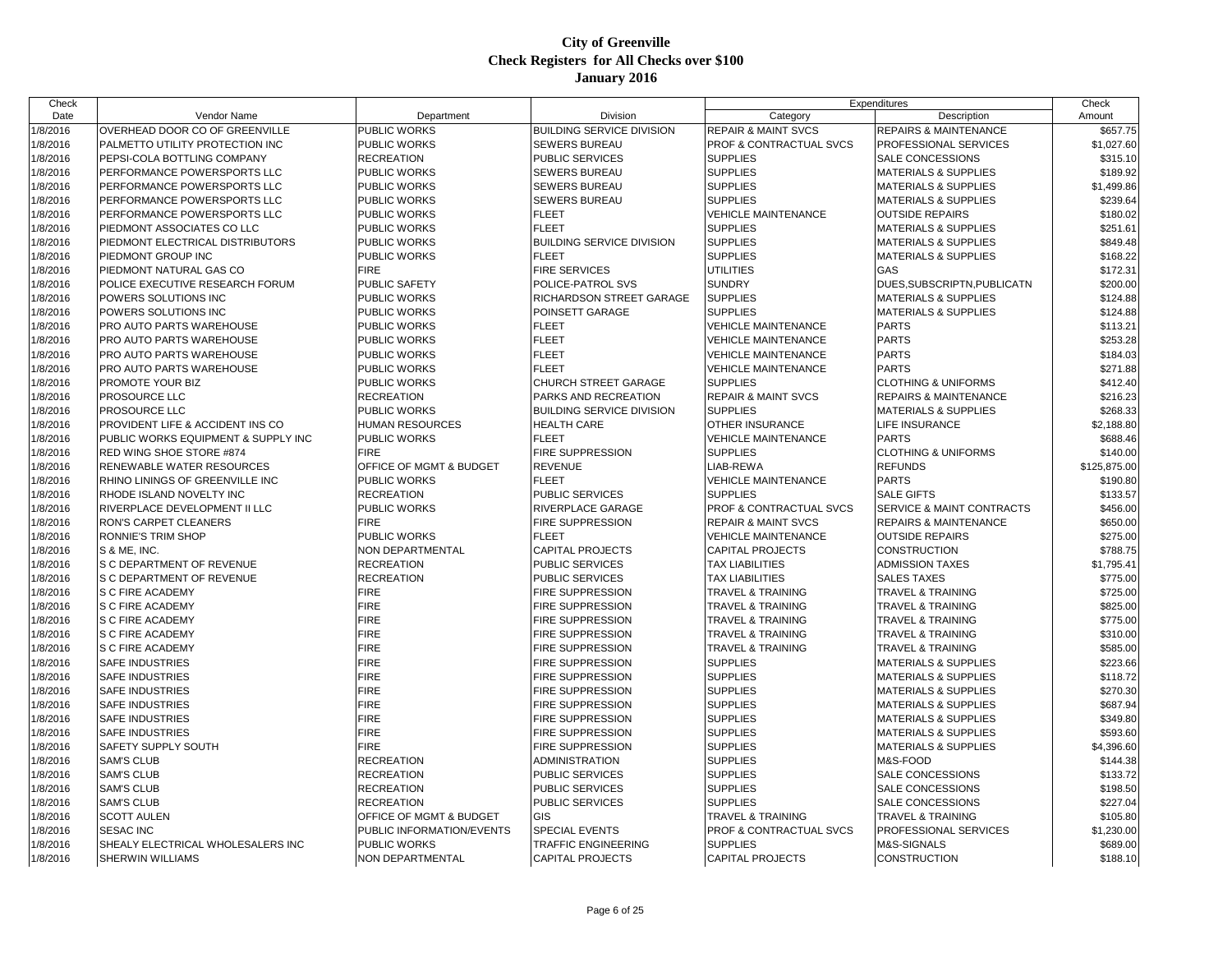| Check    |                                             |                           |                                      |                                    | Expenditures                     | Check       |
|----------|---------------------------------------------|---------------------------|--------------------------------------|------------------------------------|----------------------------------|-------------|
| Date     | Vendor Name                                 | Department                | Division                             | Category                           | Description                      | Amount      |
| 1/8/2016 | SITE DESIGN INC                             | C. D. DIVISION            | <b>CDBG PROJECTS</b>                 | <b>CD PROJECTS</b>                 | <b>AND ACQUISITION</b>           | \$450.00    |
| 1/8/2016 | SITE DESIGN INC                             | C. D. DIVISION            | <b>CDBG PROJECTS</b>                 | <b>CD PROJECTS</b>                 | LAND ACQUISITION                 | \$400.00    |
| 1/8/2016 | <b>SITE DESIGN INC</b>                      | C. D. DIVISION            | <b>CDBG PROJECTS</b>                 | <b>CD PROJECTS</b>                 | <b>LAND ACQUISITION</b>          | \$400.00    |
| 1/8/2016 | SNIDER FLEET SOLUTIONS                      | PUBLIC WORKS              | <b>CLEMSON SHUTTLE</b>               | <b>VEHICLE MAINTENANCE</b>         | <b>OUTSIDE REPAIRS</b>           | \$200.52    |
| 1/8/2016 | SNIDER FLEET SOLUTIONS                      | PUBLIC WORKS              | <b>CLEMSON SHUTTLE</b>               | <b>VEHICLE MAINTENANCE</b>         | TIRES AND TUBES                  | \$1,396.91  |
| 1/8/2016 | <b>SNIDER FLEET SOLUTIONS</b>               | PUBLIC WORKS              | <b>FLEET</b>                         | <b>VEHICLE MAINTENANCE</b>         | <b>OUTSIDE REPAIRS</b>           | \$246.64    |
| 1/8/2016 | SOUND-EKLIN                                 | <b>RECREATION</b>         | <b>ADMINISTRATION</b>                | <b>PROF &amp; CONTRACTUAL SVCS</b> | SERVICE & MAINT CONTRACTS        | \$309.16    |
| 1/8/2016 | SOUTHERN MUNICIPAL EQUIPMENT CO INC         | PUBLIC WORKS              | SEWERS BUREAU                        | <b>SUPPLIES</b>                    | <b>MATERIALS &amp; SUPPLIES</b>  | \$357.22    |
| 1/8/2016 | <b>ST ANTHONY CATHOLIC SCHOOL</b>           | <b>CITY MANAGER</b>       | <b>DONATIONS</b>                     | CONTRIBUTIONS/DONATIONS            | DOWNTOWN GVL HOLIDAY HAPP        | \$400.00    |
| 1/8/2016 | <b>ISTANLEY HUNT DEPREE &amp; RHINE INC</b> | <b>FIRE</b>               | <b>FIRE</b>                          | <b>PROF &amp; CONTRACTUAL SVCS</b> | PROFESSIONAL SERVICES            | \$3,205.00  |
| 1/8/2016 | <b>STATE TREASURER</b>                      | MUNICIPAL COURT           | MUNICIPAL COURT                      | <b>COURT LIABILITY</b>             | COURT-STATE ASSESSMENT           | \$15,220.74 |
| 1/8/2016 | <b>STATE TREASURER</b>                      | MUNICIPAL COURT           | MUNICIPAL COURT                      | <b>COURT LIABILITY</b>             | COURT-DUI SPINAL CORD SUR        | \$709.02    |
| 1/8/2016 | <b>STATE TREASURER</b>                      | MUNICIPAL COURT           | MUNICIPAL COURT                      | <b>COURT LIABILITY</b>             | COURT-DRUG SURCHARGE             | \$879.76    |
| 1/8/2016 | <b>STATE TREASURER</b>                      | MUNICIPAL COURT           | MUNICIPAL COURT                      | <b>COURT LIABILITY</b>             | COURT-DUI HWY PATRL SURCH        | \$709.00    |
| 1/8/2016 | <b>STATE TREASURER</b>                      | MUNICIPAL COURT           | MUNICIPAL COURT                      | <b>COURT LIABILITY</b>             | COURT-TRAFFIC SURCHARGE          | \$7,430.05  |
| 1/8/2016 | <b>STATE TREASURER</b>                      | MUNICIPAL COURT           | MUNICIPAL COURT                      | <b>COURT LIABILITY</b>             | DUS HWY PATROL                   | \$914.82    |
| 1/8/2016 | <b>STATE TREASURER</b>                      | MUNICIPAL COURT           | MUNICIPAL COURT                      | <b>COURT LIABILITY</b>             | SC CRIMINAL JUSTICE ACADE        | \$1,481.02  |
| 1/8/2016 | <b>STATE TREASURER</b>                      | MUNICIPAL COURT           | MUNICIPAL COURT                      | <b>COURT LIABILITY</b>             | DUI/DUAC BRTHLZR TST SLED        | \$177.24    |
| 1/8/2016 | <b>STEVEN GALLANT</b>                       | ECONOMIC DEVELOPMENT      | <b>BUILDING &amp; PROPERTY MAINT</b> | <b>TRAVEL &amp; TRAINING</b>       | <b>LOCAL TRANSPORTATION</b>      | \$593.40    |
| 1/8/2016 | <b>STOCKMAN OIL TWO INC</b>                 | PUBLIC WORKS              | <b>FLEET</b>                         | <b>VEHICLE MAINTENANCE</b>         | <b>PARTS</b>                     | \$1,059.88  |
| 1/8/2016 | TALENT MANAGEMENT SOLUTIONS                 | PUBLIC INFORMATION/EVENTS | <b>EVENTS MANAGEMENT</b>             | <b>PROF &amp; CONTRACTUAL SVCS</b> | TEMP PERSONNEL SVCS              | \$382.80    |
| 1/8/2016 | TALENT MANAGEMENT SOLUTIONS                 | PUBLIC WORKS              | <b>VEHICLE MAINTENANCE</b>           | PROF & CONTRACTUAL SVCS            | TEMP PERSONNEL SVCS              | \$3,955.80  |
| 1/8/2016 | TALENT MANAGEMENT SOLUTIONS                 | PUBLIC WORKS              | <b>VEHICLE MAINTENANCE</b>           | <b>PROF &amp; CONTRACTUAL SVCS</b> | TEMP PERSONNEL SVCS              | \$3,272.67  |
| 1/8/2016 | TALENT MANAGEMENT SOLUTIONS                 | <b>RECREATION</b>         | <b>COMMUNITY CENTERS</b>             | PROF & CONTRACTUAL SVCS            | TEMP PERSONNEL SVCS              | \$356.40    |
| 1/8/2016 | TALENT MANAGEMENT SOLUTIONS                 | RECREATION                | <b>COMMUNITY CENTERS</b>             | <b>PROF &amp; CONTRACTUAL SVCS</b> | TEMP PERSONNEL SVCS              | \$744.48    |
| 1/8/2016 | <b>TALENT MANAGEMENT SOLUTIONS</b>          | <b>RECREATION</b>         | ADMINISTRATION                       | <b>PROF &amp; CONTRACTUAL SVCS</b> | TEMP PERSONNEL SVCS              | \$628.40    |
| 1/8/2016 | TALENT MANAGEMENT SOLUTIONS                 | <b>RECREATION</b>         | <b>ADMINISTRATION</b>                | <b>PROF &amp; CONTRACTUAL SVCS</b> | TEMP PERSONNEL SVCS              | \$628.40    |
| 1/8/2016 | <b>TALENT MANAGEMENT SOLUTIONS</b>          | PUBLIC WORKS              | <b>ENGINEERING</b>                   | <b>PROF &amp; CONTRACTUAL SVCS</b> | TEMP PERSONNEL SVCS              | \$344.16    |
| 1/8/2016 | TALENT MANAGEMENT SOLUTIONS                 | PUBLIC WORKS              | <b>ENGINEERING</b>                   | <b>PROF &amp; CONTRACTUAL SVCS</b> | TEMP PERSONNEL SVCS              | \$570.02    |
| 1/8/2016 | <b>TALENT MANAGEMENT SOLUTIONS</b>          | PUBLIC WORKS              | <b>MAINTENANCE</b>                   | <b>PROF &amp; CONTRACTUAL SVCS</b> | TEMP PERSONNEL SVCS              | \$1,053.38  |
| 1/8/2016 | <b>TALENT MANAGEMENT SOLUTIONS</b>          | PUBLIC WORKS              | <b>MAINTENANCE</b>                   | <b>PROF &amp; CONTRACTUAL SVCS</b> | TEMP PERSONNEL SVCS              | \$1,359.20  |
| 1/8/2016 | TALENT MANAGEMENT SOLUTIONS                 | PUBLIC WORKS              | <b>STREETS BUREAU</b>                | <b>PROF &amp; CONTRACTUAL SVCS</b> | <b>TEMP PERSONNEL SVCS</b>       | \$2,036.16  |
| 1/8/2016 | TALENT MANAGEMENT SOLUTIONS                 | PUBLIC WORKS              | RESIDENTIAL COLL BUREAU              | PROF & CONTRACTUAL SVCS            | TEMP PERSONNEL SVCS              | \$16,734.83 |
| 1/8/2016 | <b>TALENT MANAGEMENT SOLUTIONS</b>          | PUBLIC WORKS              | RESIDENTIAL COLL BUREAU              | <b>PROF &amp; CONTRACTUAL SVCS</b> | TEMP PERSONNEL SVCS              | \$17,699.17 |
| 1/8/2016 | TALENT MANAGEMENT SOLUTIONS                 | PUBLIC WORKS              | STORMWATER MANAGEMENT                | PROF & CONTRACTUAL SVCS            | TEMP PERSONNEL SVCS              | \$671.58    |
| 1/8/2016 | TALENT MANAGEMENT SOLUTIONS                 | PUBLIC SAFETY             | POLICE-DISPATCH BUREAU               | <b>PROF &amp; CONTRACTUAL SVCS</b> | TEMP PERSONNEL SVCS              | \$464.16    |
| 1/8/2016 | <b>TALENT MANAGEMENT SOLUTIONS</b>          | PUBLIC WORKS              | <b>FLEET</b>                         | <b>PROF &amp; CONTRACTUAL SVCS</b> | TEMP PERSONNEL SVCS              | \$461.85    |
| 1/8/2016 | TALENT MANAGEMENT SOLUTIONS                 | PUBLIC WORKS              | <b>FLEET</b>                         | <b>PROF &amp; CONTRACTUAL SVCS</b> | TEMP PERSONNEL SVCS              | \$807.60    |
| 1/8/2016 | TD CONVENTION CENTER                        | <b>FIRE</b>               | FIRE SUPPRESSION                     | <b>VEHICLE MAINTENANCE</b>         | <b>PARTS</b>                     | \$186.95    |
| 1/8/2016 | <b>TGA</b>                                  | NON DEPARTMENTAL          | <b>CAPITAL PROJECTS</b>              | <b>CAPITAL PROJECTS</b>            | PROJECT EXPENSE                  | \$1,041.31  |
| 1/8/2016 | <b>TGA</b>                                  | NON DEPARTMENTAL          | <b>CAPITAL PROJECTS</b>              | <b>CAPITAL PROJECTS</b>            | PROJECT EXPENSE                  | \$983.44    |
| 1/8/2016 | THERMO KING OF GREENVILLE                   | PUBLIC WORKS              | MAULDIN/SIMPSONVILLE ROUT            | <b>VEHICLE MAINTENANCE</b>         | <b>PARTS</b>                     | \$606.32    |
| 1/8/2016 | <b>TOLEDO TICKET COMPANY</b>                | PUBLIC WORKS              | <b>COMMONS GARAGE</b>                | <b>SUPPLIES</b>                    | <b>MATERIALS &amp; SUPPLIES</b>  | \$171.33    |
| 1/8/2016 | TOLEDO TICKET COMPANY                       | PUBLIC WORKS              | CHURCH STREET GARAGE                 | <b>SUPPLIES</b>                    | <b>MATERIALS &amp; SUPPLIES</b>  | \$171.33    |
| 1/8/2016 | TOLEDO TICKET COMPANY                       | PUBLIC WORKS              | LIBERTY SQUARE GARAGE                | <b>SUPPLIES</b>                    | <b>MATERIALS &amp; SUPPLIES</b>  | \$171.33    |
| 1/8/2016 | <b>TOLEDO TICKET COMPANY</b>                | PUBLIC WORKS              | S. SPRING STREET GARAGE              | <b>REPAIR &amp; MAINT SVCS</b>     | <b>REPAIRS &amp; MAINTENANCE</b> | \$171.33    |
| 1/8/2016 | <b>TOLEDO TICKET COMPANY</b>                | PUBLIC WORKS              | RICHARDSON STREET GARAGE             | <b>SUPPLIES</b>                    | MATERIALS & SUPPLIES             | \$171.33    |
| 1/8/2016 | TOLEDO TICKET COMPANY                       | PUBLIC WORKS              | N LAURENS ST GARAGE                  | <b>SUPPLIES</b>                    | <b>MATERIALS &amp; SUPPLIES</b>  | \$171.33    |
| 1/8/2016 | <b>TOLEDO TICKET COMPANY</b>                | PUBLIC WORKS              | POINSETT GARAGE                      | <b>SUPPLIES</b>                    | <b>MATERIALS &amp; SUPPLIES</b>  | \$171.33    |
| 1/8/2016 | <b>TOLEDO TICKET COMPANY</b>                | PUBLIC WORKS              | RIVER STREET GARAGE                  | <b>SUPPLIES</b>                    | <b>MATERIALS &amp; SUPPLIES</b>  | \$171.33    |
| 1/8/2016 | TOLEDO TICKET COMPANY                       | PUBLIC WORKS              | RIVERPLACE GARAGE                    | <b>SUPPLIES</b>                    | MATERIALS & SUPPLIES             | \$171.33    |
| 1/8/2016 | <b>TOLEDO TICKET COMPANY</b>                | PUBLIC WORKS              | ONE GARAGE                           | <b>REPAIR &amp; MAINT SVCS</b>     | <b>REPAIRS &amp; MAINTENANCE</b> | \$171.33    |
| 1/8/2016 | <b>TRI-COUNTY TECHNICAL COLLEGE</b>         | <b>PUBLIC WORKS</b>       | <b>CONSTRUCTION &amp; INSPECTION</b> | <b>TRAVEL &amp; TRAINING</b>       | <b>TRAVEL &amp; TRAINING</b>     | \$565.00    |
|          |                                             |                           |                                      |                                    |                                  |             |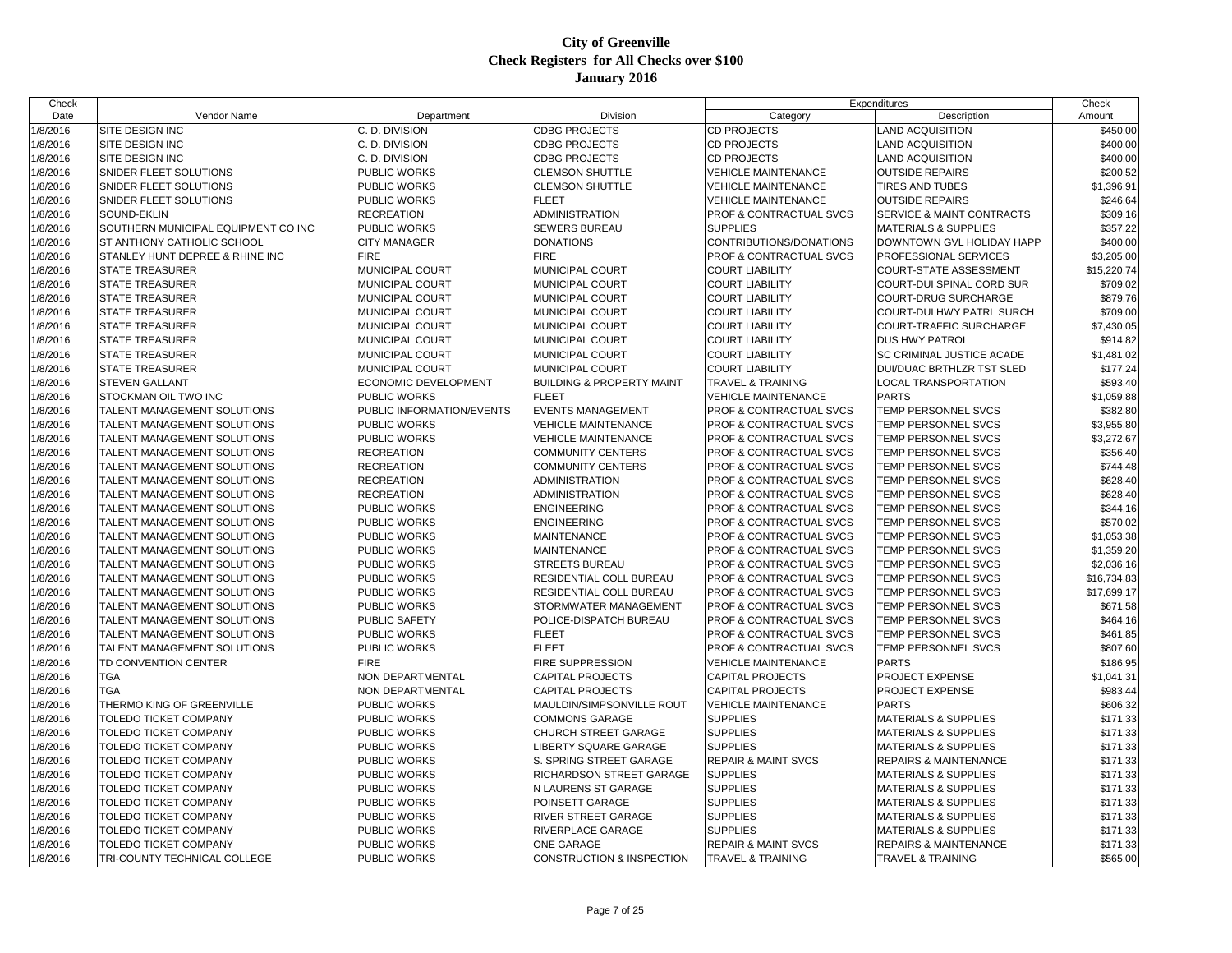| Check                  |                                            |                                                               |                                                         |                                                | Expenditures                                           | Check                |
|------------------------|--------------------------------------------|---------------------------------------------------------------|---------------------------------------------------------|------------------------------------------------|--------------------------------------------------------|----------------------|
| Date                   | Vendor Name                                | Department                                                    | Division                                                | Category                                       | Description                                            | Amount               |
| 1/8/2016               | <b>TRUCKPRO LLC</b>                        | PUBLIC WORKS                                                  | MAULDIN/SIMPSONVILLE ROUT                               | <b>VEHICLE MAINTENANCE</b>                     | <b>PARTS</b>                                           | \$903.64             |
| 1/8/2016               | <b>TRUCKPRO LLC</b>                        | <b>FIRE</b>                                                   | FIRE SUPPRESSION                                        | <b>VEHICLE MAINTENANCE</b>                     | <b>PARTS</b>                                           | \$115.39             |
| 1/8/2016               | <b>TRUCKPRO LLC</b>                        | PUBLIC WORKS                                                  | FLEET                                                   | <b>VEHICLE MAINTENANCE</b>                     | <b>PARTS</b>                                           | \$336.22             |
| 1/8/2016               | <b>TRUCKPRO LLC</b>                        | PUBLIC WORKS                                                  | <b>FLEET</b>                                            | <b>VEHICLE MAINTENANCE</b>                     | <b>PARTS</b>                                           | \$225.78             |
| 1/8/2016               | <b>TRUCKPRO LLC</b>                        | PUBLIC WORKS                                                  | <b>FLEET</b>                                            | <b>VEHICLE MAINTENANCE</b>                     | <b>PARTS</b>                                           | \$905.16             |
| 1/8/2016               | <b>TRUCKPRO LLC</b>                        | PUBLIC WORKS                                                  | FLEET                                                   | <b>VEHICLE MAINTENANCE</b>                     | <b>PARTS</b>                                           | \$117.53             |
| 1/8/2016               | TURBO DIESEL & ELECTRIC SYSTEMS            | PUBLIC WORKS                                                  | MAULDIN/SIMPSONVILLE ROUT                               | <b>VEHICLE MAINTENANCE</b>                     | <b>PARTS</b>                                           | \$1,250.00           |
| 1/8/2016               | TURBO DIESEL & ELECTRIC SYSTEMS            | PUBLIC WORKS                                                  | MAULDIN/SIMPSONVILLE ROUT                               | <b>VEHICLE MAINTENANCE</b>                     | <b>PARTS</b>                                           | \$625.00             |
| 1/8/2016               | <b>TYCO INTEGRATED SECURITY LLC</b>        | <b>RECREATION</b>                                             | <b>COMMUNITY CENTERS</b>                                | PROF & CONTRACTUAL SVCS                        | PROFESSIONAL SERVICES                                  | \$361.96             |
| 1/8/2016               | <b>TYCO INTEGRATED SECURITY LLC</b>        | <b>RECREATION</b>                                             | COMMUNITY CENTERS                                       | PROF & CONTRACTUAL SVCS                        | PROFESSIONAL SERVICES                                  | \$138.00             |
| 1/8/2016               | <b>U S BANK</b>                            | NON DEPARTMENTAL                                              | HOSPITALITY TAX                                         | <b>FISCAL AGENT</b>                            | <b>FISCAL AGENT FEES</b>                               | \$1,577.50           |
| 1/8/2016               | <b>U S BANK</b>                            | NON DEPARTMENTAL                                              | HOSPITALITY TAX                                         | <b>FISCAL AGENT</b>                            | <b>FISCAL AGENT FEES</b>                               | \$2,762.75           |
| 1/8/2016               | ULTRATECH WATER RESOURCES                  | PUBLIC WORKS                                                  | SEWERS BUREAU                                           | <b>SUPPLIES</b>                                | <b>MATERIALS &amp; SUPPLIES</b>                        | \$4,488.00           |
| 1/8/2016               | <b>UNIFIRST</b>                            | PUBLIC WORKS                                                  | <b>VEHICLE MAINTENANCE</b>                              | <b>SUPPLIES</b>                                | <b>CLOTHING &amp; UNIFORMS</b>                         | \$174.43             |
| 1/8/2016               | UNITED RENTALS (NORTH AMERICA) INC         | PUBLIC WORKS                                                  | STREETS BUREAU                                          | <b>SUPPLIES</b>                                | <b>MATERIALS &amp; SUPPLIES</b>                        | \$680.55             |
| 1/8/2016               | UNITED RENTALS (NORTH AMERICA) INC         | PUBLIC WORKS                                                  | CBD TIF CREW                                            | <b>SUPPLIES</b>                                | <b>MATERIALS &amp; SUPPLIES</b>                        | \$680.55             |
| 1/8/2016               | UPCOUNTRY HISTORY MUSEUM                   | NON DEPARTMENTAL                                              | <b>ACCOMMODATION TAX</b>                                | PROF & CONTRACTUAL SVCS                        | <b>SPECIAL PROJECTS</b>                                | \$2,500.00           |
| 1/8/2016               | UPSTATE MATERIALS INC-NC                   | <b>RECREATION</b>                                             | ADMINISTRATION                                          | <b>SUPPLIES</b>                                | M&S-GROUNDS                                            | \$440.75             |
| 1/8/2016               | <b>URS CORPORATION</b>                     | PUBLIC WORKS                                                  | <b>SEWERS BUREAU</b>                                    | PROF & CONTRACTUAL SVCS                        | PROFESSIONAL SERVICES                                  | \$1,100.00           |
| 1/8/2016               | VAUGHN AND MELTON                          | PUBLIC WORKS                                                  | UTILITY UNDERGROUNDING FU                               | <b>SUNDRY</b>                                  | UNDERGROUNDING COMMERCIAL                              | \$3,256.00           |
| 1/8/2016               | <b>VERIZON WIRELESS</b>                    | OFFICE OF MGMT & BUDGET                                       | INFORMATION TECHNOLOGY                                  | <b>COMMUNICATIONS</b>                          | <b>TELECOMMUNICATIONS/WIRELE</b>                       | \$160.66             |
| 1/8/2016               | <b>VERIZON WIRELESS</b>                    | <b>FIRE</b>                                                   | <b>FIRE</b>                                             | <b>COMMUNICATIONS</b>                          | <b>OTHER</b>                                           | \$1,184.80           |
| 1/8/2016               | <b>VERIZON WIRELESS</b>                    | PUBLIC SAFETY                                                 | POLICE-PATROL SVS                                       | <b>COMMUNICATIONS</b>                          | <b>OTHER</b>                                           | \$8,124.18           |
| 1/8/2016               | <b>VERIZON WIRELESS</b>                    | PUBLIC SAFETY                                                 | POLICE-PATROL SVS                                       | <b>COMMUNICATIONS</b>                          | <b>OTHER</b>                                           | \$190.05             |
| 1/8/2016               | <b>VICTOR STANLEY INC</b>                  | NON DEPARTMENTAL                                              | <b>CAPITAL PROJECTS</b>                                 | <b>CAPITAL PROJECTS</b>                        | <b>PROJECT EXPENSE</b>                                 | \$11,759.34          |
| 1/8/2016               | <b>VULCAN INC</b>                          | <b>PUBLIC SAFETY</b>                                          | FED EQUITABLE SHAR DOJ                                  | <b>SUPPLIES</b>                                | <b>MATERIALS &amp; SUPPLIES</b>                        | \$164.30             |
| 1/8/2016               | <b>VULCAN INC</b>                          | PUBLIC WORKS                                                  | TRAFFIC ENGINEERING                                     | <b>SUPPLIES</b>                                | M&S-SIGNS                                              | \$821.24             |
| 1/8/2016               | W N WATSON-WEST TIRE & AUTOMOTIVE          | <b>FIRE</b>                                                   | FIRE SUPPRESSION                                        | <b>VEHICLE MAINTENANCE</b>                     | <b>PARTS</b>                                           | \$177.61             |
| 1/8/2016               | W W WILLIAMS                               | PUBLIC WORKS                                                  | <b>VEHICLE MAINTENANCE</b>                              | <b>VEHICLE MAINTENANCE</b>                     | <b>PARTS</b>                                           | \$4,100.00           |
| 1/8/2016               | W W WILLIAMS                               | PUBLIC WORKS                                                  | MAULDIN/SIMPSONVILLE ROUT                               | <b>VEHICLE MAINTENANCE</b>                     | <b>PARTS</b>                                           | \$664.80             |
| 1/8/2016               | W W WILLIAMS                               | PUBLIC WORKS                                                  | <b>FLEET</b>                                            | <b>VEHICLE MAINTENANCE</b>                     | <b>OUTSIDE REPAIRS</b>                                 | \$1,442.04           |
| 1/8/2016               | W W WILLIAMS                               | PUBLIC WORKS                                                  | <b>FLEET</b>                                            | <b>VEHICLE MAINTENANCE</b>                     | <b>OUTSIDE REPAIRS</b>                                 | \$1,498.71           |
| 1/8/2016               | <b>WAL-MART COMMUNITY BRC</b>              | RECREATION                                                    | COMMUNITY CENTERS                                       | <b>SUPPLIES</b>                                | MATERIALS & SUPPLIES                                   | \$1,143.68           |
| 1/8/2016               | <b>WAL-MART COMMUNITY BRC</b>              | PUBLIC SAFETY                                                 | POLICE-PATROL SVS                                       | <b>SUPPLIES</b>                                | <b>MATERIALS &amp; SUPPLIES</b>                        | \$374.81             |
| 1/8/2016               | <b>WAL-MART COMMUNITY BRC</b>              | <b>PUBLIC SAFETY</b>                                          | POLICE-PATROL SVS                                       | <b>TRAVEL &amp; TRAINING</b>                   | <b>TRAVEL &amp; TRAINING</b>                           | \$133.42             |
| 1/8/2016               | WHITE CAP CONSTRUCTION SUPPLY              | <b>PUBLIC WORKS</b>                                           | CBD TIF CREW                                            | <b>SUPPLIES</b>                                | <b>MATERIALS &amp; SUPPLIES</b>                        | \$192.00             |
| 1/8/2016               | <b>WORKWELL OCCUPATIONAL HEALTH CENTER</b> | HUMAN RESOURCES                                               | OCCUPATIONAL HEALTH                                     | PROF & CONTRACTUAL SVCS                        | PROFESSIONAL SERVICES                                  | \$2,380.00           |
| 1/8/2016               | <b>WRIGHT JOHNSTON UNIFORMS INC</b>        | <b>FIRE</b>                                                   | FIRE SUPPRESSION                                        | <b>SUPPLIES</b>                                | <b>CLOTHING &amp; UNIFORMS</b>                         | \$616.94             |
| 1/8/2016               | XEROX CORP (2)                             | OFFICE OF MGMT & BUDGET                                       | <b>INFORMATION TECHNOLOGY</b>                           | PROF & CONTRACTUAL SVCS                        | <b>EQUIPMENT RENTAL</b>                                | \$1,786.94           |
| 1/15/2016              | A & H LAWN MAINTENANCE                     | <b>RECREATION</b>                                             | PARKS MAINTENANCE                                       | PROF & CONTRACTUAL SVCS                        | SERVICE & MAINT CONTRACTS                              | \$2,100.00           |
| 1/15/2016              | ALDRIDGE PRODUCE COMPANY                   | <b>RECREATION</b>                                             | ADMINISTRATION                                          | <b>SUPPLIES</b>                                | M&S-FOOD                                               | \$392.20             |
| 1/15/2016              | ALDRIDGE PRODUCE COMPANY                   | RECREATION                                                    | ADMINISTRATION                                          | <b>SUPPLIES</b>                                | M&S-FOOD                                               | \$461.54             |
| 1/15/2016              | ALL ABOUT AWARDS & RECOGNITION INC         | PUBLIC SAFETY                                                 | POLICE-PATROL SVS                                       | <b>SUPPLIES</b>                                | <b>MATERIALS &amp; SUPPLIES</b>                        | \$150.94             |
| 1/15/2016              | AMERICAN CHANGER CORP                      | <b>RECREATION</b>                                             | PUBLIC SERVICES                                         | <b>SUNDRY</b>                                  | RESEARCH CONSERVATION EXP                              | \$1,323.00           |
| 1/15/2016              | AMERICAN LOCK & KEY                        | <b>RECREATION</b>                                             | PARKS AND RECREATION                                    | <b>SUPPLIES</b>                                | <b>MATERIALS &amp; SUPPLIES</b>                        | \$413.83             |
| 1/15/2016              | <b>AMERICAN LOCK &amp; KEY</b>             | PUBLIC WORKS                                                  | BUILDING SERVICE DIVISION                               | <b>SUPPLIES</b>                                | <b>MATERIALS &amp; SUPPLIES</b>                        | \$926.44             |
| 1/15/2016              | <b>AMTEC</b>                               | PUBLIC WORKS                                                  | PARKING ADMINISTRATION                                  | <b>FISCAL AGENT</b>                            | <b>FISCAL AGENT FEES</b>                               | \$500.00             |
| 1/15/2016              | APPLIED INDUSTRIAL TECHNOLOGIES            | PUBLIC WORKS                                                  | <b>VEHICLE MAINTENANCE</b>                              | <b>SUPPLIES</b>                                | <b>MATERIALS &amp; SUPPLIES</b>                        | \$530.64             |
| 1/15/2016              | AT&T                                       | OFFICE OF MGMT & BUDGET                                       | <b>INFORMATION TECHNOLOGY</b>                           | <b>COMMUNICATIONS</b>                          | TELECOMMUNICATIONS/WIRELE                              | \$111.01             |
| 1/15/2016              | AT&T<br>AT&T                               | <b>OFFICE OF MGMT &amp; BUDGET</b><br>OFFICE OF MGMT & BUDGET | <b>INFORMATION TECHNOLOGY</b><br>INFORMATION TECHNOLOGY | <b>COMMUNICATIONS</b><br><b>COMMUNICATIONS</b> | TELECOMMUNICATIONS/WIRELE<br>TELECOMMUNICATIONS/WIRELE | \$989.19<br>\$102.17 |
| 1/15/2016<br>1/15/2016 | AT&T                                       | OFFICE OF MGMT & BUDGET                                       | INFORMATION TECHNOLOGY                                  | <b>COMMUNICATIONS</b>                          | TELECOMMUNICATIONS/WIRELE                              | \$1,487.81           |
| 1/15/2016              | AT&T                                       | OFFICE OF MGMT & BUDGET                                       | <b>INFORMATION TECHNOLOGY</b>                           | <b>COMMUNICATIONS</b>                          | TELECOMMUNICATIONS/WIRELE                              | \$3,374.97           |
|                        |                                            |                                                               |                                                         |                                                |                                                        |                      |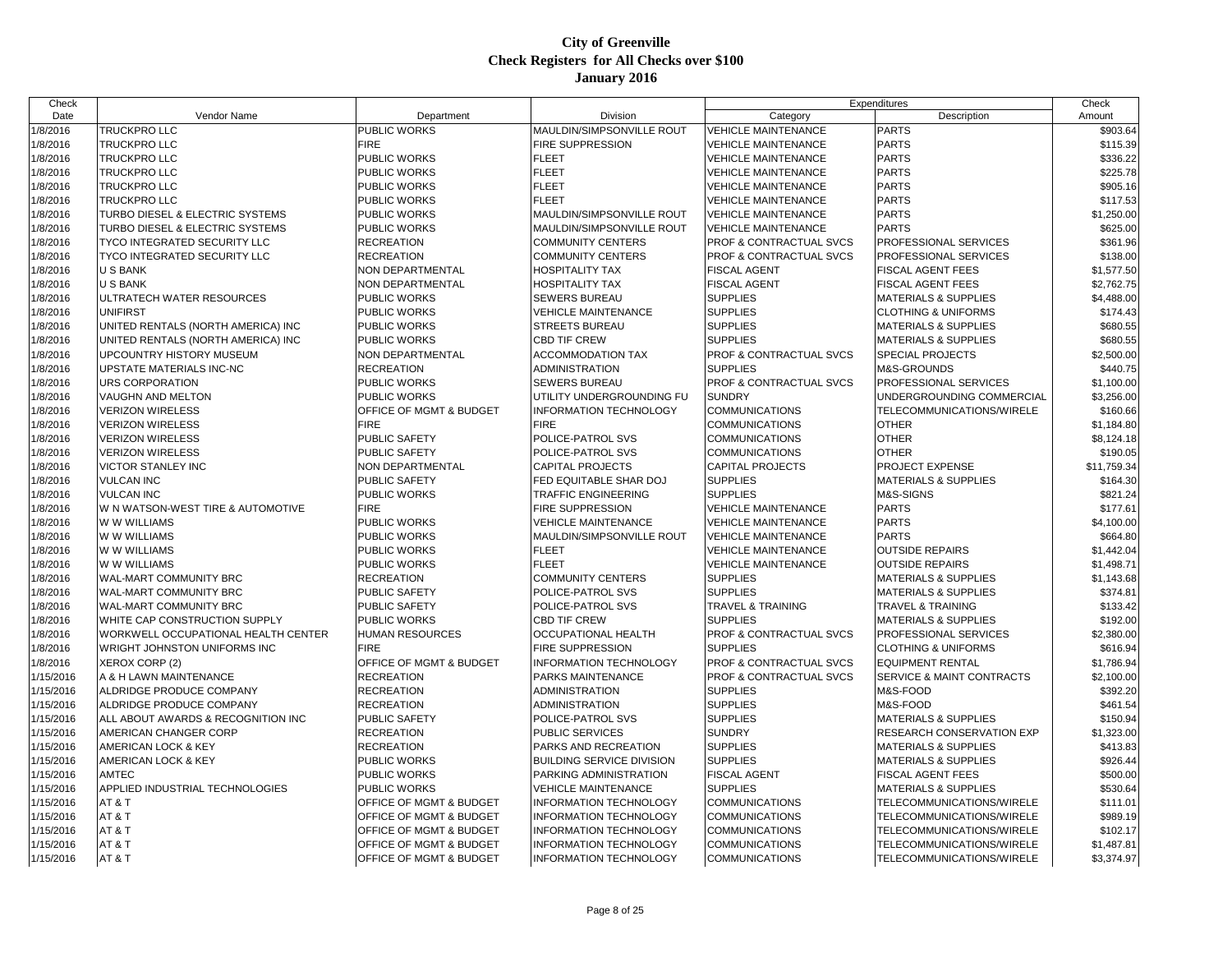| Check     |                                    |                         |                               |                                | Expenditures                         | Check       |
|-----------|------------------------------------|-------------------------|-------------------------------|--------------------------------|--------------------------------------|-------------|
| Date      | Vendor Name                        | Department              | Division                      | Category                       | Description                          | Amount      |
| 1/15/2016 | AT&T                               | OFFICE OF MGMT & BUDGET | <b>INFORMATION TECHNOLOGY</b> | <b>COMMUNICATIONS</b>          | TELECOMMUNICATIONS/WIRELE            | \$257.64    |
| 1/15/2016 | AT&T                               | OFFICE OF MGMT & BUDGET | <b>INFORMATION TECHNOLOGY</b> | <b>COMMUNICATIONS</b>          | TELECOMMUNICATIONS/WIRELE            | \$246.15    |
| 1/15/2016 | <b>AZTECA SYSTEMS INC</b>          | OFFICE OF MGMT & BUDGET | <b>INFORMATION TECHNOLOGY</b> | PROF & CONTRACTUAL SVCS        | <b>SERVICE &amp; MAINT CONTRACTS</b> | \$45,000.00 |
| 1/15/2016 | BATTERY SPECIALISTS INC            | PUBLIC WORKS            | SEWERS BUREAU                 | <b>SUPPLIES</b>                | MATERIALS & SUPPLIES                 | \$148.34    |
| 1/15/2016 | <b>BRAGG WASTE SERVICES INC</b>    | <b>RECREATION</b>       | PARKS AND RECREATION          | PROF & CONTRACTUAL SVCS        | SERVICE & MAINT CONTRACTS            | \$397.02    |
| 1/15/2016 | <b>BRANDSTICKITY</b>               | <b>RECREATION</b>       | BEAUTIFICATION BUREAU         | <b>SUPPLIES</b>                | <b>CLOTHING &amp; UNIFORMS</b>       | \$132.50    |
| 1/15/2016 | <b>BROOKS OFFICE EQUIPMENT</b>     | <b>CITY ATTORNEY</b>    | <b>CITY ATTORNEY</b>          | <b>SUPPLIES</b>                | <b>MATERIALS &amp; SUPPLIES</b>      | \$633.88    |
| 1/15/2016 | CAROLINA HOSE & HYDRAULICS INC     | PUBLIC WORKS            | <b>FLEET</b>                  | <b>VEHICLE MAINTENANCE</b>     | <b>PARTS</b>                         | \$630.51    |
| 1/15/2016 | CAROLINA LAWN & TRACTOR INC        | <b>RECREATION</b>       | PARKS AND RECREATION          | <b>REPAIR &amp; MAINT SVCS</b> | <b>REPAIRS &amp; MAINTENANCE</b>     | \$513.36    |
| 1/15/2016 | CAROLINA LAWN & TRACTOR INC        | <b>RECREATION</b>       | PARKS MAINTENANCE             | <b>SUPPLIES</b>                | <b>MATERIALS &amp; SUPPLIES</b>      | \$1,246.05  |
| 1/15/2016 | CAROLINA LAWN & TRACTOR INC        | RECREATION              | TREE MAINTENANCE BUREAU       | <b>SUPPLIES</b>                | <b>MATERIALS &amp; SUPPLIES</b>      | \$572.73    |
| 1/15/2016 | <b>CCT INC</b>                     | <b>NON DEPARTMENTAL</b> | CAPITAL PROJECTS              | <b>CAPITAL PROJECTS</b>        | <b>EQUIPMENT</b>                     | \$1,095.00  |
| 1/15/2016 | <b>CCT INC</b>                     | NON DEPARTMENTAL        | CAPITAL PROJECTS              | <b>CAPITAL PROJECTS</b>        | <b>EQUIPMENT</b>                     | \$1,095.00  |
| 1/15/2016 | CDW/G                              | PUBLIC WORKS            | NON VEHICLE MAINTENANCE       | PROF & CONTRACTUAL SVCS        | PROFESSIONAL SERVICES                | \$206.19    |
| 1/15/2016 | CDW/G                              | OFFICE OF MGMT & BUDGET | <b>INFORMATION TECHNOLOGY</b> | <b>MIS PROJECTS</b>            | PCS/UPGRADES                         | \$2,844.70  |
| 1/15/2016 | CHARTER COMMUNICATIONS             | OFFICE OF MGMT & BUDGET | <b>INFORMATION TECHNOLOGY</b> | <b>COMMUNICATIONS</b>          | TELECOMMUNICATIONS/WIRELE            | \$9,204.26  |
| 1/15/2016 | CHARTER COMMUNICATIONS             | PUBLIC WORKS            | PARKING LOTS                  | <b>COMMUNICATIONS</b>          | <b>OTHER</b>                         | \$118.43    |
| 1/15/2016 | CINCINNATI SYSTEMS INC             | PUBLIC WORKS            | <b>COMMONS GARAGE</b>         | <b>REPAIR &amp; MAINT SVCS</b> | <b>REPAIRS &amp; MAINTENANCE</b>     | \$202.50    |
| 1/15/2016 | CINCINNATI SYSTEMS INC             | PUBLIC WORKS            | POINSETT GARAGE               | <b>REPAIR &amp; MAINT SVCS</b> | <b>REPAIRS &amp; MAINTENANCE</b>     | \$103.75    |
| 1/15/2016 | CINCINNATI SYSTEMS INC             | PUBLIC WORKS            | RIVER STREET GARAGE           | <b>REPAIR &amp; MAINT SVCS</b> | <b>REPAIRS &amp; MAINTENANCE</b>     | \$103.75    |
| 1/15/2016 | CINCINNATI SYSTEMS INC             | PUBLIC WORKS            | <b>BSWA VIP LOT</b>           | <b>REPAIR &amp; MAINT SVCS</b> | <b>REPAIRS &amp; MAINTENANCE</b>     | \$322.50    |
| 1/15/2016 | <b>CINTAS</b>                      | <b>RECREATION</b>       | <b>ADMINISTRATION</b>         | <b>SUPPLIES</b>                | <b>CLOTHING &amp; UNIFORMS</b>       | \$225.86    |
| 1/15/2016 | <b>CINTAS</b>                      | <b>PUBLIC SAFETY</b>    | POLICE-PATROL SVS             | <b>SUNDRY</b>                  | <b>MISCELLANEOUS</b>                 | \$355.77    |
| 1/15/2016 | <b>CINTAS</b>                      | PUBLIC WORKS            | <b>STREETS BUREAU</b>         | <b>SUPPLIES</b>                | <b>CLOTHING &amp; UNIFORMS</b>       | \$530.02    |
| 1/15/2016 | CINTAS                             | PUBLIC WORKS            | RESIDENTIAL COLL BUREAU       | <b>SUPPLIES</b>                | <b>CLOTHING &amp; UNIFORMS</b>       | \$597.53    |
| 1/15/2016 | <b>CLERK OF COURT</b>              | OFFICE OF MGMT & BUDGET | NON-DEPARTMENTAL              | PR-WH                          | <b>GARNISHMENTS</b>                  | \$378.48    |
| 1/15/2016 | <b>CLERK OF COURT</b>              | OFFICE OF MGMT & BUDGET | NON-DEPARTMENTAL              | PR-WH                          | <b>GARNISHMENTS</b>                  | \$199.50    |
| 1/15/2016 | CLERK OF COURT -SPARTANBURG        | OFFICE OF MGMT & BUDGET | NON-DEPARTMENTAL              | PR-WH                          | <b>GARNISHMENTS</b>                  | \$273.00    |
| 1/15/2016 | CLERK OF COURT -SPARTANBURG        | OFFICE OF MGMT & BUDGET | NON-DEPARTMENTAL              | PR-WH                          | <b>GARNISHMENTS</b>                  | \$309.83    |
| 1/15/2016 | CLERK OF COURT PICKENS COUNTY      | OFFICE OF MGMT & BUDGET | NON-DEPARTMENTAL              | PR-WH                          | <b>GARNISHMENTS</b>                  | \$304.34    |
| 1/15/2016 | <b>CLT INC</b>                     | OFFICE OF MGMT & BUDGET | GIS                           | <b>SUPPLIES</b>                | <b>MATERIALS &amp; SUPPLIES</b>      | \$145.00    |
| 1/15/2016 | COMMUNITY FOUNDATION OF GREENVILLE | <b>RECREATION</b>       | <b>COMMUNITY CENTERS</b>      | LIAB-MISCELLANEOUS             | <b>TRIP</b>                          | \$1,320.00  |
| 1/15/2016 | <b>CUMMINS ATLANTIC LLC</b>        | PUBLIC WORKS            | <b>VEHICLE MAINTENANCE</b>    | VEHICLE MAINTENANCE            | <b>PARTS</b>                         | \$284.48    |
| 1/15/2016 | <b>CUMMINS ATLANTIC LLC</b>        | PUBLIC WORKS            | MAULDIN/SIMPSONVILLE ROUT     | <b>VEHICLE MAINTENANCE</b>     | <b>PARTS</b>                         | \$108.92    |
| 1/15/2016 | <b>CUMMINS ATLANTIC LLC</b>        | PUBLIC WORKS            | MAULDIN/SIMPSONVILLE ROUT     | <b>VEHICLE MAINTENANCE</b>     | <b>PARTS</b>                         | \$1,319.83  |
| 1/15/2016 | <b>CUMMINS ATLANTIC LLC</b>        | <b>PUBLIC WORKS</b>     | MAULDIN/SIMPSONVILLE ROUT     | <b>VEHICLE MAINTENANCE</b>     | <b>PARTS</b>                         | \$1,258.71  |
| 1/15/2016 | <b>CUMMINS ATLANTIC LLC</b>        | PUBLIC WORKS            | <b>CLEMSON SHUTTLE</b>        | <b>VEHICLE MAINTENANCE</b>     | <b>PARTS</b>                         | \$917.63    |
| 1/15/2016 | <b>CUMMINS ATLANTIC LLC</b>        | PUBLIC WORKS            | <b>CLEMSON SHUTTLE</b>        | <b>VEHICLE MAINTENANCE</b>     | <b>PARTS</b>                         | \$323.24    |
| 1/15/2016 | <b>CUMMINS ATLANTIC LLC</b>        | PUBLIC WORKS            | <b>CLEMSON SHUTTLE</b>        | VEHICLE MAINTENANCE            | <b>PARTS</b>                         | \$484.80    |
| 1/15/2016 | <b>CUMMINS ATLANTIC LLC</b>        | PUBLIC WORKS            | <b>CLEMSON COMMUTER</b>       | <b>VEHICLE MAINTENANCE</b>     | <b>PARTS</b>                         | \$754.36    |
| 1/15/2016 | D & B GLASS INC                    | PUBLIC WORKS            | BUILDING SERVICE DIVISION     | <b>SUPPLIES</b>                | <b>MATERIALS &amp; SUPPLIES</b>      | \$535.50    |
| 1/15/2016 | <b>DEAN'S ALTERNATOR</b>           | <b>PUBLIC WORKS</b>     | MAULDIN/SIMPSONVILLE ROUT     | <b>VEHICLE MAINTENANCE</b>     | <b>PARTS</b>                         | \$295.00    |
| 1/15/2016 | DELL MARKETING LP                  | OFFICE OF MGMT & BUDGET | <b>INFORMATION TECHNOLOGY</b> | <b>MIS PROJECTS</b>            | PCS/UPGRADES                         | \$1,336.44  |
| 1/15/2016 | DELL MARKETING LP                  | NON DEPARTMENTAL        | <b>CAPITAL PROJECTS</b>       | <b>CAPITAL PROJECTS</b>        | <b>EQUIPMENT</b>                     | \$2,030.45  |
| 1/15/2016 | <b>DESIGNLAB INC</b>               | PUBLIC SAFETY           | POLICE-PATROL SVS             | <b>SUPPLIES</b>                | <b>CLOTHING &amp; UNIFORMS</b>       | \$108.75    |
| 1/15/2016 | <b>DESIGNLAB INC</b>               | PUBLIC SAFETY           | POLICE-PATROL SVS             | <b>SUPPLIES</b>                | <b>CLOTHING &amp; UNIFORMS</b>       | \$108.75    |
| 1/15/2016 | <b>DESIGNLAB INC</b>               | <b>PUBLIC SAFETY</b>    | POLICE-PATROL SVS             | <b>SUPPLIES</b>                | <b>CLOTHING &amp; UNIFORMS</b>       | \$108.75    |
| 1/15/2016 | <b>DESIGNLAB INC</b>               | <b>PUBLIC SAFETY</b>    | POLICE-PATROL SVS             | <b>SUPPLIES</b>                | <b>CLOTHING &amp; UNIFORMS</b>       | \$108.75    |
| 1/15/2016 | <b>DESIGNLAB INC</b>               | PUBLIC SAFETY           | POLICE-PATROL SVS             | <b>SUPPLIES</b>                | <b>CLOTHING &amp; UNIFORMS</b>       | \$108.75    |
| 1/15/2016 | <b>DESIGNLAB INC</b>               | <b>PUBLIC SAFETY</b>    | POLICE-PATROL SVS             | <b>SUPPLIES</b>                | <b>CLOTHING &amp; UNIFORMS</b>       | \$108.75    |
| 1/15/2016 | <b>DESIGNLAB INC</b>               | PUBLIC SAFETY           | POLICE-PATROL SVS             | <b>SUPPLIES</b>                | <b>CLOTHING &amp; UNIFORMS</b>       | \$108.76    |
| 1/15/2016 | <b>DESIGNLAB INC</b>               | PUBLIC SAFETY           | POLICE-PATROL SVS             | <b>SUPPLIES</b>                | <b>CLOTHING &amp; UNIFORMS</b>       | \$108.76    |
| 1/15/2016 | <b>DESIGNLAB INC</b>               | <b>PUBLIC SAFETY</b>    | POLICE-PATROL SVS             | <b>SUPPLIES</b>                | <b>CLOTHING &amp; UNIFORMS</b>       | \$108.76    |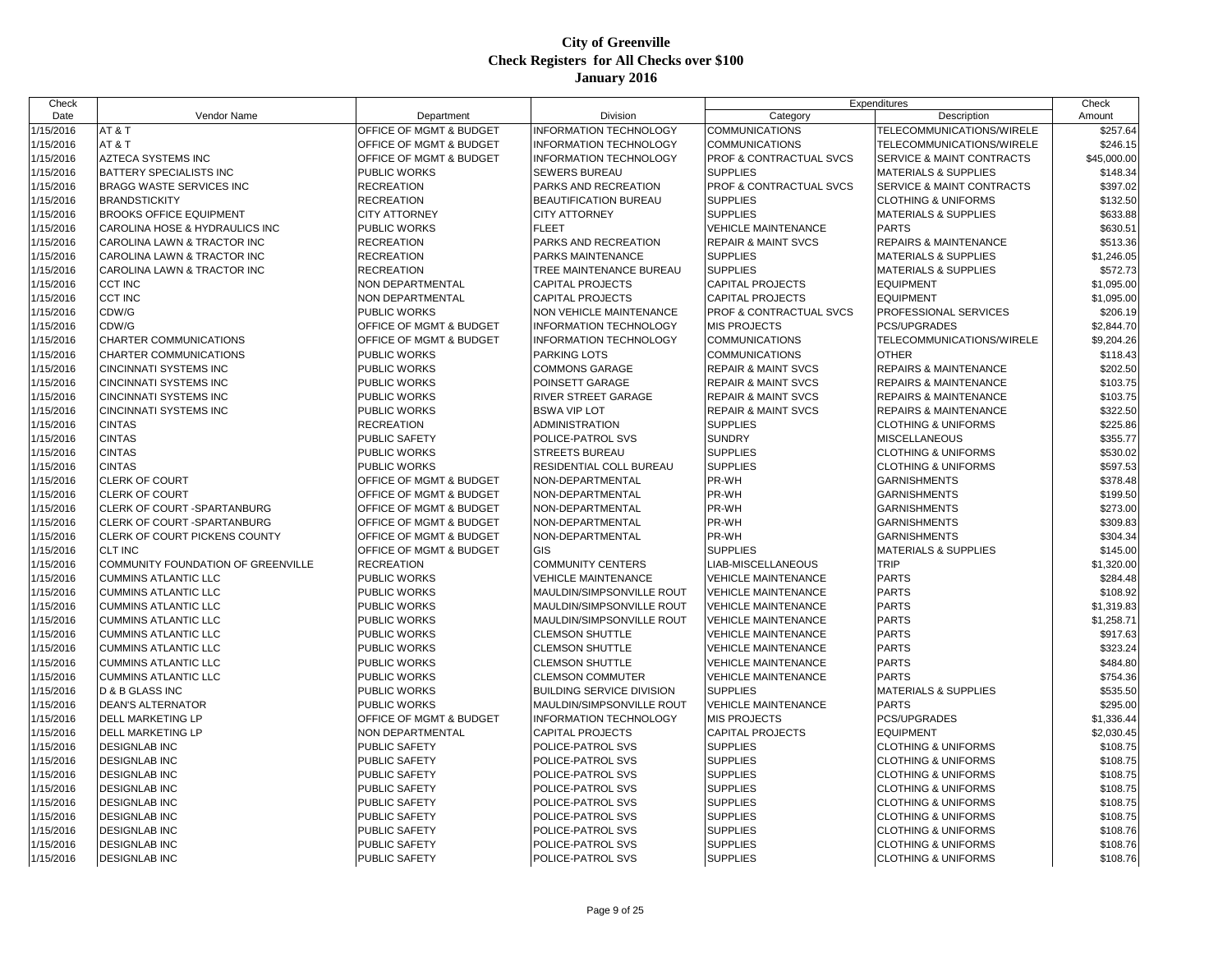| Check     |                                       |                         |                                  |                                    | Expenditures                    | Check       |
|-----------|---------------------------------------|-------------------------|----------------------------------|------------------------------------|---------------------------------|-------------|
| Date      | Vendor Name                           | Department              | Division                         | Category                           | Description                     | Amount      |
| 1/15/2016 | <b>DESIGNLAB INC</b>                  | <b>PUBLIC SAFETY</b>    | POLICE-PATROL SVS                | <b>SUPPLIES</b>                    | <b>CLOTHING &amp; UNIFORMS</b>  | \$132.22    |
| 1/15/2016 | <b>DESIGNLAB INC</b>                  | <b>PUBLIC SAFETY</b>    | POLICE-PATROL SVS                | <b>SUPPLIES</b>                    | <b>CLOTHING &amp; UNIFORMS</b>  | \$108.76    |
| 1/15/2016 | <b>DESIGNLAB INC</b>                  | PUBLIC SAFETY           | POLICE-PATROL SVS                | <b>SUPPLIES</b>                    | <b>CLOTHING &amp; UNIFORMS</b>  | \$108.76    |
| 1/15/2016 | <b>DESIGNLAB INC</b>                  | PUBLIC SAFETY           | POLICE-PATROL SVS                | <b>SUPPLIES</b>                    | <b>CLOTHING &amp; UNIFORMS</b>  | \$108.86    |
| 1/15/2016 | <b>DESIGNLAB INC</b>                  | <b>PUBLIC SAFETY</b>    | POLICE-PATROL SVS                | <b>SUPPLIES</b>                    | <b>CLOTHING &amp; UNIFORMS</b>  | \$108.76    |
| 1/15/2016 | <b>DESIGNLAB INC</b>                  | <b>PUBLIC SAFETY</b>    | POLICE-PATROL SVS                | <b>SUPPLIES</b>                    | <b>CLOTHING &amp; UNIFORMS</b>  | \$108.76    |
| 1/15/2016 | <b>DESIGNLAB INC</b>                  | PUBLIC SAFETY           | POLICE-PATROL SVS                | <b>SUPPLIES</b>                    | <b>CLOTHING &amp; UNIFORMS</b>  | \$161.88    |
| 1/15/2016 | <b>DESIGNLAB INC</b>                  | <b>PUBLIC SAFETY</b>    | POLICE-PATROL SVS                | <b>SUPPLIES</b>                    | <b>CLOTHING &amp; UNIFORMS</b>  | \$106.00    |
| 1/15/2016 | <b>DESIGNLAB INC</b>                  | PUBLIC SAFETY           | POLICE-PATROL SVS                | <b>SUPPLIES</b>                    | <b>CLOTHING &amp; UNIFORMS</b>  | \$106.00    |
| 1/15/2016 | <b>DESIGNLAB INC</b>                  | <b>PUBLIC SAFETY</b>    | POLICE-PATROL SVS                | <b>SUPPLIES</b>                    | <b>CLOTHING &amp; UNIFORMS</b>  | \$604.45    |
| 1/15/2016 | <b>DESIGNLAB INC</b>                  | PUBLIC SAFETY           | POLICE-PATROL SVS                | <b>SUPPLIES</b>                    | <b>CLOTHING &amp; UNIFORMS</b>  | \$528.33    |
| 1/15/2016 | <b>DESIGNLAB INC</b>                  | <b>PUBLIC SAFETY</b>    | POLICE-PATROL SVS                | <b>SUPPLIES</b>                    | <b>CLOTHING &amp; UNIFORMS</b>  | \$672.00    |
| 1/15/2016 | <b>DESIGNLAB INC</b>                  | <b>PUBLIC SAFETY</b>    | POLICE-PATROL SVS                | <b>SUPPLIES</b>                    | <b>CLOTHING &amp; UNIFORMS</b>  | \$604.45    |
| 1/15/2016 | <b>DESIGNLAB INC</b>                  | PUBLIC SAFETY           | POLICE-PATROL SVS                | <b>SUPPLIES</b>                    | <b>CLOTHING &amp; UNIFORMS</b>  | \$595.30    |
| 1/15/2016 | <b>DESIGNLAB INC</b>                  | <b>PUBLIC SAFETY</b>    | POLICE-PATROL SVS                | <b>SUPPLIES</b>                    | <b>CLOTHING &amp; UNIFORMS</b>  | \$595.30    |
| 1/15/2016 | <b>DESIGNLAB INC</b>                  | PUBLIC SAFETY           | POLICE-PATROL SVS                | <b>SUPPLIES</b>                    | <b>CLOTHING &amp; UNIFORMS</b>  | \$595.30    |
| 1/15/2016 | <b>DESIGNLAB INC</b>                  | <b>PUBLIC SAFETY</b>    | POLICE-PATROL SVS                | <b>SUPPLIES</b>                    | <b>CLOTHING &amp; UNIFORMS</b>  | \$528.33    |
| 1/15/2016 | <b>DESIGNLAB INC</b>                  | PUBLIC SAFETY           | POLICE-PATROL SVS                | <b>SUPPLIES</b>                    | <b>CLOTHING &amp; UNIFORMS</b>  | \$528.33    |
| 1/15/2016 | <b>DESIGNLAB INC</b>                  | <b>PUBLIC SAFETY</b>    | POLICE-PATROL SVS                | <b>SUPPLIES</b>                    | <b>CLOTHING &amp; UNIFORMS</b>  | \$570.24    |
| 1/15/2016 | <b>DESTINATION RUN</b>                | <b>RECREATION</b>       | <b>ADMINISTRATION</b>            | <b>SUPPLIES</b>                    | M&S-ANIMALS                     | \$4,200.00  |
| 1/15/2016 | <b>DIRECTV</b>                        | <b>FIRE</b>             | <b>FIRE SERVICES</b>             | <b>PROF &amp; CONTRACTUAL SVCS</b> | SERVICE & MAINT CONTRACTS       | \$105.97    |
| 1/15/2016 | <b>DUKE ENERGY</b>                    | <b>PUBLIC WORKS</b>     | TRAFFIC ENGINEERING              | UTILITIES                          | <b>ELECTRICITY</b>              | \$99,027.26 |
| 1/15/2016 | <b>DUKE ENERGY</b>                    | <b>RECREATION</b>       | PARKS AND RECREATION             | <b>UTILITIES</b>                   | <b>ELECTRICITY</b>              | \$480.59    |
| 1/15/2016 | <b>DUKE ENERGY</b>                    | <b>RECREATION</b>       | PARKS AND RECREATION             | UTILITIES                          | <b>ELECTRICITY</b>              | \$255.86    |
| 1/15/2016 | <b>DUKE ENERGY</b>                    | <b>RECREATION</b>       | <b>COMMUNITY CENTERS</b>         | UTILITIES                          | <b>ELECTRICITY</b>              | \$195.63    |
| 1/15/2016 | <b>DUKE ENERGY</b>                    | <b>RECREATION</b>       | <b>COMMUNITY CENTERS</b>         | UTILITIES                          | <b>ELECTRICITY</b>              | \$379.73    |
| 1/15/2016 | <b>DUKE ENERGY</b>                    | <b>PUBLIC WORKS</b>     | CHURCH STREET GARAGE             | <b>UTILITIES</b>                   | <b>ELECTRICITY</b>              | \$2,148.28  |
| 1/15/2016 | <b>DUKE ENERGY</b>                    | <b>RECREATION</b>       | <b>ADMINISTRATION</b>            | UTILITIES                          | <b>ELECTRICITY</b>              | \$525.20    |
| 1/15/2016 | <b>DUKE ENERGY</b>                    | <b>RECREATION</b>       | ADMINISTRATION                   | UTILITIES                          | <b>ELECTRICITY</b>              | \$165.81    |
| 1/15/2016 | <b>DUKE ENERGY</b>                    | <b>RECREATION</b>       | <b>ADMINISTRATION</b>            | <b>UTILITIES</b>                   | <b>ELECTRICITY</b>              | \$658.95    |
| 1/15/2016 | <b>DUKE ENERGY</b>                    | <b>RECREATION</b>       | ADMINISTRATION                   | UTILITIES                          | <b>ELECTRICITY</b>              | \$428.06    |
| 1/15/2016 | <b>DUKE ENERGY</b>                    | <b>RECREATION</b>       | ADMINISTRATION                   | UTILITIES                          | <b>ELECTRICITY</b>              | \$1,145.80  |
| 1/15/2016 | <b>DUKE ENERGY</b>                    | <b>RECREATION</b>       | ADMINISTRATION                   | <b>UTILITIES</b>                   | <b>ELECTRICITY</b>              | \$641.76    |
| 1/15/2016 | <b>DUKE ENERGY</b>                    | <b>RECREATION</b>       | ADMINISTRATION                   | UTILITIES                          | <b>ELECTRICITY</b>              | \$496.01    |
| 1/15/2016 | <b>DUKE ENERGY</b>                    | <b>RECREATION</b>       | PARKS MAINTENANCE                | UTILITIES                          | <b>ELECTRICITY</b>              | \$2,500.00  |
| 1/15/2016 | <b>DUKE ENERGY</b>                    | <b>RECREATION</b>       | PARKS MAINTENANCE                | UTILITIES                          | <b>ELECTRICITY</b>              | \$177.12    |
| 1/15/2016 | <b>DUKE ENERGY</b>                    | <b>RECREATION</b>       | PARKS MAINTENANCE                | <b>UTILITIES</b>                   | <b>ELECTRICITY</b>              | \$160.67    |
| 1/15/2016 | <b>DUKE ENERGY</b>                    | <b>RECREATION</b>       | PARKS MAINTENANCE                | UTILITIES                          | <b>ELECTRICITY</b>              | \$731.52    |
| 1/15/2016 | <b>DUKE ENERGY</b>                    | <b>RECREATION</b>       | PARKS MAINTENANCE                | UTILITIES                          | <b>ELECTRICITY</b>              | \$241.13    |
| 1/15/2016 | <b>DUKE ENERGY</b>                    | <b>RECREATION</b>       | PARKS MAINTENANCE                | UTILITIES                          | <b>ELECTRICITY</b>              | \$225.67    |
| 1/15/2016 | <b>DUKE ENERGY</b>                    | <b>PUBLIC WORKS</b>     | RIVERPLACE GARAGE                | <b>UTILITIES</b>                   | <b>ELECTRICITY</b>              | \$1,738.66  |
| 1/15/2016 | <b>DUKE ENERGY</b>                    | <b>FIRE</b>             | <b>FIRE SERVICES</b>             | UTILITIES                          | ELECTRICITY                     | \$365.34    |
| 1/15/2016 | <b>DUKE ENERGY</b>                    | <b>FIRE</b>             | <b>FIRE SERVICES</b>             | UTILITIES                          | <b>ELECTRICITY</b>              | \$404.98    |
| 1/15/2016 | <b>DUKE ENERGY</b>                    | <b>PUBLIC WORKS</b>     | <b>BUILDING SERVICE DIVISION</b> | <b>UTILITIES</b>                   | <b>ELECTRICITY</b>              | \$14,810.12 |
| 1/15/2016 | <b>DUKE ENERGY</b>                    | PUBLIC WORKS            | BUILDING SERVICE DIVISION        | UTILITIES                          | <b>ELECTRICITY</b>              | \$504.35    |
| 1/15/2016 | <b>EARTHWORKS GARDEN CENTER &amp;</b> | <b>RECREATION</b>       | BEAUTIFICATION BUREAU            | PROF & CONTRACTUAL SVCS            | SERVICE & MAINT CONTRACTS       | \$383.33    |
| 1/15/2016 | ECHOLS OIL COMPANY INC                | PUBLIC WORKS            | <b>FIXED ROUTE</b>               | <b>VEHICLE MAINTENANCE</b>         | LUBRICANTS                      | \$114.50    |
| 1/15/2016 | <b>ELECTION COMMISSION</b>            | MUNICIPAL COURT         | MUNICIPAL COURT                  | <b>SUPPLIES</b>                    | <b>MATERIALS &amp; SUPPLIES</b> | \$235.00    |
| 1/15/2016 | EXXONMOBIL OIL CORPORATION            | <b>PUBLIC WORKS</b>     | <b>FLEET</b>                     | <b>VEHICLE MAINTENANCE</b>         | <b>PARTS</b>                    | \$4,210.54  |
| 1/15/2016 | FAMILY CT OF THE 13TH CIRCUIT         | OFFICE OF MGMT & BUDGET | NON-DEPARTMENTAL                 | PR-WH                              | GARNISHMENTS                    | \$5,317.22  |
| 1/15/2016 | <b>FGP INTERNATIONAL</b>              | OFFICE OF MGMT & BUDGET | <b>REVENUE</b>                   | PROF & CONTRACTUAL SVCS            | TEMP PERSONNEL SVCS             | \$503.24    |
| 1/15/2016 | <b>FINE ARTS CENTER</b>               | <b>CITY MANAGER</b>     | <b>DONATIONS</b>                 | CONTRIBUTIONS/DONATIONS            | DOWNTOWN GVL HOLIDAY HAPP       | \$700.00    |
| 1/15/2016 | FINE ARTS CENTER                      | <b>CITY MANAGER</b>     | <b>DONATIONS</b>                 | CONTRIBUTIONS/DONATIONS            | DOWNTOWN GVL HOLIDAY HAPP       | \$800.00    |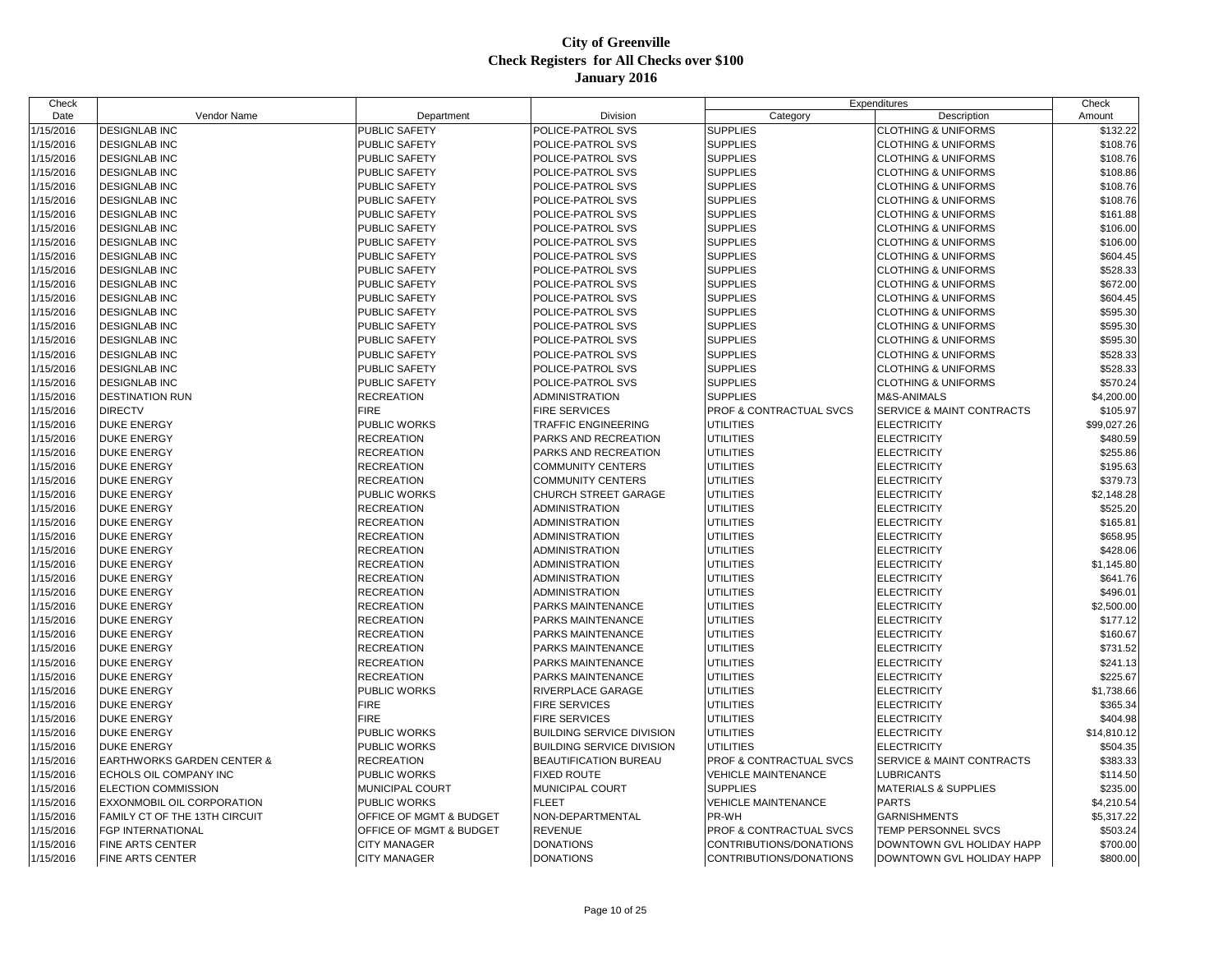| Check     |                                        |                         |                                  |                                    | Expenditures                         | Check       |
|-----------|----------------------------------------|-------------------------|----------------------------------|------------------------------------|--------------------------------------|-------------|
| Date      | Vendor Name                            | Department              | Division                         | Category                           | Description                          | Amount      |
| 1/15/2016 | <b>FLORES &amp; ASSOCIATES LLC</b>     | HUMAN RESOURCES         | <b>HEALTH CARE</b>               | <b>HEALTH</b>                      | FSA ADMIN FEES                       | \$8,627.40  |
| 1/15/2016 | <b>FLSDU</b>                           | OFFICE OF MGMT & BUDGET | NON-DEPARTMENTAL                 | PR-WH                              | <b>GARNISHMENTS</b>                  | \$203.54    |
| 1/15/2016 | <b>GCR TIRE CENTERS</b>                | PUBLIC WORKS            | <b>CLEMSON SHUTTLE</b>           | <b>VEHICLE MAINTENANCE</b>         | <b>TIRES AND TUBES</b>               | \$1,245.08  |
| 1/15/2016 | <b>GEORGIA BARK COMPANY</b>            | <b>RECREATION</b>       | BEAUTIFICATION BUREAU            | <b>SUPPLIES</b>                    | <b>MATERIALS &amp; SUPPLIES</b>      | \$1,272.00  |
| 1/15/2016 | <b>GEORGIA BARK COMPANY</b>            | <b>RECREATION</b>       | BEAUTIFICATION BUREAU            | <b>SUPPLIES</b>                    | <b>MATERIALS &amp; SUPPLIES</b>      | \$1,272.00  |
| 1/15/2016 | <b>GILLIG LLC</b>                      | PUBLIC WORKS            | MAULDIN/SIMPSONVILLE ROUT        | <b>VEHICLE MAINTENANCE</b>         | <b>PARTS</b>                         | \$229.54    |
| 1/15/2016 | <b>GLOBAL EQUIPMENT CO</b>             | PUBLIC WORKS            | <b>CBD TIF CREW</b>              | <b>SUPPLIES</b>                    | <b>MATERIALS &amp; SUPPLIES</b>      | \$1,278.90  |
| 1/15/2016 | GRAINGER 803858935                     | <b>FIRE</b>             | FIRE SUPPRESSION                 | <b>SUPPLIES</b>                    | <b>MATERIALS &amp; SUPPLIES</b>      | \$179.48    |
| 1/15/2016 | GRAINGER 803858935                     | <b>FIRE</b>             | FIRE SUPPRESSION                 | <b>SUPPLIES</b>                    | <b>MATERIALS &amp; SUPPLIES</b>      | \$183.26    |
| 1/15/2016 | GRAINGER 803858935                     | PUBLIC WORKS            | SEWERS BUREAU                    | <b>SUPPLIES</b>                    | <b>MATERIALS &amp; SUPPLIES</b>      | \$1,807.51  |
| 1/15/2016 | <b>GREENVILLE COUNTY IT SYSTEMS</b>    | OFFICE OF MGMT & BUDGET | <b>INFORMATION TECHNOLOGY</b>    | <b>COMMUNICATIONS</b>              | TELECOMMUNICATIONS/WIRELE            | \$330.00    |
| 1/15/2016 | <b>GREENVILLE COUNTY SOLID WASTE</b>   | PUBLIC WORKS            | GARBAGE DISPOSAL BUREAU          | PROF & CONTRACTUAL SVCS            | <b>DISPOSAL CHARGES</b>              | \$21,791.04 |
| 1/15/2016 | <b>GREENVILLE HEALTH SYSTEM</b>        | <b>FIRE</b>             | FIRE SUPPRESSION                 | <b>TRAVEL &amp; TRAINING</b>       | <b>TRAVEL &amp; TRAINING</b>         | \$900.00    |
| 1/15/2016 | <b>GREENVILLE OFFICE SUPPLY CO INC</b> | OFFICE OF MGMT & BUDGET | <b>REVENUE</b>                   | <b>SUPPLIES</b>                    | OFFICE SUPPLIES&MATERIALS            | \$150.01    |
| 1/15/2016 | <b>GREENVILLE OFFICE SUPPLY CO INC</b> | OFFICE OF MGMT & BUDGET | INFORMATION TECHNOLOGY           | <b>SUPPLIES</b>                    | <b>MATERIALS &amp; SUPPLIES</b>      | \$112.34    |
| 1/15/2016 | GREENVILLE OFFICE SUPPLY CO INC        | <b>RECREATION</b>       | PARKS AND RECREATION             | <b>SUPPLIES</b>                    | <b>MATERIALS &amp; SUPPLIES</b>      | \$102.27    |
| 1/15/2016 | <b>GREENVILLE OFFICE SUPPLY CO INC</b> | <b>RECREATION</b>       | <b>EDUCATION</b>                 | <b>SUPPLIES</b>                    | OFFICE SUPPLIES&MATERIALS            | \$144.08    |
| 1/15/2016 | <b>GREENVILLE TRANSIT AUTHORITY</b>    | <b>CITY MANAGER</b>     | NON-DEPARTMENTAL                 | PROF & CONTRACTUAL SVCS            | <b>INTERGOVT AGREEMENTS</b>          | \$35,000.00 |
| 1/15/2016 | <b>GREENVILLE TRANSIT AUTHORITY</b>    | <b>CITY MANAGER</b>     | NON-DEPARTMENTAL                 | PROF & CONTRACTUAL SVCS            | <b>INTERGOVT AGREEMENTS</b>          | \$88,750.00 |
| 1/15/2016 | <b>GREG SMITH OR TIM CONROY</b>        | <b>PUBLIC SAFETY</b>    | POLICE-PATROL SVS                | <b>SUNDRY</b>                      | <b>MISCELLANEOUS</b>                 | \$2,275.00  |
| 1/15/2016 | HANDI CLEAN PRODUCTS                   | <b>FIRE</b>             | FIRE SUPPRESSION                 | <b>SUPPLIES</b>                    | JANITORIAL SUPPLIES                  | \$724.78    |
| 1/15/2016 | <b>HARRISON'S WORKWEAR</b>             | PUBLIC WORKS            | <b>STREETS BUREAU</b>            | <b>SUPPLIES</b>                    | <b>CLOTHING &amp; UNIFORMS</b>       | \$115.00    |
| 1/15/2016 | HEAVY DUTY LIFT & EQUIPMENT INC        | PUBLIC WORKS            | <b>VEHICLE MAINTENANCE</b>       | <b>VEHICLE MAINTENANCE</b>         | <b>OUTSIDE REPAIRS</b>               | \$1,010.00  |
| 1/15/2016 | <b>HESC</b>                            | OFFICE OF MGMT & BUDGET | NON-DEPARTMENTAL                 | PR-WH                              | <b>GARNISHMENTS</b>                  | \$163.75    |
| 1/15/2016 | HILTON GARDEN INN COLUMBIA/NORTHEAS    | PUBLIC WORKS            | CONSTRUCTION & INSPECTION        | TRAVEL & TRAINING                  | <b>TRAVEL &amp; TRAINING</b>         | \$210.56    |
| 1/15/2016 | HOME DEPOT CREDIT SERVICE 0978         | PUBLIC WORKS            | <b>VEHICLE MAINTENANCE</b>       | <b>SUPPLIES</b>                    | <b>MATERIALS &amp; SUPPLIES</b>      | \$111.88    |
| 1/15/2016 | HOME DEPOT CREDIT SERVICE 0978         | PUBLIC WORKS            | NON VEHICLE MAINTENANCE          | <b>SUPPLIES</b>                    | <b>MATERIALS &amp; SUPPLIES</b>      | \$165.30    |
| 1/15/2016 | HOME DEPOT CREDIT SERVICE 5922         | <b>RECREATION</b>       | PARKS AND RECREATION             | <b>SUPPLIES</b>                    | <b>MATERIALS &amp; SUPPLIES</b>      | \$579.28    |
| 1/15/2016 | <b>HOWARD INDUSTRIES INC</b>           | PUBLIC SAFETY           | POLICE-PATROL SVS                | <b>SUPPLIES</b>                    | <b>MATERIALS &amp; SUPPLIES</b>      | \$1,060.00  |
| 1/15/2016 | HOWARD INDUSTRIES INC                  | <b>PUBLIC SAFETY</b>    | POLICE-PATROL SVS                | <b>SUPPLIES</b>                    | <b>MATERIALS &amp; SUPPLIES</b>      | \$530.00    |
| 1/15/2016 | <b>HUBBELL LIGHTING INC</b>            | NON DEPARTMENTAL        | <b>CAPITAL PROJECTS</b>          | <b>CAPITAL PROJECTS</b>            | <b>CONSTRUCTION</b>                  | \$118.72    |
| 1/15/2016 | HUBBELL LIGHTING INC                   | NON DEPARTMENTAL        | <b>CAPITAL PROJECTS</b>          | <b>CAPITAL PROJECTS</b>            | CONSTRUCTION                         | \$15,555.50 |
| 1/15/2016 | <b>INDEXX INC</b>                      | PUBLIC WORKS            | STORMWATER MANAGEMENT            | <b>PRINTING</b>                    | PRINTING & BINDING                   | \$323.30    |
| 1/15/2016 | INTERNAL REVENUE SERVICE               | OFFICE OF MGMT & BUDGET | NON-DEPARTMENTAL                 | PR-WH                              | <b>GARNISHMENTS</b>                  | \$150.00    |
| 1/15/2016 | <b>IPMA - HR</b>                       | HUMAN RESOURCES         | <b>HUMAN RESOURCES</b>           | PROF & CONTRACTUAL SVCS            | PROFESSIONAL SERVICES                | \$815.00    |
| 1/15/2016 | <b>IRON MOUNTAIN 27129</b>             | OFFICE OF MGMT & BUDGET | <b>INFORMATION TECHNOLOGY</b>    | <b>PROF &amp; CONTRACTUAL SVCS</b> | <b>SERVICE &amp; MAINT CONTRACTS</b> | \$451.32    |
| 1/15/2016 | J W VAUGHAN CO                         | PUBLIC WORKS            | <b>VEHICLE MAINTENANCE</b>       | <b>VEHICLE MAINTENANCE</b>         | <b>PARTS</b>                         | \$192.80    |
| 1/15/2016 | <b>JENNIFER KINCH</b>                  | <b>RECREATION</b>       | <b>EDUCATION</b>                 | <b>SUNDRY</b>                      | RESTRD DONATION EXPENSE              | \$111.30    |
| 1/15/2016 | <b>JF ACQUISITION LLC</b>              | PUBLIC WORKS            | NON VEHICLE MAINTENANCE          | PROF & CONTRACTUAL SVCS            | <b>SERVICE &amp; MAINT CONTRACTS</b> | \$255.00    |
| 1/15/2016 | JOHNSTONE SUPPLY OF GREENVILLE         | PUBLIC WORKS            | <b>BUILDING SERVICE DIVISION</b> | <b>SUPPLIES</b>                    | <b>MATERIALS &amp; SUPPLIES</b>      | \$129.93    |
| 1/15/2016 | K-MART STORE 4016                      | PUBLIC WORKS            | PUBLIC WORKS                     | <b>SUPPLIES</b>                    | <b>MATERIALS &amp; SUPPLIES</b>      | \$118.15    |
| 1/15/2016 | KING ASPHALT INC                       | PUBLIC WORKS            | STREETS BUREAU                   | <b>SUPPLIES</b>                    | <b>MATERIALS &amp; SUPPLIES</b>      | \$350.96    |
| 1/15/2016 | KING ASPHALT INC                       | PUBLIC WORKS            | SEWERS BUREAU                    | <b>SUPPLIES</b>                    | <b>MATERIALS &amp; SUPPLIES</b>      | \$238.53    |
| 1/15/2016 | KING ASPHALT INC                       | PUBLIC WORKS            | STORM DRAINS BUREAU              | <b>SUPPLIES</b>                    | <b>MATERIALS &amp; SUPPLIES</b>      | \$598.26    |
| 1/15/2016 | KT BRAKE & SPRING OF SC INC            | PUBLIC WORKS            | <b>CLEMSON COMMUTER</b>          | <b>VEHICLE MAINTENANCE</b>         | <b>PARTS</b>                         | \$424.76    |
| 1/15/2016 | <b>LAKESIDE ASPHALT LLC</b>            | PUBLIC WORKS            | <b>STREETS BUREAU</b>            | <b>SUPPLIES</b>                    | <b>MATERIALS &amp; SUPPLIES</b>      | \$855.29    |
| 1/15/2016 | <b>LAKESIDE ASPHALT LLC</b>            | PUBLIC WORKS            | <b>STREETS BUREAU</b>            | <b>SUPPLIES</b>                    | <b>MATERIALS &amp; SUPPLIES</b>      | \$669.79    |
| 1/15/2016 | LANDS' END BUSINESS OUTFITTERS         | PUBLIC WORKS            | PARKING ADMINISTRATION           | <b>SUPPLIES</b>                    | <b>CLOTHING &amp; UNIFORMS</b>       | \$856.46    |
| 1/15/2016 | LANDSCAPERS SUPPLY                     | <b>RECREATION</b>       | <b>ADMINISTRATION</b>            | <b>SUPPLIES</b>                    | M&S-MAINTENANCE                      | \$158.32    |
| 1/15/2016 | LANDSCAPERS SUPPLY                     | <b>RECREATION</b>       | PARKS MAINTENANCE                | <b>SUPPLIES</b>                    | <b>MATERIALS &amp; SUPPLIES</b>      | \$678.40    |
| 1/15/2016 | LAWMEN'S SAFETY SUPPLY                 | <b>PUBLIC SAFETY</b>    | POLICE-PATROL SVS                | <b>SUPPLIES</b>                    | <b>CLOTHING &amp; UNIFORMS</b>       | \$1,557.01  |
| 1/15/2016 | LAWMEN'S SAFETY SUPPLY                 | <b>PUBLIC SAFETY</b>    | POLICE-PATROL SVS                | <b>SUPPLIES</b>                    | <b>CLOTHING &amp; UNIFORMS</b>       | \$834.08    |
| 1/15/2016 | LEXISNEXIS 1239194                     | <b>PUBLIC SAFETY</b>    | POLICE-PATROL SVS                | PROF & CONTRACTUAL SVCS            | <b>PROFESSIONAL SERVICES</b>         | \$318.00    |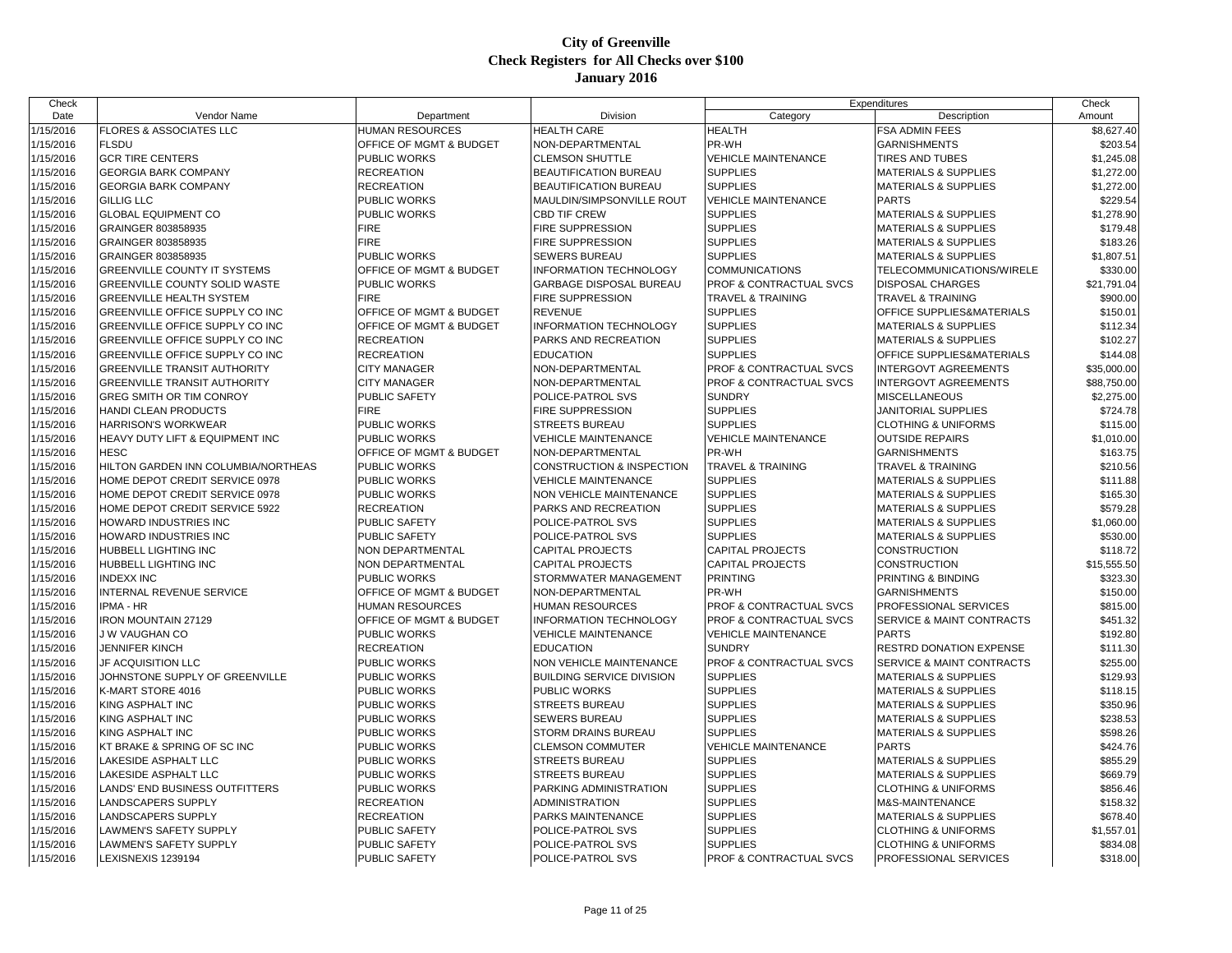| Check     |                                                 |                           |                                      |                                    | Expenditures                         | Check        |
|-----------|-------------------------------------------------|---------------------------|--------------------------------------|------------------------------------|--------------------------------------|--------------|
| Date      | Vendor Name                                     | Department                | Division                             | Category                           | Description                          | Amount       |
| 1/15/2016 | LEXISNEXIS 1403290                              | ECONOMIC DEVELOPMENT      | <b>BUILDING &amp; PROPERTY MAINT</b> | PROF & CONTRACTUAL SVCS            | PROFESSIONAL SERVICES                | \$156.35     |
| 1/15/2016 | <b>LIBERTY PRESS</b>                            | OFFICE OF MGMT & BUDGET   | <b>ACCOUNTING</b>                    | <b>SUPPLIES</b>                    | OFFICE SUPPLIES&MATERIALS            | \$720.12     |
| 1/15/2016 | LOWES                                           | PUBLIC WORKS              | <b>STREETS BUREAU</b>                | <b>SUPPLIES</b>                    | <b>MATERIALS &amp; SUPPLIES</b>      | \$158.41     |
| 1/15/2016 | LYNNSTAR CONSTRUCTION CO INC                    | NON DEPARTMENTAL          | <b>CAPITAL PROJECTS</b>              | <b>CAPITAL PROJECTS</b>            | <b>CONSTRUCTION</b>                  | \$64,505.07  |
| 1/15/2016 | MARYLAND CHILD SUPPORT ACCOUNT                  | OFFICE OF MGMT & BUDGET   | NON-DEPARTMENTAL                     | PR-WH                              | <b>GARNISHMENTS</b>                  | \$129.40     |
| 1/15/2016 | MCKINNEY LUMBER & HARDWARE LLC                  | <b>RECREATION</b>         | <b>PARKS MAINTENANCE</b>             | <b>SUPPLIES</b>                    | <b>MATERIALS &amp; SUPPLIES</b>      | \$228.90     |
| 1/15/2016 | <b>MICHAEL AUSTIN</b>                           | PUBLIC SAFETY             | POLICE-PATROL SVS                    | <b>TRAVEL &amp; TRAINING</b>       | TRAVEL & TRAINING                    | \$296.60     |
| 1/15/2016 | MIKE WILLIMON TOWING & RECOVERY INC             | PUBLIC SAFETY             | POLICE-PATROL SVS                    | <b>SUNDRY</b>                      | MISCELLANEOUS                        | \$125.00     |
| 1/15/2016 | MIKE WILLIMON TOWING & RECOVERY INC             | PUBLIC SAFETY             | POLICE-PATROL SVS                    | <b>SUNDRY</b>                      | MISCELLANEOUS                        | \$125.00     |
| 1/15/2016 | <b>IMIKE WILLIMON TOWING &amp; RECOVERY INC</b> | <b>PUBLIC SAFETY</b>      | POLICE-PATROL SVS                    | <b>SUNDRY</b>                      | <b>MISCELLANEOUS</b>                 | \$175.00     |
| 1/15/2016 | MIKE WILLIMON TOWING & RECOVERY INC             | <b>PUBLIC SAFETY</b>      | POLICE-PATROL SVS                    | <b>SUNDRY</b>                      | MISCELLANEOUS                        | \$150.00     |
| 1/15/2016 | MOORE AND BALLIEW OIL COMPANY INC               | PUBLIC WORKS              | <b>FIXED ROUTE</b>                   | <b>VEHICLE MAINTENANCE</b>         | LUBRICANTS                           | \$376.53     |
| 1/15/2016 | MOORE AND BALLIEW OIL COMPANY INC               | PUBLIC WORKS              | <b>FIXED ROUTE</b>                   | <b>VEHICLE MAINTENANCE</b>         | LUBRICANTS                           | \$188.27     |
| 1/15/2016 | MOORE AND BALLIEW OIL COMPANY INC               | PUBLIC WORKS              | <b>DEMAND RESPONSE</b>               | <b>VEHICLE MAINTENANCE</b>         | <b>LUBRICANTS</b>                    | \$215.16     |
| 1/15/2016 | MOORE AND BALLIEW OIL COMPANY INC               | PUBLIC WORKS              | <b>DEMAND RESPONSE</b>               | <b>VEHICLE MAINTENANCE</b>         | <b>LUBRICANTS</b>                    | \$107.58     |
| 1/15/2016 | MOORE AND BALLIEW OIL COMPANY INC               | PUBLIC WORKS              | <b>VEHICLE MAINTENANCE</b>           | <b>SUPPLIES</b>                    | <b>MATERIALS &amp; SUPPLIES</b>      | \$187.50     |
| 1/15/2016 | MOORE AND BALLIEW OIL COMPANY INC               | PUBLIC WORKS              | <b>CU-ICAR SHUTTLE</b>               | <b>VEHICLE MAINTENANCE</b>         | <b>LUBRICANTS</b>                    | \$161.37     |
| 1/15/2016 | MOORE AND BALLIEW OIL COMPANY INC               | PUBLIC WORKS              | MAULDIN/SIMPSONVILLE ROUT            | <b>VEHICLE MAINTENANCE</b>         | LUBRICANTS                           | \$107.58     |
| 1/15/2016 | MOORE AND BALLIEW OIL COMPANY INC               | PUBLIC WORKS              | <b>CLEMSON COMMUTER</b>              | <b>VEHICLE MAINTENANCE</b>         | <b>LUBRICANTS</b>                    | \$107.58     |
| 1/15/2016 | MSP & ASSOCIATES LAND SURVEYING INC             | NON DEPARTMENTAL          | <b>CAPITAL PROJECTS</b>              | <b>CAPITAL PROJECTS</b>            | PLANNING/DESIGN                      | \$2,550.00   |
| 1/15/2016 | NAPA AUTO PARTS OF GREENVILLE                   | <b>FIRE</b>               | FIRE SUPPRESSION                     | <b>VEHICLE MAINTENANCE</b>         | <b>PARTS</b>                         | \$130.75     |
| 1/15/2016 | NAPA AUTO PARTS OF GREENVILLE                   | PUBLIC WORKS              | <b>FLEET</b>                         | <b>SUPPLIES</b>                    | MATERIALS & SUPPLIES                 | \$973.05     |
| 1/15/2016 | NAPA AUTO PARTS OF GREENVILLE                   | PUBLIC WORKS              | <b>FLEET</b>                         | <b>VEHICLE MAINTENANCE</b>         | <b>PARTS</b>                         | \$106.95     |
| 1/15/2016 | <b>NETLINK INC</b>                              | PUBLIC SAFETY             | POLICE-PATROL SVS                    | <b>SUPPLIES</b>                    | <b>MATERIALS &amp; SUPPLIES</b>      | \$1,450.60   |
| 1/15/2016 | <b>NORTHERN TOOL &amp; EQUIPMENT</b>            | PUBLIC WORKS              | <b>BUILDING SERVICE DIVISION</b>     | <b>SUPPLIES</b>                    | <b>MATERIALS &amp; SUPPLIES</b>      | \$105.99     |
| 1/15/2016 | O J'S DINER                                     | <b>RECREATION</b>         | <b>PARKS MAINTENANCE</b>             | PROF & CONTRACTUAL SVCS            | TEMP PERSONNEL SVCS                  | \$2,465.10   |
| 1/15/2016 | <b>O'REILLY AUTO PARTS</b>                      | PUBLIC WORKS              | <b>FLEET</b>                         | <b>VEHICLE MAINTENANCE</b>         | <b>PARTS</b>                         | \$241.55     |
| 1/15/2016 | OFF-SITE DATA STORAGE SERVICES INC              | OFFICE OF MGMT & BUDGET   | <b>PURCHASING</b>                    | PROF & CONTRACTUAL SVCS            | PROFESSIONAL SERVICES                | \$360.00     |
| 1/15/2016 | <b>IOGLETREE DEAKINS NASH SMOAK &amp;</b>       | <b>FIRE</b>               | <b>FIRE</b>                          | <b>SUNDRY</b>                      | <b>TAXES</b>                         | \$2,500.00   |
| 1/15/2016 | <b>OGLETREE DEAKINS NASH SMOAK &amp;</b>        | <b>FIRE</b>               | <b>FIRE</b>                          | <b>SUNDRY</b>                      | <b>TAXES</b>                         | \$5,000.00   |
| 1/15/2016 | EDWARD JONES & COMPANY                          | PUBLIC WORKS              | PARKING ADMINISTRATION               | <b>PARKING DEPOSITS</b>            | PKG DEP-N LAURENS ST DECK            | \$132.30     |
| 1/15/2016 | <b>DEBBIE PRICE</b>                             | PUBLIC WORKS              | UTILITY UNDERGROUNDING FU            | <b>SUNDRY</b>                      | METER BOX CONVERSIONS                | \$300.00     |
| 1/15/2016 | <b>SUSANNE MASTERSON</b>                        | <b>PUBLIC WORKS</b>       | UTILITY UNDERGROUNDING FU            | <b>SUNDRY</b>                      | <b>METER BOX CONVERSIONS</b>         | \$600.00     |
| 1/15/2016 | <b>WILLIAM JOHNSON</b>                          | PUBLIC WORKS              | UTILITY UNDERGROUNDING FU            | <b>SUNDRY</b>                      | METER BOX CONVERSIONS                | \$300.00     |
| 1/15/2016 | <b>DEBBIE PRICE</b>                             | PUBLIC WORKS              | <b>SEWERS BUREAU</b>                 | PROF & CONTRACTUAL SVCS            | PROFESSIONAL SERVICES                | \$360.00     |
| 1/15/2016 | PANAGAKOS ASPHALT INC                           | PUBLIC WORKS              | <b>STREETS BUREAU</b>                | <b>SUPPLIES</b>                    | <b>MATERIALS &amp; SUPPLIES</b>      | \$179.48     |
| 1/15/2016 | PANAGAKOS ASPHALT PAVING INC                    | NON DEPARTMENTAL          | <b>CAPITAL PROJECTS</b>              | <b>CAPITAL PROJECTS</b>            | CONSTRUCTION                         | \$22,093.50  |
| 1/15/2016 | PIEDMONT ELECTRICAL DISTRIBUTORS                | NON DEPARTMENTAL          | <b>CAPITAL PROJECTS</b>              | <b>CAPITAL PROJECTS</b>            | <b>CONSTRUCTION</b>                  | \$472.07     |
| 1/15/2016 | PIEDMONT ELECTRICAL DISTRIBUTORS                | NON DEPARTMENTAL          | <b>CAPITAL PROJECTS</b>              | <b>CAPITAL PROJECTS</b>            | CONSTRUCTION                         | \$261.92     |
| 1/15/2016 | PIEDMONT ELECTRICAL DISTRIBUTORS                | <b>NON DEPARTMENTAL</b>   | <b>CAPITAL PROJECTS</b>              | <b>CAPITAL PROJECTS</b>            | <b>CONSTRUCTION</b>                  | \$210.94     |
| 1/15/2016 | PIEDMONT ELECTRICAL DISTRIBUTORS                | PUBLIC WORKS              | <b>BUILDING SERVICE DIVISION</b>     | <b>SUPPLIES</b>                    | MATERIALS & SUPPLIES                 | \$1,058.94   |
| 1/15/2016 | PIEDMONT ELECTRICAL DISTRIBUTORS                | PUBLIC WORKS              | <b>BUILDING SERVICE DIVISION</b>     | <b>SUPPLIES</b>                    | <b>MATERIALS &amp; SUPPLIES</b>      | \$115.54     |
| 1/15/2016 | <b>PRESORT PLUS INC</b>                         | PUBLIC INFORMATION/EVENTS | PUBLIC INFORMATION                   | <b>PRINTING</b>                    | PRINTING & BINDING                   | \$170.65     |
| 1/15/2016 | <b>PRESORT PLUS INC</b>                         | OFFICE OF MGMT & BUDGET   | <b>PURCHASING</b>                    | <b>COMMUNICATIONS</b>              | <b>POSTAGE</b>                       | \$314.92     |
| 1/15/2016 | <b>PRESORT PLUS INC</b>                         | OFFICE OF MGMT & BUDGET   | <b>PURCHASING</b>                    | <b>COMMUNICATIONS</b>              | <b>POSTAGE</b>                       | \$465.30     |
| 1/15/2016 | <b>PRESORT PLUS INC</b>                         | OFFICE OF MGMT & BUDGET   | <b>PURCHASING</b>                    | <b>COMMUNICATIONS</b>              | <b>POSTAGE</b>                       | \$3,927.24   |
| 1/15/2016 | <b>PRESORT PLUS INC</b>                         | <b>RECREATION</b>         | <b>PUBLIC SERVICES</b>               | <b>PRINTING</b>                    | PRINTING & BINDING                   | \$616.92     |
| 1/15/2016 | <b>PROMOTE YOUR BIZ</b>                         | PUBLIC WORKS              | <b>FIXED ROUTE</b>                   | <b>SUPPLIES</b>                    | <b>CLOTHING &amp; UNIFORMS</b>       | \$132.70     |
| 1/15/2016 | RED WING SHOE STORE #874                        | <b>FIRE</b>               | <b>FIRE SUPPRESSION</b>              | <b>SUPPLIES</b>                    | <b>CLOTHING &amp; UNIFORMS</b>       | \$140.00     |
| 1/15/2016 | RHODE ISLAND NOVELTY INC                        | <b>RECREATION</b>         | <b>PUBLIC SERVICES</b>               | <b>SUPPLIES</b>                    | <b>SALE GIFTS</b>                    | \$1,452.60   |
| 1/15/2016 | RIVERPLACE DEVELOPMENT II LLC                   | NON DEPARTMENTAL          | <b>CAPITAL PROJECTS</b>              | <b>CAPITAL PROJECTS</b>            | <b>CONSTRUCTION</b>                  | \$192,856.60 |
| 1/15/2016 | <b>RON'S CARPET CLEANERS</b>                    | <b>PUBLIC WORKS</b>       | <b>BUILDING SERVICE DIVISION</b>     | <b>PROF &amp; CONTRACTUAL SVCS</b> | <b>SERVICE &amp; MAINT CONTRACTS</b> | \$795.00     |
| 1/15/2016 | RON'S CARPET CLEANERS                           | PUBLIC WORKS              | <b>BUILDING SERVICE DIVISION</b>     | PROF & CONTRACTUAL SVCS            | SERVICE & MAINT CONTRACTS            | \$795.00     |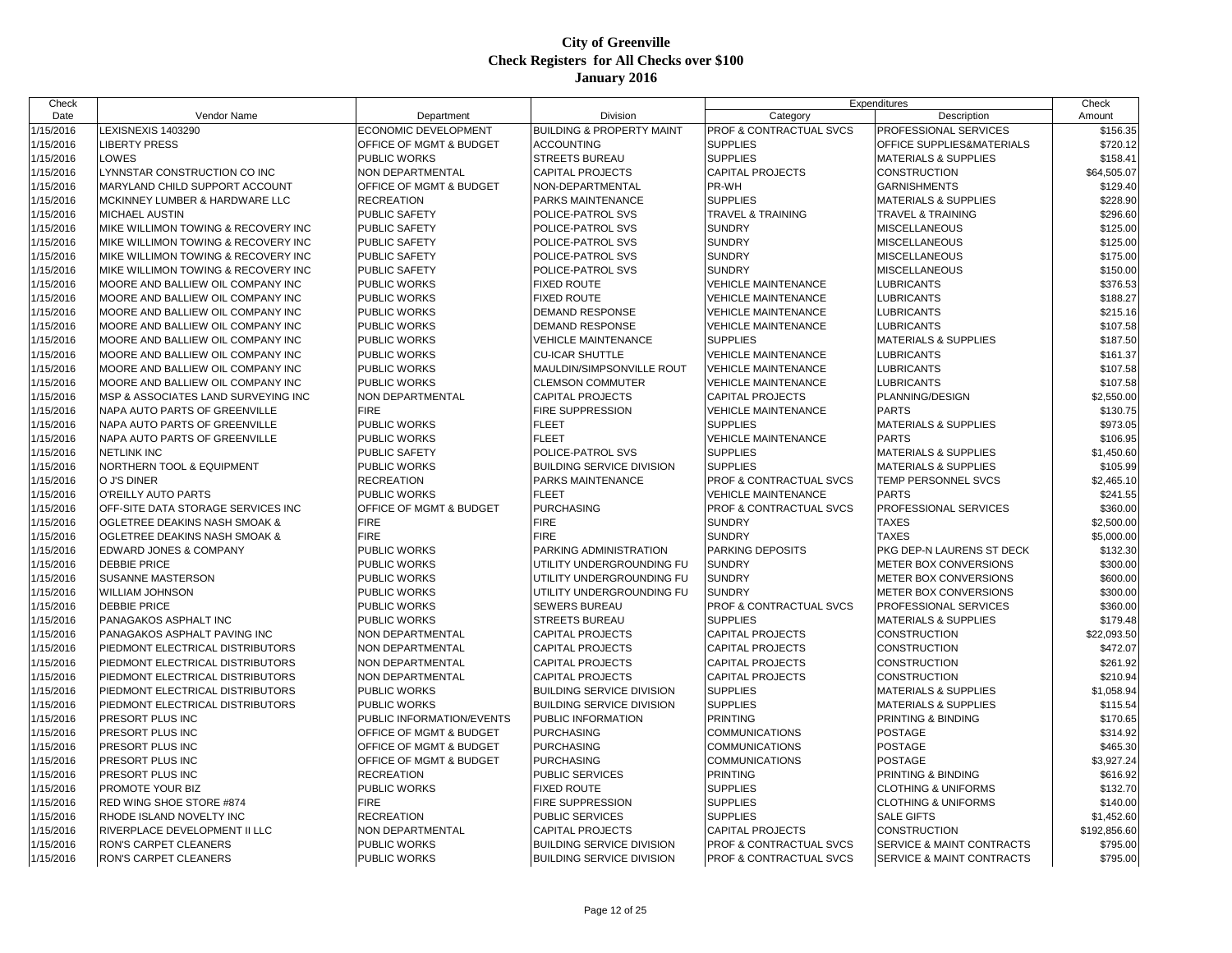| Check     |                                           |                         |                                      |                                    | Expenditures                         | Check       |
|-----------|-------------------------------------------|-------------------------|--------------------------------------|------------------------------------|--------------------------------------|-------------|
| Date      | Vendor Name                               | Department              | Division                             | Category                           | Description                          | Amount      |
| 1/15/2016 | <b>RON'S CARPET CLEANERS</b>              | PUBLIC WORKS            | <b>BUILDING SERVICE DIVISION</b>     | <b>PROF &amp; CONTRACTUAL SVCS</b> | SERVICE & MAINT CONTRACTS            | \$795.00    |
| 1/15/2016 | RON'S CARPET CLEANERS                     | PUBLIC WORKS            | <b>BUILDING SERVICE DIVISION</b>     | <b>PROF &amp; CONTRACTUAL SVCS</b> | <b>SERVICE &amp; MAINT CONTRACTS</b> | \$795.00    |
| 1/15/2016 | S & ME. INC.                              | NON DEPARTMENTAL        | <b>CAPITAL PROJECTS</b>              | <b>CAPITAL PROJECTS</b>            | PROJECT EXPENSE                      | \$2,086.60  |
| 1/15/2016 | S C DEPARTMENT OF CORRECTIONS             | <b>RECREATION</b>       | PARKS MAINTENANCE                    | <b>PROF &amp; CONTRACTUAL SVCS</b> | TEMP PERSONNEL SVCS                  | \$936.00    |
| 1/15/2016 | S C DEPARTMENT OF REVENUE                 | OFFICE OF MGMT & BUDGET | NON-DEPARTMENTAL                     | PR-WH                              | <b>GARNISHMENTS</b>                  | \$104.25    |
| 1/15/2016 | S C DEPARTMENT OF REVENUE                 | OFFICE OF MGMT & BUDGET | NON-DEPARTMENTAL                     | PR-WH                              | <b>GARNISHMENTS</b>                  | \$261.44    |
| 1/15/2016 | <b>S C DEPARTMENT OF REVENUE</b>          | <b>CITY MANAGER</b>     | NON-DEPARTMENTAL                     | <b>SUNDRY</b>                      | <b>TAXES</b>                         | \$1,407.99  |
| 1/15/2016 | <b>S C RETIREMENT SYSTEM</b>              | OFFICE OF MGMT & BUDGET | NON-DEPARTMENTAL                     | PR-WH                              | RETIREMENT SVS PURCHASE              | \$769.67    |
| 1/15/2016 | <b>SAFE INDUSTRIES</b>                    | <b>FIRE</b>             | FIRE SUPPRESSION                     | <b>SUPPLIES</b>                    | <b>MATERIALS &amp; SUPPLIES</b>      | \$410.22    |
| 1/15/2016 | <b>SAFE INDUSTRIES</b>                    | <b>FIRE</b>             | FIRE SUPPRESSION                     | <b>SUPPLIES</b>                    | <b>MATERIALS &amp; SUPPLIES</b>      | \$132.58    |
| 1/15/2016 | <b>SAFE INDUSTRIES</b>                    | <b>FIRE</b>             | FIRE SUPPRESSION                     | <b>SUPPLIES</b>                    | <b>MATERIALS &amp; SUPPLIES</b>      | \$596.77    |
| 1/15/2016 | <b>SAFE INDUSTRIES</b>                    | <b>FIRE</b>             | FIRE SUPPRESSION                     | <b>SUPPLIES</b>                    | MATERIALS & SUPPLIES                 | \$689.00    |
| 1/15/2016 | <b>SAFE INDUSTRIES</b>                    | <b>FIRE</b>             | FIRE SUPPRESSION                     | <b>SUPPLIES</b>                    | <b>MATERIALS &amp; SUPPLIES</b>      | \$165.36    |
| 1/15/2016 | <b>SAFE INDUSTRIES</b>                    | <b>FIRE</b>             | FIRE SUPPRESSION                     | <b>SUPPLIES</b>                    | <b>MATERIALS &amp; SUPPLIES</b>      | \$286.20    |
| 1/15/2016 | <b>SAM'S CLUB</b>                         | <b>FIRE</b>             | FIRE SUPPRESSION                     | <b>SUPPLIES</b>                    | <b>MATERIALS &amp; SUPPLIES</b>      | \$429.84    |
| 1/15/2016 | <b>SC CHAPTER NATIONAL SAFETY COUNCIL</b> | PUBLIC WORKS            | <b>STREETS BUREAU</b>                | <b>SUPPLIES</b>                    | <b>MATERIALS &amp; SUPPLIES</b>      | \$255.39    |
| 1/15/2016 | <b>SC CHAPTER NATIONAL SAFETY COUNCIL</b> | PUBLIC WORKS            | SEWERS BUREAU                        | <b>SUPPLIES</b>                    | MATERIALS & SUPPLIES                 | \$255.39    |
| 1/15/2016 | <b>SC CHAPTER NATIONAL SAFETY COUNCIL</b> | PUBLIC WORKS            | STORM DRAINS BUREAU                  | <b>SUPPLIES</b>                    | <b>MATERIALS &amp; SUPPLIES</b>      | \$255.40    |
| 1/15/2016 | <b>SCCJA SC CRIMINAL JUSTICE ACADEMY</b>  | PUBLIC SAFETY           | POLICE-PATROL SVS                    | <b>TRAVEL &amp; TRAINING</b>       | <b>TRAVEL &amp; TRAINING</b>         | \$140.00    |
| 1/15/2016 | SCDHEC - BUREAU OF WATER                  | NON DEPARTMENTAL        | <b>CAPITAL PROJECTS</b>              | <b>CAPITAL PROJECTS</b>            | PLANNING/DESIGN                      | \$125.00    |
| 1/15/2016 | <b>SCHINDLER ELEVATOR CORPORATION</b>     | PUBLIC WORKS            | POINSETT GARAGE                      | <b>REPAIR &amp; MAINT SVCS</b>     | REPAIRS & MAINTENANCE                | \$675.83    |
| 1/15/2016 | <b>SHERWIN WILLIAMS</b>                   | PUBLIC WORKS            | <b>BUILDING SERVICE DIVISION</b>     | <b>SUPPLIES</b>                    | <b>MATERIALS &amp; SUPPLIES</b>      | \$118.68    |
| 1/15/2016 | <b>SHERWIN WILLIAMS</b>                   | PUBLIC WORKS            | <b>BUILDING SERVICE DIVISION</b>     | <b>SUPPLIES</b>                    | <b>MATERIALS &amp; SUPPLIES</b>      | \$107.99    |
| 1/15/2016 | SITE DESIGN INC                           | NON DEPARTMENTAL        | <b>CAPITAL PROJECTS</b>              | <b>CAPITAL PROJECTS</b>            | PLANNING/DESIGN                      | \$4,750.00  |
| 1/15/2016 | <b>SITE DESIGN INC</b>                    | <b>NON DEPARTMENTAL</b> | <b>CAPITAL PROJECTS</b>              | <b>CAPITAL PROJECTS</b>            | PLANNING/DESIGN                      | \$7,348.50  |
| 1/15/2016 | SITE DESIGN INC                           | <b>NON DEPARTMENTAL</b> | <b>CAPITAL PROJECTS</b>              | <b>CAPITAL PROJECTS</b>            | CONSTRUCTION                         | \$477.50    |
| 1/15/2016 | SNIDER FLEET SOLUTIONS                    | PUBLIC WORKS            | <b>DEMAND RESPONSE</b>               | <b>VEHICLE MAINTENANCE</b>         | <b>TIRES AND TUBES</b>               | \$184.29    |
| 1/15/2016 | SNIDER FLEET SOLUTIONS                    | PUBLIC WORKS            | <b>FLEET</b>                         | <b>VEHICLE MAINTENANCE</b>         | <b>PARTS</b>                         | \$1,364.96  |
| 1/15/2016 | <b>SNIDER FLEET SOLUTIONS</b>             | PUBLIC WORKS            | <b>FLEET</b>                         | <b>VEHICLE MAINTENANCE</b>         | <b>PARTS</b>                         | \$199.78    |
| 1/15/2016 | <b>SOUTHEASTERN PAPER GROUP</b>           | <b>RECREATION</b>       | FALLS PARK WORK CREW                 | <b>SUPPLIES</b>                    | JANITORIAL SUPPLIES                  | \$353.11    |
| 1/15/2016 | <b>SOUTHEASTERN PAPER GROUP</b>           | <b>RECREATION</b>       | FALLS PARK WORK CREW                 | <b>SUPPLIES</b>                    | JANITORIAL SUPPLIES                  | \$267.10    |
| 1/15/2016 | SOUTHEASTERN PAPER GROUP                  | PUBLIC WORKS            | <b>BUILDING SERVICE DIVISION</b>     | <b>SUPPLIES</b>                    | JANITORIAL SUPPLIES                  | \$537.66    |
| 1/15/2016 | <b>SOUTHEASTERN PAPER GROUP</b>           | PUBLIC WORKS            | <b>BUILDING SERVICE DIVISION</b>     | <b>SUPPLIES</b>                    | JANITORIAL SUPPLIES                  | \$350.22    |
| 1/15/2016 | SOUTHERNSIDE COMMUNITY CENTER             | <b>RECREATION</b>       | <b>COMMUNITY CENTERS</b>             | <b>PROF &amp; CONTRACTUAL SVCS</b> | PROFESSIONAL SERVICES                | \$2,916.66  |
| 1/15/2016 | SPRING SERVICE GREENVILLE                 | PUBLIC WORKS            | <b>VEHICLE MAINTENANCE</b>           | <b>VEHICLE MAINTENANCE</b>         | <b>OUTSIDE REPAIRS</b>               | \$489.89    |
| 1/15/2016 | <b>SPX GENFARE</b>                        | PUBLIC WORKS            | <b>FIXED ROUTE</b>                   | <b>PRINTING</b>                    | PRINTING & BINDING                   | \$665.04    |
| 1/15/2016 | STAPLES ADVANTAGE                         | OFFICE OF MGMT & BUDGET | INFORMATION TECHNOLOGY               | <b>SUPPLIES</b>                    | <b>MATERIALS &amp; SUPPLIES</b>      | \$203.64    |
| 1/15/2016 | STERLING INFOSYSTEMS, INC                 | HUMAN RESOURCES         | <b>HUMAN RESOURCES</b>               | PROF & CONTRACTUAL SVCS            | PROFESSIONAL SERVICES                | \$1,806.36  |
| 1/15/2016 | <b>STEVEN GALLANT</b>                     | ECONOMIC DEVELOPMENT    | <b>BUILDING &amp; PROPERTY MAINT</b> | <b>TRAVEL &amp; TRAINING</b>       | LOCAL TRANSPORTATION                 | \$204.13    |
| 1/15/2016 | <b>STONE AVE NURSERY LLC</b>              | RECREATION              | PARKS MAINTENANCE                    | <b>SUPPLIES</b>                    | <b>MATERIALS &amp; SUPPLIES</b>      | \$525.00    |
| 1/15/2016 | <b>STONE AVE NURSERY LLC</b>              | <b>RECREATION</b>       | BEAUTIFICATION BUREAU                | <b>SUPPLIES</b>                    | <b>MATERIALS &amp; SUPPLIES</b>      | \$1,185.50  |
| 1/15/2016 | STRATUS BUILDING SOLUTIONS                | PUBLIC SAFETY           | POLICE-PATROL SVS                    | <b>PROF &amp; CONTRACTUAL SVCS</b> | SERVICE & MAINT CONTRACTS            | \$203.00    |
| 1/15/2016 | <b>STRATUS BUILDING SOLUTIONS</b>         | PUBLIC SAFETY           | POLICE-PATROL SVS                    | PROF & CONTRACTUAL SVCS            | SERVICE & MAINT CONTRACTS            | \$448.00    |
| 1/15/2016 | <b>SUBURBAN PROPANE</b>                   | RECREATION              | PARKS AND RECREATION                 | <b>UTILITIES</b>                   | GAS                                  | \$456.92    |
| 1/15/2016 | <b>SWEET GISELE, NY</b>                   | <b>RECREATION</b>       | PUBLIC SERVICES                      | <b>SUPPLIES</b>                    | <b>SALE GIFTS</b>                    | \$2,388.00  |
| 1/15/2016 | <b>TALENT MANAGEMENT SOLUTIONS</b>        | PUBLIC WORKS            | <b>VEHICLE MAINTENANCE</b>           | <b>PROF &amp; CONTRACTUAL SVCS</b> | TEMP PERSONNEL SVCS                  | \$3,326.75  |
| 1/15/2016 | <b>TALENT MANAGEMENT SOLUTIONS</b>        | <b>RECREATION</b>       | <b>COMMUNITY CENTERS</b>             | <b>PROF &amp; CONTRACTUAL SVCS</b> | TEMP PERSONNEL SVCS                  | \$303.60    |
| 1/15/2016 | TALENT MANAGEMENT SOLUTIONS               | <b>RECREATION</b>       | <b>ADMINISTRATION</b>                | <b>PROF &amp; CONTRACTUAL SVCS</b> | TEMP PERSONNEL SVCS                  | \$628.40    |
| 1/15/2016 | TALENT MANAGEMENT SOLUTIONS               | PUBLIC WORKS            | <b>ENGINEERING</b>                   | <b>PROF &amp; CONTRACTUAL SVCS</b> | TEMP PERSONNEL SVCS                  | \$458.88    |
| 1/15/2016 | TALENT MANAGEMENT SOLUTIONS               | PUBLIC WORKS            | <b>MAINTENANCE</b>                   | <b>PROF &amp; CONTRACTUAL SVCS</b> | TEMP PERSONNEL SVCS                  | \$1,087.36  |
| 1/15/2016 | TALENT MANAGEMENT SOLUTIONS               | PUBLIC WORKS            | <b>STREETS BUREAU</b>                | PROF & CONTRACTUAL SVCS            | <b>TEMP PERSONNEL SVCS</b>           | \$711.04    |
| 1/15/2016 | TALENT MANAGEMENT SOLUTIONS               | PUBLIC WORKS            | RESIDENTIAL COLL BUREAU              | <b>PROF &amp; CONTRACTUAL SVCS</b> | TEMP PERSONNEL SVCS                  | \$15,799.89 |
| 1/15/2016 | <b>TALENT MANAGEMENT SOLUTIONS</b>        | <b>PUBLIC SAFETY</b>    | POLICE-DISPATCH BUREAU               | <b>PROF &amp; CONTRACTUAL SVCS</b> | TEMP PERSONNEL SVCS                  | \$371.52    |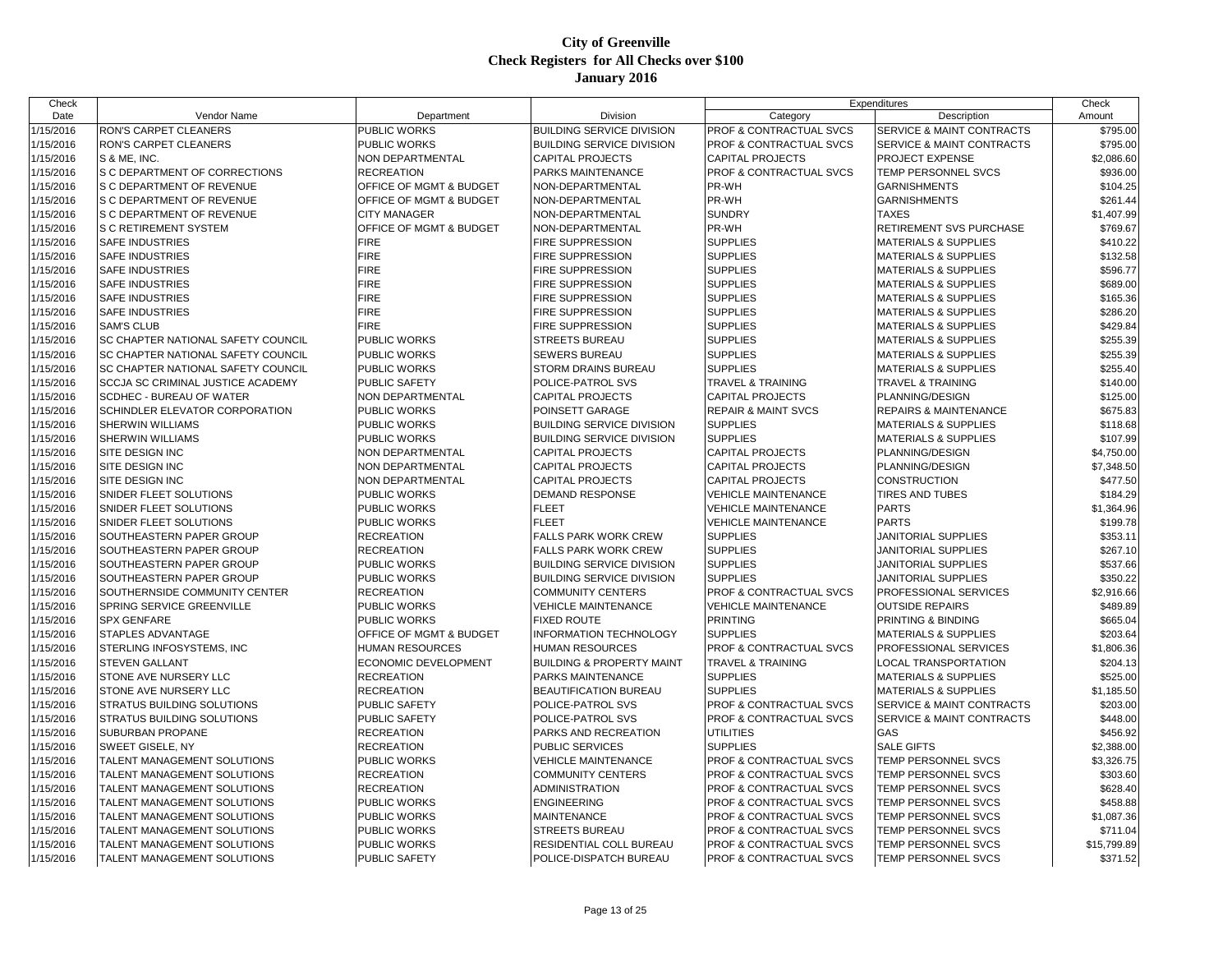| Check     |                                 |                         |                               |                              | Expenditures                         | Check       |
|-----------|---------------------------------|-------------------------|-------------------------------|------------------------------|--------------------------------------|-------------|
| Date      | Vendor Name                     | Department              | Division                      | Category                     | Description                          | Amount      |
| 1/15/2016 | TALENT MANAGEMENT SOLUTIONS     | PUBLIC WORKS            | FLEET                         | PROF & CONTRACTUAL SVCS      | TEMP PERSONNEL SVCS                  | \$666.76    |
| 1/15/2016 | <b>TD CARD SERVICES</b>         | <b>COUNCIL</b>          | <b>CITY COUNCIL</b>           | <b>TRAVEL &amp; TRAINING</b> | <b>TRAVEL &amp; TRAINING</b>         | \$175.00    |
| 1/15/2016 | <b>TD CARD SERVICES</b>         | <b>COUNCIL</b>          | <b>CITY COUNCIL</b>           | <b>SUNDRY</b>                | DUES, SUBSCRIPTN, PUBLICATN          | \$220.00    |
| 1/15/2016 | <b>TD CARD SERVICES</b>         | <b>CITY MANAGER</b>     | <b>CITY CLERK</b>             | <b>TRAVEL &amp; TRAINING</b> | <b>TRAVEL &amp; TRAINING</b>         | \$275.00    |
| 1/15/2016 | TD CARD SERVICES                | <b>PUBLIC WORKS</b>     | NON VEHICLE MAINTENANCE       | <b>SUPPLIES</b>              | <b>MATERIALS &amp; SUPPLIES</b>      | \$138.44    |
| 1/15/2016 | <b>TD CARD SERVICES</b>         | PUBLIC WORKS            | <b>ADMINISTRATION</b>         | <b>TRAVEL &amp; TRAINING</b> | <b>TRAVEL &amp; TRAINING</b>         | \$125.00    |
| 1/15/2016 | <b>TD CARD SERVICES</b>         | OFFICE OF MGMT & BUDGET | <b>INFORMATION TECHNOLOGY</b> | PROF & CONTRACTUAL SVCS      | SERVICE & MAINT CONTRACTS            | \$1,728.00  |
| 1/15/2016 | <b>TD CARD SERVICES</b>         | OFFICE OF MGMT & BUDGET | <b>INFORMATION TECHNOLOGY</b> | <b>SUPPLIES</b>              | <b>MATERIALS &amp; SUPPLIES</b>      | \$125.00    |
| 1/15/2016 | <b>TD CARD SERVICES</b>         | OFFICE OF MGMT & BUDGET | INFORMATION TECHNOLOGY        | <b>SUPPLIES</b>              | <b>MATERIALS &amp; SUPPLIES</b>      | \$272.96    |
| 1/15/2016 | TD CARD SERVICES                | OFFICE OF MGMT & BUDGET | <b>GIS</b>                    | <b>TRAVEL &amp; TRAINING</b> | <b>TRAVEL &amp; TRAINING</b>         | \$350.00    |
| 1/15/2016 | <b>TD CARD SERVICES</b>         | <b>PUBLIC SAFETY</b>    | POLICE-PATROL SVS             | <b>SUPPLIES</b>              | <b>CLOTHING &amp; UNIFORMS</b>       | \$1,580.00  |
| 1/15/2016 | <b>TD CARD SERVICES</b>         | <b>PUBLIC SAFETY</b>    | POLICE-PATROL SVS             | <b>SUPPLIES</b>              | <b>MATERIALS &amp; SUPPLIES</b>      | \$105.99    |
| 1/15/2016 | <b>TD CARD SERVICES</b>         | PUBLIC SAFETY           | POLICE-PATROL SVS             | <b>SUPPLIES</b>              | <b>MATERIALS &amp; SUPPLIES</b>      | \$208.00    |
| 1/15/2016 | <b>TD CARD SERVICES</b>         | <b>PUBLIC SAFETY</b>    | POLICE-PATROL SVS             | <b>SUNDRY</b>                | DUES, SUBSCRIPTN, PUBLICATN          | \$150.00    |
| 1/15/2016 | <b>TD CARD SERVICES</b>         | PUBLIC SAFETY           | POLICE-PATROL SVS             | <b>SUNDRY</b>                | <b>RECRUITMENT ADS</b>               | \$504.95    |
| 1/15/2016 | <b>TGA</b>                      | NON DEPARTMENTAL        | CAPITAL PROJECTS              | <b>CAPITAL PROJECTS</b>      | <b>EQUIPMENT</b>                     | \$230.00    |
| 1/15/2016 | THOMSON REUTERS - WEST          | <b>CITY ATTORNEY</b>    | CITY ATTORNEY                 | PROF & CONTRACTUAL SVCS      | PROFESSIONAL SERVICES                | \$2,210.45  |
| 1/15/2016 | <b>TIM GUERIN</b>               | PUBLIC WORKS            | STREETS BUREAU                | <b>TRAVEL &amp; TRAINING</b> | <b>TRAVEL &amp; TRAINING</b>         | \$1,087.92  |
| 1/15/2016 | <b>TIM GUERIN</b>               | PUBLIC WORKS            | STREETS BUREAU                | <b>TRAVEL &amp; TRAINING</b> | <b>TRAVEL &amp; TRAINING</b>         | \$625.00    |
| 1/15/2016 | <b>TIM GUERIN</b>               | PUBLIC WORKS            | STREETS BUREAU                | <b>TRAVEL &amp; TRAINING</b> | <b>TRAVEL &amp; TRAINING</b>         | \$625.00    |
| 1/15/2016 | <b>TIMOTHY HARRISON</b>         | PUBLIC SAFETY           | POLICE-PATROL SVS             | <b>TRAVEL &amp; TRAINING</b> | TRAVEL & TRAINING                    | \$356.72    |
| 1/15/2016 | TMS SOUTH INC                   | PUBLIC WORKS            | BUILDING SERVICE DIVISION     | <b>SUPPLIES</b>              | <b>MATERIALS &amp; SUPPLIES</b>      | \$226.72    |
| 1/15/2016 | TOPLINE PRODUCTS INC            | <b>RECREATION</b>       | PUBLIC SERVICES               | <b>SUPPLIES</b>              | <b>SALE GIFTS</b>                    | \$2,297.41  |
| 1/15/2016 | TRAVELERS REST FEED & SEED INC  | <b>RECREATION</b>       | ADMINISTRATION                | <b>SUPPLIES</b>              | M&S-FOOD                             | \$450.00    |
| 1/15/2016 | <b>TRUCKPRO LLC</b>             | PUBLIC WORKS            | <b>VEHICLE MAINTENANCE</b>    | <b>VEHICLE MAINTENANCE</b>   | <b>PARTS</b>                         | \$514.46    |
| 1/15/2016 | <b>TRUCKPRO LLC</b>             | PUBLIC WORKS            | <b>CLEMSON SHUTTLE</b>        | <b>VEHICLE MAINTENANCE</b>   | <b>PARTS</b>                         | \$375.82    |
| 1/15/2016 | <b>TRUCKPRO LLC</b>             | <b>FIRE</b>             | FIRE SUPPRESSION              | VEHICLE MAINTENANCE          | <b>PARTS</b>                         | \$496.12    |
| 1/15/2016 | TURBO DIESEL & ELECTRIC SYSTEMS | PUBLIC WORKS            | VEHICLE MAINTENANCE           | <b>VEHICLE MAINTENANCE</b>   | <b>PARTS</b>                         | \$1,260.00  |
| 1/15/2016 | TYCO INTEGRATED SECURITY LLC    | <b>FIRE</b>             | <b>FIRE SERVICES</b>          | PROF & CONTRACTUAL SVCS      | PROFESSIONAL SERVICES                | \$1,161.20  |
| 1/15/2016 | TYCO INTEGRATED SECURITY LLC    | PUBLIC WORKS            | BUILDING SERVICE DIVISION     | PROF & CONTRACTUAL SVCS      | <b>SERVICE &amp; MAINT CONTRACTS</b> | \$328.10    |
| 1/15/2016 | <b>U S BANK</b>                 | PUBLIC WORKS            | STORMWATER MANAGEMENT         | <b>FISCAL AGENT</b>          | <b>FISCAL AGENT FEES</b>             | \$2,155.00  |
| 1/15/2016 | U S DEPARTMENT OF EDUCATION     | OFFICE OF MGMT & BUDGET | NON-DEPARTMENTAL              | PR-WH                        | <b>GARNISHMENTS</b>                  | \$293.73    |
| 1/15/2016 | <b>UNIFIRST</b>                 | PUBLIC WORKS            | <b>VEHICLE MAINTENANCE</b>    | <b>SUPPLIES</b>              | <b>CLOTHING &amp; UNIFORMS</b>       | \$182.87    |
| 1/15/2016 | <b>UNIFIRST</b>                 | PUBLIC WORKS            | <b>VEHICLE MAINTENANCE</b>    | <b>SUPPLIES</b>              | <b>CLOTHING &amp; UNIFORMS</b>       | \$182.87    |
| 1/15/2016 | UNITED CHEMICAL & SUPPLY CO INC | <b>FIRE</b>             | FIRE SUPPRESSION              | <b>SUPPLIES</b>              | JANITORIAL SUPPLIES                  | \$994.43    |
| 1/15/2016 | UNITED WAY OF GREENVILLE COUNTY | OFFICE OF MGMT & BUDGET | NON-DEPARTMENTAL              | PR-WH                        | UNITED WAY                           | \$5,319.62  |
| 1/15/2016 | UPPER SAVANNAH CARE SERVICES    | C. D. DIVISION          | <b>HOPWA</b>                  | <b>CD PROJECTS</b>           | S-T RENT, MORT, UTIL UP SAV          | \$524.71    |
| 1/15/2016 | UPPER SAVANNAH CARE SERVICES    | C. D. DIVISION          | <b>HOPWA</b>                  | <b>CD PROJECTS</b>           | S-T RENT, MORT, UTIL UP SAV          | \$603.73    |
| 1/15/2016 | UPPER SAVANNAH CARE SERVICES    | C. D. DIVISION          | <b>HOPWA</b>                  | <b>CD PROJECTS</b>           | ADMIN - UPPER SAVANN CARE            | \$183.50    |
| 1/15/2016 | UPPER SAVANNAH CARE SERVICES    | C. D. DIVISION          | HOPWA                         | <b>CD PROJECTS</b>           | TENANT RENT ASSIST-SAVANN            | \$1,052.16  |
| 1/15/2016 | UPPER SAVANNAH CARE SERVICES    | C. D. DIVISION          | <b>HOPWA</b>                  | <b>CD PROJECTS</b>           | TENANT RENT ASSIST-SAVANN            | \$1,025.16  |
| 1/15/2016 | UPPER SAVANNAH CARE SERVICES    | C. D. DIVISION          | <b>HOPWA</b>                  | <b>CD PROJECTS</b>           | SUPPORTIVE SVC-UPPER SAVA            | \$1,898.65  |
| 1/15/2016 | UPPER SAVANNAH CARE SERVICES    | C. D. DIVISION          | <b>HOPWA</b>                  | <b>CD PROJECTS</b>           | SUPPORTIVE SVC-UPPER SAVA            | \$1,344.66  |
| 1/15/2016 | UPPER SAVANNAH CARE SERVICES    | C. D. DIVISION          | <b>HOPWA</b>                  | <b>CD PROJECTS</b>           | SUPPORTIVE SVC-UPPER SAVA            | \$1,372.83  |
| 1/15/2016 | US LAWNS OF GREENVILLE          | NON DEPARTMENTAL        | <b>CAPITAL PROJECTS</b>       | <b>CAPITAL PROJECTS</b>      | <b>CONSTRUCTION</b>                  | \$18,000.00 |
| 1/15/2016 | US LAWNS OF GREENVILLE          | NON DEPARTMENTAL        | <b>CAPITAL PROJECTS</b>       | <b>CAPITAL PROJECTS</b>      | <b>CONSTRUCTION</b>                  | \$27,291.98 |
| 1/15/2016 | US LAWNS OF GREENVILLE          | <b>RECREATION</b>       | FALLS PARK WORK CREW          | PROF & CONTRACTUAL SVCS      | <b>SERVICE &amp; MAINT CONTRACTS</b> | \$2,097.76  |
| 1/15/2016 | US LAWNS OF GREENVILLE          | <b>RECREATION</b>       | FALLS PARK WORK CREW          | PROF & CONTRACTUAL SVCS      | <b>SERVICE &amp; MAINT CONTRACTS</b> | \$2,097.76  |
| 1/15/2016 | US LAWNS OF GREENVILLE          | <b>RECREATION</b>       | FALLS PARK WORK CREW          | PROF & CONTRACTUAL SVCS      | SERVICE & MAINT CONTRACTS            | \$2,097.76  |
| 1/15/2016 | US LAWNS OF GREENVILLE          | <b>RECREATION</b>       | FALLS PARK WORK CREW          | PROF & CONTRACTUAL SVCS      | SERVICE & MAINT CONTRACTS            | \$2,097.76  |
| 1/15/2016 | <b>VARITECH INDUSTRIES INC</b>  | PUBLIC WORKS            | SEWERS BUREAU                 | <b>SUPPLIES</b>              | <b>MATERIALS &amp; SUPPLIES</b>      | \$1,490.00  |
| 1/15/2016 | VAUGHN AND MELTON               | NON DEPARTMENTAL        | <b>CAPITAL PROJECTS</b>       | <b>CAPITAL PROJECTS</b>      | PLANNING/DESIGN                      | \$1,440.00  |
| 1/15/2016 | VAUGHN AND MELTON               | <b>NON DEPARTMENTAL</b> | <b>CAPITAL PROJECTS</b>       | <b>CAPITAL PROJECTS</b>      | PLANNING/DESIGN                      | \$1,200.00  |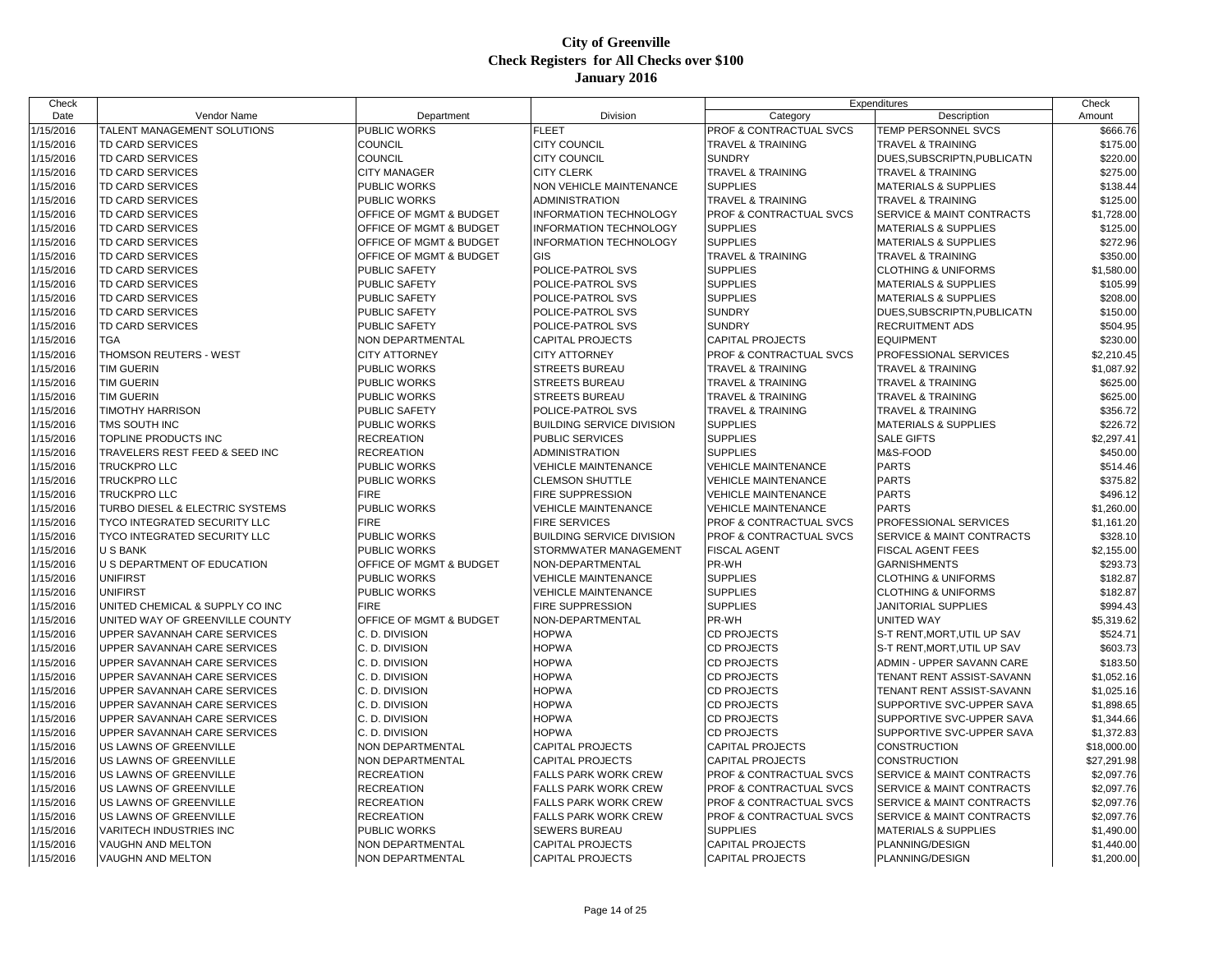| Check     |                                   |                                    |                                      |                                    | Expenditures                     | Check        |
|-----------|-----------------------------------|------------------------------------|--------------------------------------|------------------------------------|----------------------------------|--------------|
| Date      | Vendor Name                       | Department                         | Division                             | Category                           | Description                      | Amount       |
| 1/15/2016 | <b>VERIZON WIRELESS</b>           | HUMAN RESOURCES                    | <b>HUMAN RESOURCES</b>               | <b>COMMUNICATIONS</b>              | <b>OTHER</b>                     | \$304.01     |
| 1/15/2016 | <b>VERIZON WIRELESS</b>           | OFFICE OF MGMT & BUDGET            | <b>ADMINISTRATION</b>                | <b>COMMUNICATIONS</b>              | <b>OTHER</b>                     | \$669.71     |
| 1/15/2016 | <b>VERIZON WIRELESS</b>           | PUBLIC INFORMATION/EVENTS          | <b>SPECIAL EVENTS</b>                | <b>COMMUNICATIONS</b>              | <b>OTHER</b>                     | \$104.56     |
| 1/15/2016 | <b>VERIZON WIRELESS</b>           | <b>ECONOMIC DEVELOPMENT</b>        | <b>BUILDING &amp; PROPERTY MAINT</b> | <b>COMMUNICATIONS</b>              | <b>OTHER</b>                     | \$318.32     |
| 1/15/2016 | <b>VERIZON WIRELESS</b>           | PUBLIC WORKS                       | NON VEHICLE MAINTENANCE              | <b>COMMUNICATIONS</b>              | <b>OTHER</b>                     | \$389.58     |
| 1/15/2016 | <b>VERIZON WIRELESS</b>           | OFFICE OF MGMT & BUDGET            | <b>REVENUE</b>                       | <b>COMMUNICATIONS</b>              | <b>OTHER</b>                     | \$114.03     |
| 1/15/2016 | <b>VERIZON WIRELESS</b>           | OFFICE OF MGMT & BUDGET            | <b>INFORMATION TECHNOLOGY</b>        | <b>COMMUNICATIONS</b>              | TELECOMMUNICATIONS/WIRELE        | \$207.42     |
| 1/15/2016 | <b>VERIZON WIRELESS</b>           | PUBLIC WORKS                       | PUBLIC WORKS                         | <b>COMMUNICATIONS</b>              | <b>OTHER</b>                     | \$228.59     |
| 1/15/2016 | <b>VERIZON WIRELESS</b>           | NON DEPARTMENTAL                   | CAPITAL PROJECTS                     | <b>CAPITAL PROJECTS</b>            | <b>EQUIPMENT</b>                 | \$418.11     |
| 1/15/2016 | <b>VERIZON WIRELESS</b>           | PUBLIC WORKS                       | PARKING ADMINISTRATION               | <b>COMMUNICATIONS</b>              | <b>OTHER</b>                     | \$731.60     |
| 1/15/2016 | <b>VERIZON WIRELESS</b>           | <b>RECREATION</b>                  | PARKS MAINTENANCE                    | <b>COMMUNICATIONS</b>              | <b>OTHER</b>                     | \$355.08     |
| 1/15/2016 | <b>VERIZON WIRELESS</b>           | PUBLIC WORKS                       | <b>ENGINEERING</b>                   | <b>COMMUNICATIONS</b>              | <b>OTHER</b>                     | \$378.10     |
| 1/15/2016 | <b>VERIZON WIRELESS</b>           | PUBLIC WORKS                       | <b>STREETS BUREAU</b>                | <b>COMMUNICATIONS</b>              | <b>OTHER</b>                     | \$454.79     |
| 1/15/2016 | <b>VERIZON WIRELESS</b>           | PUBLIC WORKS                       | <b>SEWERS BUREAU</b>                 | <b>COMMUNICATIONS</b>              | <b>OTHER</b>                     | \$540.11     |
| 1/15/2016 | <b>VERIZON WIRELESS</b>           | PUBLIC WORKS                       | RESIDENTIAL COLL BUREAU              | <b>COMMUNICATIONS</b>              | <b>OTHER</b>                     | \$307.55     |
| 1/15/2016 | <b>VERIZON WIRELESS</b>           | PUBLIC WORKS                       | CONSTRUCTION & INSPECTION            | <b>COMMUNICATIONS</b>              | <b>OTHER</b>                     | \$420.34     |
| 1/15/2016 | <b>VERIZON WIRELESS</b>           | PUBLIC WORKS                       | <b>BUILDING SERVICE DIVISION</b>     | <b>COMMUNICATIONS</b>              | <b>OTHER</b>                     | \$207.25     |
| 1/15/2016 | <b>VERIZON WIRELESS</b>           | PUBLIC WORKS                       | STORM DRAINS BUREAU                  | <b>COMMUNICATIONS</b>              | <b>OTHER</b>                     | \$213.00     |
| 1/15/2016 | <b>VERIZON WIRELESS</b>           | PUBLIC WORKS                       | <b>FLEET</b>                         | <b>COMMUNICATIONS</b>              | <b>OTHER</b>                     | \$300.60     |
| 1/15/2016 | <b>VULCAN SAFETY SHOES</b>        | PUBLIC WORKS                       | RESIDENTIAL COLL BUREAU              | <b>SUPPLIES</b>                    | <b>CLOTHING &amp; UNIFORMS</b>   | \$115.00     |
| 1/15/2016 | <b>VULCAN SAFETY SHOES</b>        | PUBLIC WORKS                       | RESIDENTIAL COLL BUREAU              | <b>SUPPLIES</b>                    | <b>CLOTHING &amp; UNIFORMS</b>   | \$105.99     |
| 1/15/2016 | WAYNE OWENS                       | PUBLIC WORKS                       | STORM DRAINS BUREAU                  | <b>TRAVEL &amp; TRAINING</b>       | <b>TRAVEL &amp; TRAINING</b>     | \$355.00     |
| 1/15/2016 | WELLS FARGO INS SERVICE USA       | HUMAN RESOURCES                    | HUMAN RESOURCES                      | PROF & CONTRACTUAL SVCS            | PROFESSIONAL SERVICES            | \$6,000.00   |
| 1/15/2016 | <b>WEX BANK</b>                   | <b>FIRE</b>                        | FIRE SUPPRESSION                     | <b>VEHICLE MAINTENANCE</b>         | <b>FUEL CARD</b>                 | \$178.48     |
| 1/15/2016 | WHITE HORSE PACKAGING             | PUBLIC WORKS                       | <b>STREETS BUREAU</b>                | <b>SUPPLIES</b>                    | <b>MATERIALS &amp; SUPPLIES</b>  | \$459.36     |
| 1/15/2016 | <b>WOOLPERT INC</b>               | PUBLIC WORKS                       | STORMWATER MANAGEMENT                | PROF & CONTRACTUAL SVCS            | PROFESSIONAL SERVICES            | \$5,483.75   |
|           | WOOLPERT INC                      | PUBLIC WORKS                       | STORMWATER MANAGEMENT                | PROF & CONTRACTUAL SVCS            | PROFESSIONAL SERVICES            | \$14,470.58  |
| 1/15/2016 |                                   | <b>HOME</b>                        | <b>HOME PROJECTS</b>                 | <b>CD PROJECTS</b>                 |                                  |              |
| 1/15/2016 | WORKMAN ASSOCIATES LLC            |                                    |                                      | PR-WH                              | PUBLIC INFORMATION               | \$450.00     |
| 1/15/2016 | WYOMING CHILD SUPPORT ENFORCEMENT | OFFICE OF MGMT & BUDGET            | NON-DEPARTMENTAL                     |                                    | <b>GARNISHMENTS</b>              | \$154.61     |
| 1/15/2016 | XEROX CORP (2)                    | OFFICE OF MGMT & BUDGET            | <b>INFORMATION TECHNOLOGY</b>        | PROF & CONTRACTUAL SVCS            | <b>EQUIPMENT RENTAL</b>          | \$3,760.83   |
| 1/22/2016 | ABBIE RICKOFF                     | <b>ECONOMIC DEVELOPMENT</b>        | PLANNING AND ZONING                  | <b>TRAVEL &amp; TRAINING</b>       | <b>TRAVEL &amp; TRAINING</b>     | \$1,523.10   |
| 1/22/2016 | AID UPSTATE INC                   | C. D. DIVISION                     | <b>HOPWA</b>                         | <b>CD PROJECTS</b>                 | SUPPORTING SVC-AID UPSTAT        | \$10,532.77  |
| 1/22/2016 | AID UPSTATE INC                   | C. D. DIVISION                     | <b>HOPWA</b>                         | <b>CD PROJECTS</b>                 | S-T RENT, MORT, UTIL-AID UP      | \$10,820.97  |
| 1/22/2016 | AID UPSTATE INC                   | C. D. DIVISION                     | <b>HOPWA</b>                         | <b>CD PROJECTS</b>                 | HOUSING PLACEMNT-AID UPST        | \$1,959.00   |
| 1/22/2016 | AID UPSTATE INC                   | C. D. DIVISION                     | <b>HOPWA</b>                         | <b>CD PROJECTS</b>                 | PROJ CARE OP COST-AID UPS        | \$10,000.00  |
| 1/22/2016 | AID UPSTATE INC                   | C. D. DIVISION                     | <b>HOPWA</b>                         | <b>CD PROJECTS</b>                 | ADMIN - AID UPSTATE              | \$2,666.82   |
| 1/22/2016 | AID UPSTATE INC                   | C. D. DIVISION                     | <b>HOPWA</b>                         | <b>CD PROJECTS</b>                 | TENANT RENT ASSIST-AID UP        | \$9,914.46   |
| 1/22/2016 | ALBERT BEEDIE                     | PUBLIC WORKS                       | <b>STREETS BUREAU</b>                | <b>TRAVEL &amp; TRAINING</b>       | <b>TRAVEL &amp; TRAINING</b>     | \$378.30     |
| 1/22/2016 | ALBERT BEEDIE                     | PUBLIC WORKS                       | SEWERS BUREAU                        | <b>TRAVEL &amp; TRAINING</b>       | TRAVEL & TRAINING                | \$378.30     |
| 1/22/2016 | ALBERT BEEDIE                     | PUBLIC WORKS                       | STORM DRAINS BUREAU                  | TRAVEL & TRAINING                  | <b>TRAVEL &amp; TRAINING</b>     | \$378.30     |
| 1/22/2016 | ASG LLC                           | PUBLIC WORKS                       | PARKING ADMINISTRATION               | PROF & CONTRACTUAL SVCS            | SERVICE & MAINT CONTRACTS        | \$7,897.63   |
| 1/22/2016 | ASG LLC                           | <b>RECREATION</b>                  | <b>ADMINISTRATION</b>                | <b>PROF &amp; CONTRACTUAL SVCS</b> | SERVICE & MAINT CONTRACTS        | \$1,471.95   |
| 1/22/2016 | ASG LLC                           | <b>RECREATION</b>                  | ADMINISTRATION                       | PROF & CONTRACTUAL SVCS            | SERVICE & MAINT CONTRACTS        | \$1,328.25   |
| 1/22/2016 | AT&T                              | <b>OFFICE OF MGMT &amp; BUDGET</b> | <b>INFORMATION TECHNOLOGY</b>        | <b>COMMUNICATIONS</b>              | TELECOMMUNICATIONS/WIRELE        | \$174.11     |
| 1/22/2016 | AT & T MOBILITY                   | OFFICE OF MGMT & BUDGET            | <b>INFORMATION TECHNOLOGY</b>        | <b>COMMUNICATIONS</b>              | TELECOMMUNICATIONS/WIRELE        | \$464.87     |
| 1/22/2016 | AT & T MOBILITY                   | <b>FIRE</b>                        | <b>FIRE</b>                          | <b>COMMUNICATIONS</b>              | <b>OTHER</b>                     | \$246.97     |
| 1/22/2016 | <b>BROAD STREET OFFICE LLC</b>    | NON DEPARTMENTAL                   | <b>CAPITAL PROJECTS</b>              | <b>CAPITAL PROJECTS</b>            | <b>CONSTRUCTION</b>              | \$707,559.61 |
| 1/22/2016 | BUNNELL-LAMMONS ENGINEERING       | NON DEPARTMENTAL                   | <b>CAPITAL PROJECTS</b>              | <b>CAPITAL PROJECTS</b>            | PROJECT EXPENSE                  | \$550.00     |
| 1/22/2016 | BUNNELL-LAMMONS ENGINEERING       | NON DEPARTMENTAL                   | CAPITAL PROJECTS                     | CAPITAL PROJECTS                   | PROJECT EXPENSE                  | \$5,687.50   |
| 1/22/2016 | BUNNELL-LAMMONS ENGINEERING       | NON DEPARTMENTAL                   | CAPITAL PROJECTS                     | <b>CAPITAL PROJECTS</b>            | PROJECT EXPENSE                  | \$2,555.00   |
| 1/22/2016 | CELY CONSTRUCTION COMPANY INC     | <b>NON DEPARTMENTAL</b>            | <b>CAPITAL PROJECTS</b>              | <b>CAPITAL PROJECTS</b>            | CONSTRUCTION                     | \$61,554.84  |
| 1/22/2016 | CHARTER COMMUNICATIONS            | PUBLIC WORKS                       | PUBLIC WORKS                         | <b>COMMUNICATIONS</b>              | CABLE TELEVISION/INTERNET        | \$134.56     |
| 1/22/2016 | CHARTER COMMUNICATIONS            | <b>RECREATION</b>                  | <b>COMMUNITY CENTERS</b>             | <b>COMMUNICATIONS</b>              | <b>CABLE TELEVISION/INTERNET</b> | \$308.09     |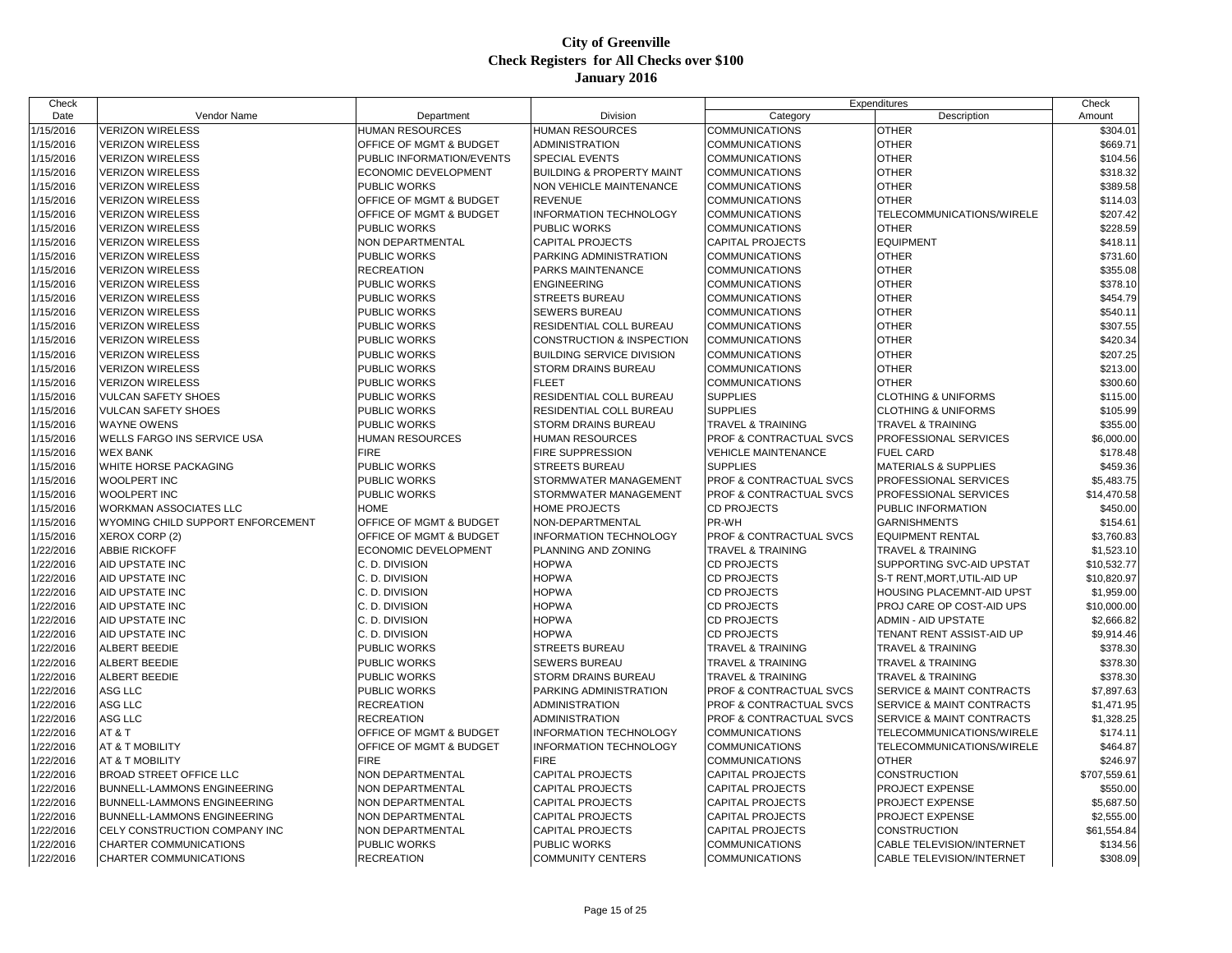| Check     |                             |                      |                                  |                                    | Expenditures                         | Check       |
|-----------|-----------------------------|----------------------|----------------------------------|------------------------------------|--------------------------------------|-------------|
| Date      | Vendor Name                 | Department           | Division                         | Category                           | Description                          | Amount      |
| 1/22/2016 | CHARTER COMMUNICATIONS      | PUBLIC SAFETY        | POLICE-PATROL SVS                | <b>COMMUNICATIONS</b>              | <b>OTHER</b>                         | \$159.45    |
| 1/22/2016 | CHARTER COMMUNICATIONS      | PUBLIC WORKS         | <b>BUILDING SERVICE DIVISION</b> | <b>COMMUNICATIONS</b>              | <b>OTHER</b>                         | \$145.61    |
| 1/22/2016 | CHEM-AQUA INC               | PUBLIC WORKS         | <b>BUILDING SERVICE DIVISION</b> | <b>PROF &amp; CONTRACTUAL SVCS</b> | <b>SERVICE &amp; MAINT CONTRACTS</b> | \$324.36    |
| 1/22/2016 | CHRISTOPHER MASHBURN        | PUBLIC WORKS         | <b>STREETS BUREAU</b>            | TRAVEL & TRAINING                  | <b>TRAVEL &amp; TRAINING</b>         | \$510.00    |
| 1/22/2016 | CONCRETE SUPPLY COMPANY LLC | PUBLIC WORKS         | STREETS BUREAU                   | <b>SUPPLIES</b>                    | <b>MATERIALS &amp; SUPPLIES</b>      | \$831.80    |
| 1/22/2016 | CONCRETE SUPPLY COMPANY LLC | PUBLIC WORKS         | STREETS BUREAU                   | <b>SUPPLIES</b>                    | <b>MATERIALS &amp; SUPPLIES</b>      | \$516.73    |
| 1/22/2016 | CUMMINS ATLANTIC LLC        | PUBLIC WORKS         | MAULDIN/SIMPSONVILLE ROUT        | <b>VEHICLE MAINTENANCE</b>         | <b>OUTSIDE REPAIRS</b>               | \$28,678.14 |
| 1/22/2016 | <b>DAVID KERN</b>           | <b>PUBLIC SAFETY</b> | POLICE-PATROL SVS                | <b>SUPPLIES</b>                    | <b>MATERIALS &amp; SUPPLIES</b>      | \$190.76    |
| 1/22/2016 | DEVSOFT SOLUTIONS LLC       | NON DEPARTMENTAL     | CAPITAL PROJECTS                 | <b>CAPITAL PROJECTS</b>            | <b>EQUIPMENT</b>                     | \$4,205.00  |
| 1/22/2016 | DEVSOFT SOLUTIONS LLC       | NON DEPARTMENTAL     | <b>CAPITAL PROJECTS</b>          | <b>CAPITAL PROJECTS</b>            | <b>EQUIPMENT</b>                     | \$2,275.00  |
| 1/22/2016 | DOUG YOUNG                  | <b>CITY MANAGER</b>  | <b>DONATIONS</b>                 | CONTRIBUTIONS/DONATIONS            | DOWNTOWN GVL HOLIDAY HAPP            | \$800.00    |
| 1/22/2016 | DP3 ARCHITECTS, LTD         | PUBLIC WORKS         | PARKING ADMINISTRATION           | PROF & CONTRACTUAL SVCS            | PROFESSIONAL SERVICES                | \$625.00    |
| 1/22/2016 | DUKE ENERGY                 | MUNICIPAL COURT      | MUNICIPAL COURT                  | UTILITIES                          | <b>ELECTRICITY</b>                   | \$1,164.85  |
| 1/22/2016 | <b>DUKE ENERGY</b>          | PUBLIC WORKS         | <b>FIXED ROUTE</b>               | UTILITIES                          | <b>ELECTRICITY</b>                   | \$2,575.24  |
| 1/22/2016 | <b>DUKE ENERGY</b>          | PUBLIC WORKS         | NON VEHICLE MAINTENANCE          | UTILITIES                          | <b>ELECTRICITY</b>                   | \$817.12    |
| 1/22/2016 | <b>DUKE ENERGY</b>          | PUBLIC WORKS         | PUBLIC WORKS                     | UTILITIES                          | <b>ELECTRICITY</b>                   | \$347.23    |
| 1/22/2016 | <b>DUKE ENERGY</b>          | PUBLIC WORKS         | PUBLIC WORKS                     | UTILITIES                          | <b>ELECTRICITY</b>                   | \$1,207.37  |
| 1/22/2016 | <b>DUKE ENERGY</b>          | PUBLIC WORKS         | TRAFFIC ENGINEERING              | UTILITIES                          | <b>ELECTRICITY</b>                   | \$149.78    |
| 1/22/2016 | <b>DUKE ENERGY</b>          | PUBLIC WORKS         | TRAFFIC ENGINEERING              | UTILITIES                          | <b>ELECTRICITY</b>                   | \$114.89    |
| 1/22/2016 | <b>DUKE ENERGY</b>          | PUBLIC WORKS         | PARKING ADMINISTRATION           | UTILITIES                          | <b>ELECTRICITY</b>                   | \$387.28    |
| 1/22/2016 | <b>DUKE ENERGY</b>          | PUBLIC WORKS         | <b>COMMONS GARAGE</b>            | UTILITIES                          | <b>ELECTRICITY</b>                   | \$1,453.10  |
| 1/22/2016 | <b>DUKE ENERGY</b>          | <b>RECREATION</b>    | <b>COMMUNITY CENTERS</b>         | UTILITIES                          | <b>ELECTRICITY</b>                   | \$525.30    |
| 1/22/2016 | <b>DUKE ENERGY</b>          | <b>RECREATION</b>    | <b>COMMUNITY CENTERS</b>         | UTILITIES                          | <b>ELECTRICITY</b>                   | \$132.80    |
| 1/22/2016 | <b>DUKE ENERGY</b>          | <b>RECREATION</b>    | <b>COMMUNITY CENTERS</b>         | UTILITIES                          | <b>ELECTRICITY</b>                   | \$213.99    |
| 1/22/2016 | <b>DUKE ENERGY</b>          | PUBLIC WORKS         | LIBERTY SQUARE GARAGE            | UTILITIES                          | <b>ELECTRICITY</b>                   | \$1,862.55  |
| 1/22/2016 | <b>DUKE ENERGY</b>          | <b>RECREATION</b>    | <b>ADMINISTRATION</b>            | <b>UTILITIES</b>                   | <b>ELECTRICITY</b>                   | \$281.18    |
| 1/22/2016 | <b>DUKE ENERGY</b>          | <b>PUBLIC WORKS</b>  | S. SPRING STREET GARAGE          | UTILITIES                          | <b>ELECTRICITY</b>                   | \$2,388.52  |
| 1/22/2016 | <b>DUKE ENERGY</b>          | <b>RECREATION</b>    | PARKS MAINTENANCE                | UTILITIES                          | <b>ELECTRICITY</b>                   | \$238.91    |
| 1/22/2016 | <b>DUKE ENERGY</b>          | <b>RECREATION</b>    | PARKS MAINTENANCE                | UTILITIES                          | <b>ELECTRICITY</b>                   | \$4,966.4   |
| 1/22/2016 | <b>DUKE ENERGY</b>          | <b>RECREATION</b>    | PARKS MAINTENANCE                | UTILITIES                          | <b>ELECTRICITY</b>                   | \$229.89    |
| 1/22/2016 | <b>DUKE ENERGY</b>          | <b>RECREATION</b>    | PARKS MAINTENANCE                | UTILITIES                          | <b>ELECTRICITY</b>                   | \$340.87    |
| 1/22/2016 | <b>DUKE ENERGY</b>          | <b>RECREATION</b>    | PARKS MAINTENANCE                | UTILITIES                          | <b>ELECTRICITY</b>                   | \$852.93    |
| 1/22/2016 | <b>DUKE ENERGY</b>          | <b>RECREATION</b>    | PARKS MAINTENANCE                | UTILITIES                          | <b>ELECTRICITY</b>                   | \$280.22    |
| 1/22/2016 | <b>DUKE ENERGY</b>          | <b>RECREATION</b>    | PARKS MAINTENANCE                | UTILITIES                          | <b>ELECTRICITY</b>                   | \$138.50    |
| 1/22/2016 | <b>DUKE ENERGY</b>          | <b>RECREATION</b>    | PARKS MAINTENANCE                | UTILITIES                          | <b>ELECTRICITY</b>                   | \$299.60    |
| 1/22/2016 | <b>DUKE ENERGY</b>          | <b>RECREATION</b>    | PARKS MAINTENANCE                | UTILITIES                          | <b>ELECTRICITY</b>                   | \$549.49    |
| 1/22/2016 | <b>DUKE ENERGY</b>          | <b>RECREATION</b>    | PARKS MAINTENANCE                | UTILITIES                          | <b>ELECTRICITY</b>                   | \$954.91    |
| 1/22/2016 | <b>DUKE ENERGY</b>          | <b>RECREATION</b>    | PARKS MAINTENANCE                | UTILITIES                          | <b>ELECTRICITY</b>                   | \$337.72    |
| 1/22/2016 | <b>DUKE ENERGY</b>          | <b>RECREATION</b>    | PARKS MAINTENANCE                | UTILITIES                          | <b>ELECTRICITY</b>                   | \$109.35    |
| 1/22/2016 | <b>DUKE ENERGY</b>          | <b>RECREATION</b>    | PARKS MAINTENANCE                | UTILITIES                          | <b>ELECTRICITY</b>                   | \$113.05    |
| 1/22/2016 | <b>DUKE ENERGY</b>          | <b>RECREATION</b>    | PARKS MAINTENANCE                | UTILITIES                          | <b>ELECTRICITY</b>                   | \$209.15    |
| 1/22/2016 | <b>DUKE ENERGY</b>          | <b>RECREATION</b>    | PARKS MAINTENANCE                | UTILITIES                          | <b>ELECTRICITY</b>                   | \$111.59    |
| 1/22/2016 | <b>DUKE ENERGY</b>          | <b>RECREATION</b>    | PARKS MAINTENANCE                | UTILITIES                          | <b>ELECTRICITY</b>                   | \$106.80    |
| 1/22/2016 | <b>DUKE ENERGY</b>          | <b>RECREATION</b>    | PARKS MAINTENANCE                | UTILITIES                          | <b>ELECTRICITY</b>                   | \$258.45    |
| 1/22/2016 | <b>DUKE ENERGY</b>          | <b>RECREATION</b>    | PARKS MAINTENANCE                | UTILITIES                          | <b>ELECTRICITY</b>                   | \$154.41    |
| 1/22/2016 | <b>DUKE ENERGY</b>          | <b>RECREATION</b>    | PARKS MAINTENANCE                | UTILITIES                          | <b>ELECTRICITY</b>                   | \$130.85    |
| 1/22/2016 | <b>DUKE ENERGY</b>          | <b>RECREATION</b>    | PARKS MAINTENANCE                | UTILITIES                          | <b>ELECTRICITY</b>                   | \$137.95    |
| 1/22/2016 | <b>DUKE ENERGY</b>          | <b>RECREATION</b>    | PARKS MAINTENANCE                | UTILITIES                          | <b>ELECTRICITY</b>                   | \$106.25    |
| 1/22/2016 | <b>DUKE ENERGY</b>          | <b>RECREATION</b>    | PARKS MAINTENANCE                | UTILITIES                          | <b>ELECTRICITY</b>                   | \$178.83    |
| 1/22/2016 | <b>DUKE ENERGY</b>          | RECREATION           | PARKS MAINTENANCE                | UTILITIES                          | <b>ELECTRICITY</b>                   | \$393.01    |
| 1/22/2016 | <b>DUKE ENERGY</b>          | <b>RECREATION</b>    | PARKS MAINTENANCE                | UTILITIES                          | <b>ELECTRICITY</b>                   | \$119.29    |
| 1/22/2016 | <b>DUKE ENERGY</b>          | <b>RECREATION</b>    | PARKS MAINTENANCE                | UTILITIES                          | <b>ELECTRICITY</b>                   | \$189.45    |
|           | <b>DUKE ENERGY</b>          |                      | PARKS MAINTENANCE                | <b>UTILITIES</b>                   | <b>ELECTRICITY</b>                   | \$116.07    |
| 1/22/2016 |                             | <b>RECREATION</b>    |                                  |                                    |                                      |             |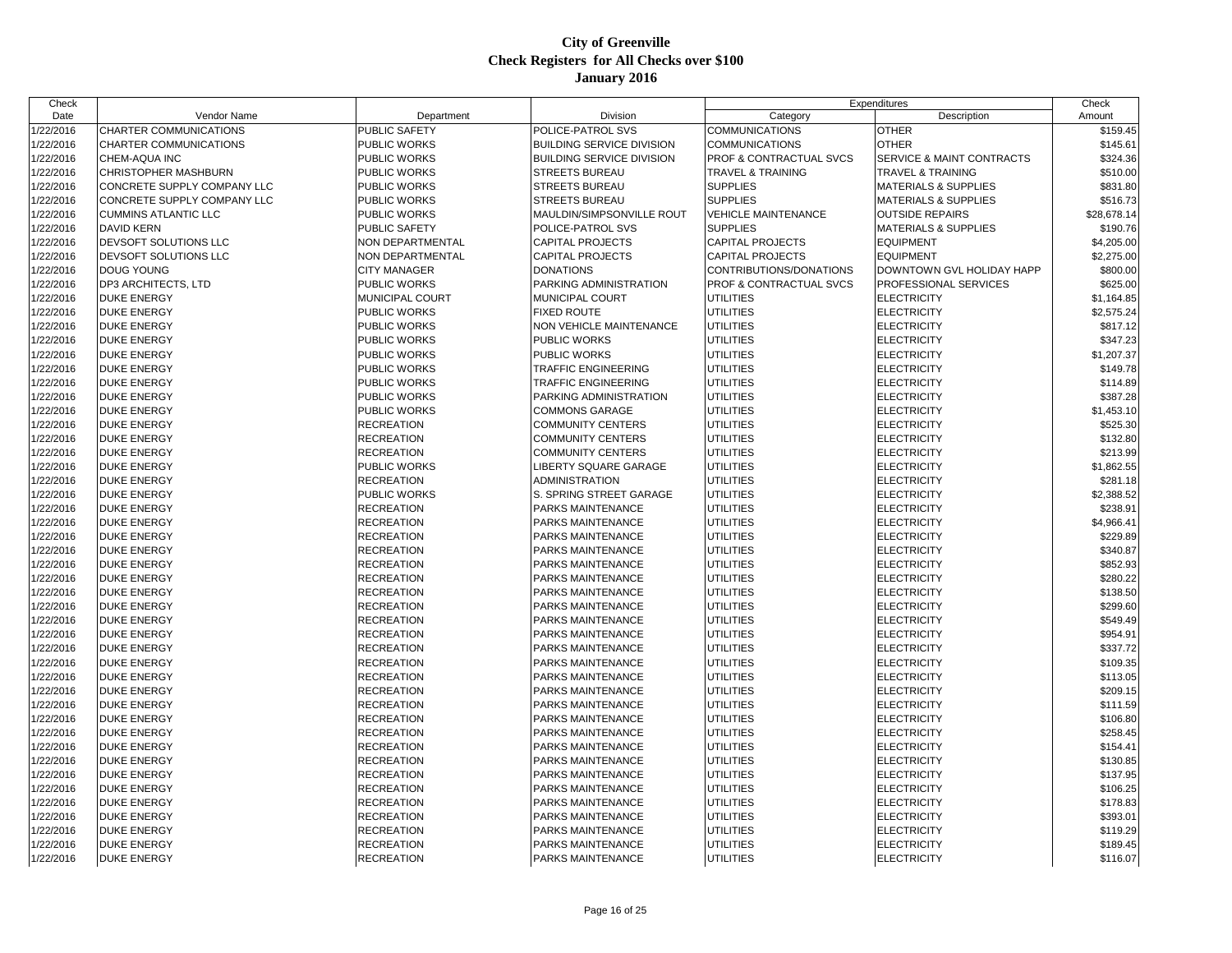| Check     |                                           |                         |                                  |                                    | Expenditures                         | Check       |
|-----------|-------------------------------------------|-------------------------|----------------------------------|------------------------------------|--------------------------------------|-------------|
| Date      | Vendor Name                               | Department              | Division                         | Category                           | Description                          | Amount      |
| 1/22/2016 | <b>DUKE ENERGY</b>                        | <b>RECREATION</b>       | PARKS MAINTENANCE                | <b>UTILITIES</b>                   | <b>ELECTRICITY</b>                   | \$2,033.62  |
| 1/22/2016 | <b>DUKE ENERGY</b>                        | <b>RECREATION</b>       | PARKS MAINTENANCE                | <b>UTILITIES</b>                   | <b>ELECTRICITY</b>                   | \$260.71    |
| 1/22/2016 | <b>DUKE ENERGY</b>                        | <b>RECREATION</b>       | PARKS MAINTENANCE                | <b>UTILITIES</b>                   | <b>ELECTRICITY</b>                   | \$520.75    |
| 1/22/2016 | <b>DUKE ENERGY</b>                        | <b>RECREATION</b>       | PARKS MAINTENANCE                | <b>UTILITIES</b>                   | <b>ELECTRICITY</b>                   | \$103.48    |
| 1/22/2016 | <b>DUKE ENERGY</b>                        | <b>RECREATION</b>       | PARKS MAINTENANCE                | <b>UTILITIES</b>                   | <b>ELECTRICITY</b>                   | \$185.61    |
| 1/22/2016 | <b>DUKE ENERGY</b>                        | RECREATION              | PARKS MAINTENANCE                | UTILITIES                          | <b>ELECTRICITY</b>                   | \$108.08    |
| 1/22/2016 | <b>DUKE ENERGY</b>                        | <b>RECREATION</b>       | PARKS MAINTENANCE                | UTILITIES                          | <b>ELECTRICITY</b>                   | \$558.65    |
| 1/22/2016 | <b>DUKE ENERGY</b>                        | <b>RECREATION</b>       | PARKS MAINTENANCE                | UTILITIES                          | <b>ELECTRICITY</b>                   | \$300.08    |
| 1/22/2016 | <b>DUKE ENERGY</b>                        | <b>RECREATION</b>       | PARKS MAINTENANCE                | <b>UTILITIES</b>                   | <b>ELECTRICITY</b>                   | \$128.81    |
| 1/22/2016 | <b>DUKE ENERGY</b>                        | <b>RECREATION</b>       | PARKS MAINTENANCE                | <b>UTILITIES</b>                   | <b>ELECTRICITY</b>                   | \$567.21    |
| 1/22/2016 | <b>DUKE ENERGY</b>                        | <b>RECREATION</b>       | PARKS MAINTENANCE                | <b>UTILITIES</b>                   | <b>ELECTRICITY</b>                   | \$219.20    |
| 1/22/2016 | <b>DUKE ENERGY</b>                        | <b>RECREATION</b>       | PARKS MAINTENANCE                | UTILITIES                          | <b>ELECTRICITY</b>                   | \$302.91    |
| 1/22/2016 | <b>DUKE ENERGY</b>                        | <b>RECREATION</b>       | PARKS MAINTENANCE                | UTILITIES                          | <b>ELECTRICITY</b>                   | \$1,784.07  |
| 1/22/2016 | <b>DUKE ENERGY</b>                        | PUBLIC WORKS            | RICHARDSON STREET GARAGE         | <b>UTILITIES</b>                   | <b>ELECTRICITY</b>                   | \$3,214.25  |
| 1/22/2016 | <b>DUKE ENERGY</b>                        | PUBLIC WORKS            | N LAURENS ST GARAGE              | <b>UTILITIES</b>                   | <b>ELECTRICITY</b>                   | \$435.08    |
| 1/22/2016 | <b>DUKE ENERGY</b>                        | PUBLIC SAFETY           | POLICE-PATROL SVS                | <b>UTILITIES</b>                   | <b>ELECTRICITY</b>                   | \$1,164.85  |
| 1/22/2016 | <b>DUKE ENERGY</b>                        | PUBLIC WORKS            | POINSETT GARAGE                  | UTILITIES                          | <b>ELECTRICITY</b>                   | \$2,153.31  |
| 1/22/2016 | <b>DUKE ENERGY</b>                        | PUBLIC WORKS            | RIVER STREET GARAGE              | <b>UTILITIES</b>                   | <b>ELECTRICITY</b>                   | \$1,113.02  |
| 1/22/2016 | <b>DUKE ENERGY</b>                        | PUBLIC WORKS            | RIVERPLACE GARAGE                | <b>UTILITIES</b>                   | <b>ELECTRICITY</b>                   | \$122.07    |
| 1/22/2016 | <b>DUKE ENERGY</b>                        | <b>FIRE</b>             | <b>FIRE SERVICES</b>             | <b>UTILITIES</b>                   | <b>ELECTRICITY</b>                   | \$629.85    |
| 1/22/2016 | <b>DUKE ENERGY</b>                        | PUBLIC WORKS            | <b>FLEET</b>                     | <b>UTILITIES</b>                   | <b>ELECTRICITY</b>                   | \$269.26    |
| 1/22/2016 | <b>FGP INTERNATIONAL</b>                  | OFFICE OF MGMT & BUDGET | <b>REVENUE</b>                   | <b>PROF &amp; CONTRACTUAL SVCS</b> | TEMP PERSONNEL SVCS                  | \$712.13    |
| 1/22/2016 | <b>GOODWILL INDUSTRIES</b>                | C. D. DIVISION          | <b>CDBG PROJECTS</b>             | <b>CD PROJECTS</b>                 | PUBLIC SERVICES (GENERAL)            | \$233.64    |
| 1/22/2016 | <b>GOODWILL INDUSTRIES</b>                | C. D. DIVISION          | <b>CDBG PROJECTS</b>             | <b>CD PROJECTS</b>                 | PUBLIC SERVICES (GENERAL)            | \$983.76    |
| 1/22/2016 | <b>GOODWILL INDUSTRIES</b>                | MUNICIPAL COURT         | MUNICIPAL COURT                  | <b>PROF &amp; CONTRACTUAL SVCS</b> | SERVICE & MAINT CONTRACTS            | \$1,299.53  |
| 1/22/2016 | <b>GOODWILL INDUSTRIES</b>                | PUBLIC WORKS            | <b>TRAFFIC ENGINEERING</b>       | <b>PROF &amp; CONTRACTUAL SVCS</b> | SERVICE & MAINT CONTRACTS            | \$242.52    |
| 1/22/2016 | <b>GOODWILL INDUSTRIES</b>                | <b>FIRE</b>             | <b>FIRE SERVICES</b>             | <b>PROF &amp; CONTRACTUAL SVCS</b> | <b>SERVICE &amp; MAINT CONTRACTS</b> | \$420.07    |
| 1/22/2016 | <b>GOODWILL INDUSTRIES</b>                | PUBLIC WORKS            | <b>BUILDING SERVICE DIVISION</b> | <b>PROF &amp; CONTRACTUAL SVCS</b> | SERVICE & MAINT CONTRACTS            | \$5,365.76  |
| 1/22/2016 | <b>GOODWILL INDUSTRIES</b>                | PUBLIC WORKS            | <b>FLEET</b>                     | PROF & CONTRACTUAL SVCS            | SERVICE & MAINT CONTRACTS            | \$129.20    |
| 1/22/2016 | <b>GREAT LAKES PETROLEUM</b>              | PUBLIC WORKS            | <b>ADMINISTRATION</b>            | <b>VEHICLE MAINTENANCE</b>         | <b>FUEL</b>                          | \$11,283.46 |
| 1/22/2016 | <b>GREENVILLE COUNTY</b>                  | PUBLIC SAFETY           | POLICE-PATROL SVS                | <b>PROF &amp; CONTRACTUAL SVCS</b> | PROFESSIONAL SERVICES                | \$5,854.13  |
| 1/22/2016 | <b>GREENVILLE COUNTY ANIMAL CARE SERV</b> | PUBLIC SAFETY           | POLICE-PATROL SVS                | <b>PROF &amp; CONTRACTUAL SVCS</b> | SERVICE & MAINT CONTRACTS            | \$2,850.00  |
| 1/22/2016 | <b>GREENVILLE HOSPITAL SYSTEM</b>         | ECONOMIC DEVELOPMENT    | ECONOMIC DEVELOPMENT             | <b>PROF &amp; CONTRACTUAL SVCS</b> | PROFESSIONAL SERVICES                | \$6,333.34  |
| 1/22/2016 | <b>GREENVILLE WATER</b>                   | PUBLIC WORKS            | NON VEHICLE MAINTENANCE          | <b>UTILITIES</b>                   | <b>WATER/SEWER</b>                   | \$433.70    |
| 1/22/2016 | <b>GREENVILLE WATER</b>                   | <b>RECREATION</b>       | <b>FALLS PARK WORK CREW</b>      | UTILITIES                          | <b>OTHER</b>                         | \$524.25    |
| 1/22/2016 | <b>GREENVILLE WATER</b>                   | PUBLIC WORKS            | <b>BUILDING SERVICE DIVISION</b> | UTILITIES                          | <b>OTHER</b>                         | \$263.11    |
| 1/22/2016 | <b>GREENVILLE WATER</b>                   | PUBLIC WORKS            | <b>BUILDING SERVICE DIVISION</b> | UTILITIES                          | <b>OTHER</b>                         | \$192.22    |
| 1/22/2016 | <b>GREENVILLE WATER</b>                   | PUBLIC WORKS            | <b>BUILDING SERVICE DIVISION</b> | <b>UTILITIES</b>                   | <b>OTHER</b>                         | \$455.52    |
| 1/22/2016 | <b>GREENVILLE WATER</b>                   | PUBLIC WORKS            | <b>BUILDING SERVICE DIVISION</b> | UTILITIES                          | <b>OTHER</b>                         | \$108.01    |
| 1/22/2016 | <b>GREENVILLE WATER</b>                   | PUBLIC WORKS            | <b>BUILDING SERVICE DIVISION</b> | UTILITIES                          | <b>OTHER</b>                         | \$385.70    |
| 1/22/2016 | <b>GREENVILLE WATER</b>                   | PUBLIC WORKS            | <b>BUILDING SERVICE DIVISION</b> | <b>UTILITIES</b>                   | <b>OTHER</b>                         | \$213.54    |
| 1/22/2016 | <b>GREENVILLE WATER</b>                   | PUBLIC WORKS            | <b>BUILDING SERVICE DIVISION</b> | UTILITIES                          | <b>OTHER</b>                         | \$162.37    |
| 1/22/2016 | <b>GREENVILLE WATER</b>                   | PUBLIC WORKS            | <b>BUILDING SERVICE DIVISION</b> | <b>UTILITIES</b>                   | <b>OTHER</b>                         | \$161.31    |
| 1/22/2016 | <b>GREENVILLE WATER</b>                   | PUBLIC WORKS            | <b>BUILDING SERVICE DIVISION</b> | UTILITIES                          | <b>OTHER</b>                         | \$143.77    |
| 1/22/2016 | <b>GREENVILLE WATER</b>                   | PUBLIC WORKS            | <b>BUILDING SERVICE DIVISION</b> | <b>UTILITIES</b>                   | <b>OTHER</b>                         | \$964.54    |
| 1/22/2016 | <b>HARRISON'S WORKWEAR</b>                | PUBLIC WORKS            | <b>STREETS BUREAU</b>            | <b>SUPPLIES</b>                    | <b>CLOTHING &amp; UNIFORMS</b>       | \$153.69    |
| 1/22/2016 | <b>HOWIE LEWIS</b>                        | NON DEPARTMENTAL        | <b>CAPITAL PROJECTS</b>          | CAPITAL PROJECTS                   | <b>EQUIPMENT</b>                     | \$124.76    |
| 1/22/2016 | <b>HUMAN RELATIONS COMMISSION</b>         | C. D. DIVISION          | <b>CDBG PROJECTS</b>             | <b>CD PROJECTS</b>                 | PUBLIC SERVICES (GENERAL)            | \$1,950.00  |
| 1/22/2016 | <b>HUMAN RELATIONS COMMISSION</b>         | C. D. DIVISION          | <b>CDBG PROJECTS</b>             | <b>CD PROJECTS</b>                 | <b>PLANNING</b>                      | \$2,000.00  |
| 1/22/2016 | INTERNATIONAL PARKING INSTITUTE           | PUBLIC WORKS            | PARKING ADMINISTRATION           | <b>TRAVEL &amp; TRAINING</b>       | <b>TRAVEL &amp; TRAINING</b>         | \$610.00    |
| 1/22/2016 | INTERNATIONAL PARKING INSTITUTE           | PUBLIC WORKS            | PARKING ADMINISTRATION           | <b>TRAVEL &amp; TRAINING</b>       | <b>TRAVEL &amp; TRAINING</b>         | \$710.00    |
| 1/22/2016 | <b>JAMES SMITH</b>                        | <b>FIRE</b>             | FIRE SUPPRESSION                 | <b>TRAVEL &amp; TRAINING</b>       | <b>TRAVEL &amp; TRAINING</b>         | \$192.00    |
| 1/22/2016 | <b>JAMIE PIMLOTT</b>                      | <b>FIRE</b>             | <b>FIRE SUPPRESSION</b>          | <b>TRAVEL &amp; TRAINING</b>       | <b>TRAVEL &amp; TRAINING</b>         | \$192.00    |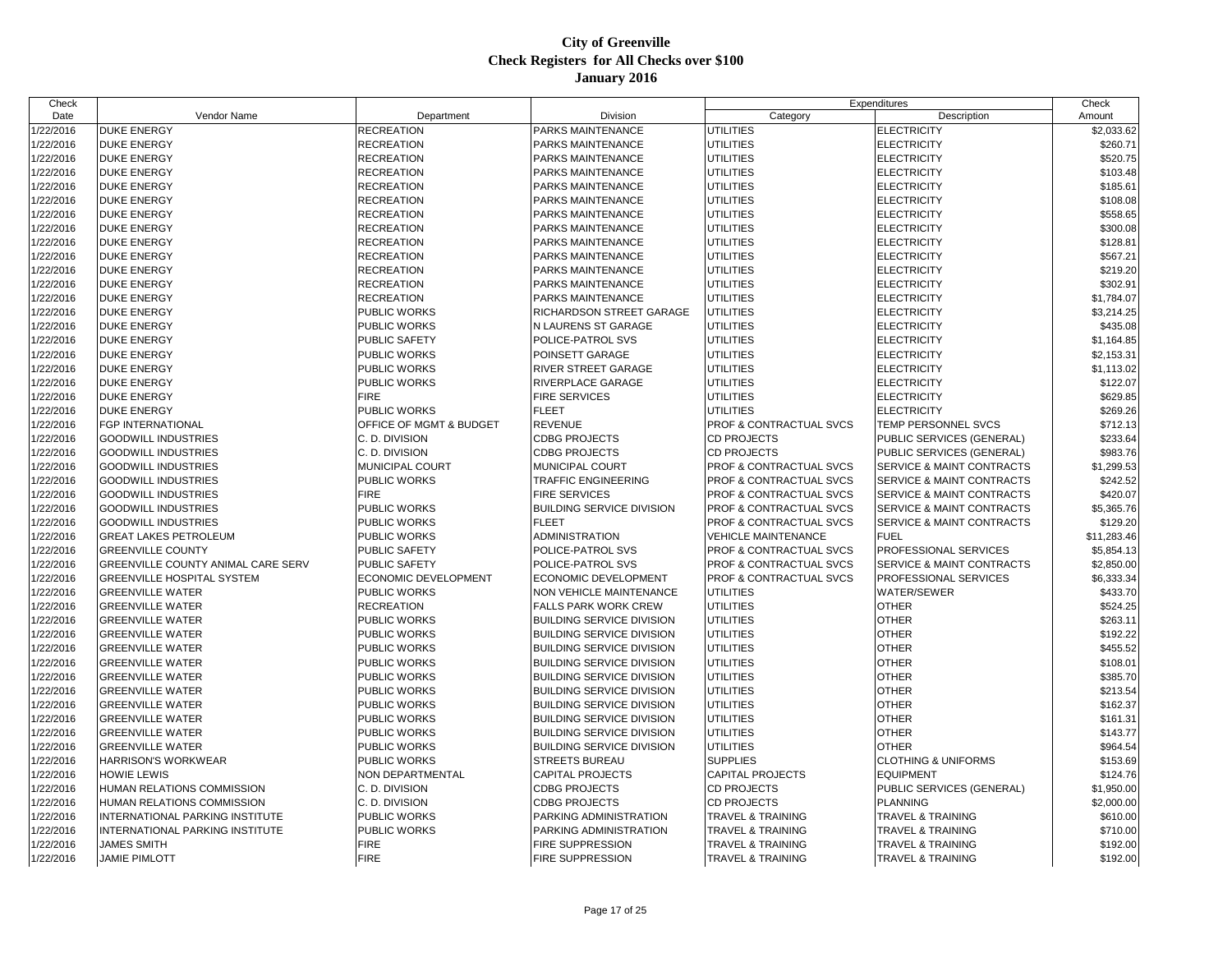| Check                  |                                                   |                                       |                                                     |                                                                    | Expenditures                                      | Check                   |
|------------------------|---------------------------------------------------|---------------------------------------|-----------------------------------------------------|--------------------------------------------------------------------|---------------------------------------------------|-------------------------|
| Date                   | Vendor Name                                       | Department                            | Division                                            | Category                                                           | Description                                       | Amount                  |
| 1/22/2016              | JOSEPHINE CURETON TRUST                           | PUBLIC WORKS                          | <b>PARKING LOTS</b>                                 | PROF & CONTRACTUAL SVCS                                            | PARKING-LEASES                                    | \$912.53                |
| 1/22/2016              | <b>JULIE HORTON</b>                               | <b>CITY MANAGER</b>                   | <b>CITY MANAGER</b>                                 | <b>TRAVEL &amp; TRAINING</b>                                       | <b>TRAVEL &amp; TRAINING</b>                      | \$131.76                |
| 1/22/2016              | <b>KADI MEDICAL SERVICES</b>                      | PUBLIC SAFETY                         | POLICE-PATROL SVS                                   | <b>TRAVEL &amp; TRAINING</b>                                       | TRAVEL & TRAINING                                 | \$175.00                |
| 1/22/2016              | <b>KAUFMAN TRAILERS</b>                           | PUBLIC WORKS                          | <b>SEWERS BUREAU</b>                                | MACHINERY AND EQUIPMENT                                            | MACHINERY AND EQUIPMENT                           | \$5,391.00              |
| 1/22/2016              | <b>KEITH BISHOP</b>                               | <b>PUBLIC WORKS</b>                   | <b>SEWERS BUREAU</b>                                | TRAVEL & TRAINING                                                  | <b>TRAVEL &amp; TRAINING</b>                      | \$1,097.16              |
| 1/22/2016              | <b>KESSLER CONSULTING INC</b>                     | PUBLIC WORKS                          | GARBAGE DISPOSAL BUREAU                             | PROF & CONTRACTUAL SVCS                                            | PROFESSIONAL SERVICES                             | \$750.00                |
| 1/22/2016              | <b>KESSLER CONSULTING INC</b>                     | PUBLIC WORKS                          | GARBAGE DISPOSAL BUREAU                             | PROF & CONTRACTUAL SVCS                                            | PROFESSIONAL SERVICES                             | \$1,335.00              |
| 1/22/2016              | LABORATORY CORPORATION OF AMERICA                 | HUMAN RESOURCES                       | <b>OCCUPATIONAL HEALTH</b>                          | <b>PROF &amp; CONTRACTUAL SVCS</b>                                 | PROFESSIONAL SERVICES                             | \$3,898.06              |
| 1/22/2016              | <b>LARRY MCCULLOUGH</b>                           | <b>CITY MANAGER</b>                   | <b>DONATIONS</b>                                    | CONTRIBUTIONS/DONATIONS                                            | DOWNTOWN GVL HOLIDAY HAPP                         | \$400.00                |
| 1/22/2016              | LEVEL 3 COMMUNICATIONS TW TELECOM                 | OFFICE OF MGMT & BUDGET               | <b>INFORMATION TECHNOLOGY</b>                       | <b>COMMUNICATIONS</b>                                              | TELECOMMUNICATIONS/WIRELE                         | \$1,142.40              |
| 1/22/2016              | <b>LUCAS BRYSON</b>                               | PUBLIC WORKS                          | STORMWATER MANAGEMENT                               | <b>TRAVEL &amp; TRAINING</b>                                       | TRAVEL & TRAINING                                 | \$350.00                |
| 1/22/2016              | <b>MALCOLM GREENIDGE</b>                          | RECREATION                            | <b>COMMUNITY CENTERS</b>                            | REC CLASS INSTRUCTOR LIAB                                          | <b>REFUNDS</b>                                    | \$214.40                |
| 1/22/2016              | <b>MARK JONES</b>                                 | <b>FIRE</b>                           | <b>FIRE SUPPRESSION</b>                             | <b>TRAVEL &amp; TRAINING</b>                                       | <b>TRAVEL &amp; TRAINING</b>                      | \$192.00                |
| 1/22/2016              | MIKE'S BODY SHOP & TOWING INC                     | PUBLIC WORKS                          | <b>FLEET</b>                                        | <b>VEHICLE MAINTENANCE</b>                                         | <b>OUTSIDE REPAIRS</b>                            | \$3,024.91              |
| 1/22/2016              | MOTOROLA SOLUTIONS INC                            | <b>PUBLIC SAFETY</b>                  | POLICE-DISPATCH BUREAU                              | <b>REPAIR &amp; MAINT SVCS</b>                                     | RADIO MAINTENANCE                                 | \$10,035.72             |
| 1/22/2016              | MOTOROLA SOLUTIONS INC                            | <b>PUBLIC SAFETY</b>                  | POLICE-DISPATCH BUREAU                              | <b>REPAIR &amp; MAINT SVCS</b>                                     | RADIO MAINTENANCE                                 | \$3,618.28              |
| 1/22/2016              | <b>NFPA</b>                                       | ECONOMIC DEVELOPMENT                  | <b>BUILDING &amp; PROPERTY MAINT</b>                | <b>SUNDRY</b>                                                      | DUES, SUBSCRIPTN, PUBLICATN                       | \$165.00                |
| 1/22/2016              | <b>BRITTEN CARTER</b>                             | <b>RECREATION</b>                     | <b>ADMINISTRATION</b>                               | <b>RECREATION FEES</b>                                             | REC FEE PICNIC SHELTERS                           | \$200.00                |
| 1/22/2016              | <b>MONIQUE LAW</b>                                | <b>RECREATION</b>                     | ADMINISTRATION                                      | <b>RECREATION FEES</b>                                             | SPECIAL EVENT PERMITS                             | \$120.00                |
| 1/22/2016              | INTERNAL REVENUE SERVICE                          | FIRE                                  | <b>FIRE</b>                                         | <b>SUNDRY</b>                                                      | <b>TAXES</b>                                      | \$2,500.00              |
| 1/22/2016              | <b>INTERNAL REVENUE SERVICE</b>                   | <b>FIRE</b>                           | <b>FIRE</b>                                         | <b>SUNDRY</b>                                                      | <b>TAXES</b>                                      | \$5,000.00              |
| 1/22/2016              | <b>TIM CASSELL</b>                                | <b>CITY MANAGER</b>                   | <b>DONATIONS</b>                                    | CONTRIBUTIONS/DONATIONS                                            | DOWNTOWN GVL HOLIDAY HAPP                         | \$275.00                |
| 1/22/2016              | PANAGAKOS ASPHALT INC                             | <b>PUBLIC WORKS</b>                   | <b>STREETS BUREAU</b>                               | <b>SUPPLIES</b>                                                    | <b>MATERIALS &amp; SUPPLIES</b>                   | \$104.69                |
| 1/22/2016              | PANAGAKOS ASPHALT INC                             | PUBLIC WORKS                          | <b>STREETS BUREAU</b>                               | <b>SUPPLIES</b>                                                    | <b>MATERIALS &amp; SUPPLIES</b>                   | \$269.22                |
| 1/22/2016              | PANAGAKOS ASPHALT INC                             | PUBLIC WORKS                          | <b>SEWERS BUREAU</b>                                | <b>SUPPLIES</b>                                                    | <b>MATERIALS &amp; SUPPLIES</b>                   | \$134.61                |
| 1/22/2016              | PANAGAKOS ASPHALT INC                             | PUBLIC WORKS                          | <b>STORM DRAINS BUREAU</b>                          | <b>SUPPLIES</b>                                                    | <b>MATERIALS &amp; SUPPLIES</b>                   | \$134.61                |
| 1/22/2016              | PIEDMONT NATURAL GAS CO                           | PUBLIC WORKS                          | NON VEHICLE MAINTENANCE                             | UTILITIES                                                          | GAS                                               | \$1,328.77              |
| 1/22/2016              | PIEDMONT NATURAL GAS CO                           | PUBLIC WORKS                          | <b>PUBLIC WORKS</b>                                 | <b>UTILITIES</b>                                                   | GAS                                               | \$144.69                |
| 1/22/2016              | PIEDMONT NATURAL GAS CO                           | PUBLIC WORKS                          | <b>PUBLIC WORKS</b>                                 | UTILITIES                                                          | GAS                                               | \$219.35                |
| 1/22/2016              | PIEDMONT NATURAL GAS CO                           | PUBLIC WORKS                          | PUBLIC WORKS                                        | UTILITIES                                                          | GAS                                               | \$262.65                |
| 1/22/2016              | PIEDMONT NATURAL GAS CO                           | PUBLIC WORKS                          | <b>PUBLIC WORKS</b>                                 | <b>UTILITIES</b>                                                   | GAS                                               | \$154.40                |
| 1/22/2016              | PIEDMONT NATURAL GAS CO                           | PUBLIC WORKS                          | TRAFFIC ENGINEERING                                 | <b>UTILITIES</b>                                                   | GAS                                               | \$176.79                |
| 1/22/2016              | PIEDMONT NATURAL GAS CO                           | RECREATION                            | PARKS AND RECREATION                                | UTILITIES                                                          | GAS                                               | \$615.79                |
| 1/22/2016              | PIEDMONT NATURAL GAS CO                           | RECREATION                            | PARKS AND RECREATION                                | UTILITIES                                                          | GAS                                               | \$298.49                |
| 1/22/2016              | PIEDMONT NATURAL GAS CO                           | <b>RECREATION</b>                     | PARKS AND RECREATION                                | <b>UTILITIES</b>                                                   | GAS                                               | \$273.10                |
| 1/22/2016              | PIEDMONT NATURAL GAS CO                           | RECREATION                            | PARKS AND RECREATION                                | UTILITIES                                                          | GAS                                               | \$130.50                |
| 1/22/2016              | PIEDMONT NATURAL GAS CO                           | <b>RECREATION</b>                     | ADMINISTRATION                                      | UTILITIES                                                          | GAS                                               | \$315.66                |
| 1/22/2016              | PIEDMONT NATURAL GAS CO                           | <b>RECREATION</b>                     | ADMINISTRATION                                      | UTILITIES                                                          | GAS                                               | \$314.16                |
| 1/22/2016              | PIEDMONT NATURAL GAS CO                           | <b>RECREATION</b>                     | <b>ADMINISTRATION</b>                               | <b>UTILITIES</b>                                                   | GAS                                               | \$231.29                |
| 1/22/2016              | PIEDMONT NATURAL GAS CO                           | PUBLIC SAFETY                         | POLICE-PATROL SVS                                   | UTILITIES                                                          | GAS                                               | \$157.38                |
| 1/22/2016              | PIEDMONT NATURAL GAS CO                           | <b>FIRE</b>                           | <b>FIRE SERVICES</b>                                | UTILITIES                                                          | GAS                                               | \$200.69                |
| 1/22/2016              | PIEDMONT NATURAL GAS CO                           | <b>FIRE</b>                           | <b>FIRE SERVICES</b>                                | <b>UTILITIES</b>                                                   | GAS                                               | \$347.01                |
| 1/22/2016              | PIEDMONT NATURAL GAS CO                           | PUBLIC WORKS                          | <b>BUILDING SERVICE DIVISION</b>                    | UTILITIES                                                          | GAS                                               | \$229.80                |
| 1/22/2016              | PIEDMONT NATURAL GAS CO                           | PUBLIC WORKS                          | <b>FLEET</b>                                        | UTILITIES                                                          | GAS                                               | \$1,195.88              |
| 1/22/2016              | PIEDMONT NATURAL GAS CO                           | PUBLIC WORKS                          | <b>FLEET</b>                                        | UTILITIES                                                          | GAS                                               | \$423.90                |
| 1/22/2016              | PRESORT PLUS INC                                  | OFFICE OF MGMT & BUDGET               | <b>PURCHASING</b>                                   | <b>COMMUNICATIONS</b>                                              | <b>POSTAGE</b>                                    | \$329.33                |
|                        |                                                   |                                       |                                                     |                                                                    |                                                   |                         |
| 1/22/2016              | <b>PSYCHEMEDICS CORPORATION</b>                   | HUMAN RESOURCES<br>PUBLIC WORKS       | <b>OCCUPATIONAL HEALTH</b><br><b>STREETS BUREAU</b> | PROF & CONTRACTUAL SVCS                                            | PROFESSIONAL SERVICES                             | \$1,713.00<br>\$510.00  |
| 1/22/2016              | <b>RICHARD MCCLURE</b><br><b>RICHARD WILLIAMS</b> | <b>FIRE</b>                           | <b>FIRE SUPPRESSION</b>                             | <b>TRAVEL &amp; TRAINING</b><br><b>TRAVEL &amp; TRAINING</b>       | <b>TRAVEL &amp; TRAINING</b><br>TRAVEL & TRAINING |                         |
| 1/22/2016              | <b>RICK SIZEMORE</b>                              |                                       | <b>CONSTRUCTION &amp; INSPECTION</b>                |                                                                    |                                                   | \$192.00<br>\$343.20    |
| 1/22/2016<br>1/22/2016 |                                                   | <b>PUBLIC WORKS</b>                   |                                                     | <b>TRAVEL &amp; TRAINING</b><br><b>PROF &amp; CONTRACTUAL SVCS</b> | TRAVEL & TRAINING                                 |                         |
| 1/22/2016              | RILEY POPE & LANEY, LLC                           | <b>CITY MANAGER</b>                   | <b>CITY MANAGER</b>                                 | <b>SUNDRY</b>                                                      | PROFESSIONAL SERVICES                             | \$5,871.90              |
| 1/22/2016              | <b>SCRPA</b><br><b>SMG</b>                        | <b>RECREATION</b><br>NON DEPARTMENTAL | <b>COMMUNITY CENTERS</b><br>NON DEPARTMENTAL        | PROF & CONTRACTUAL SVCS                                            | <b>MISCELLANEOUS</b><br><b>MANAGEMENT FEES</b>    | \$150.00<br>\$12,750.00 |
|                        |                                                   |                                       |                                                     |                                                                    |                                                   |                         |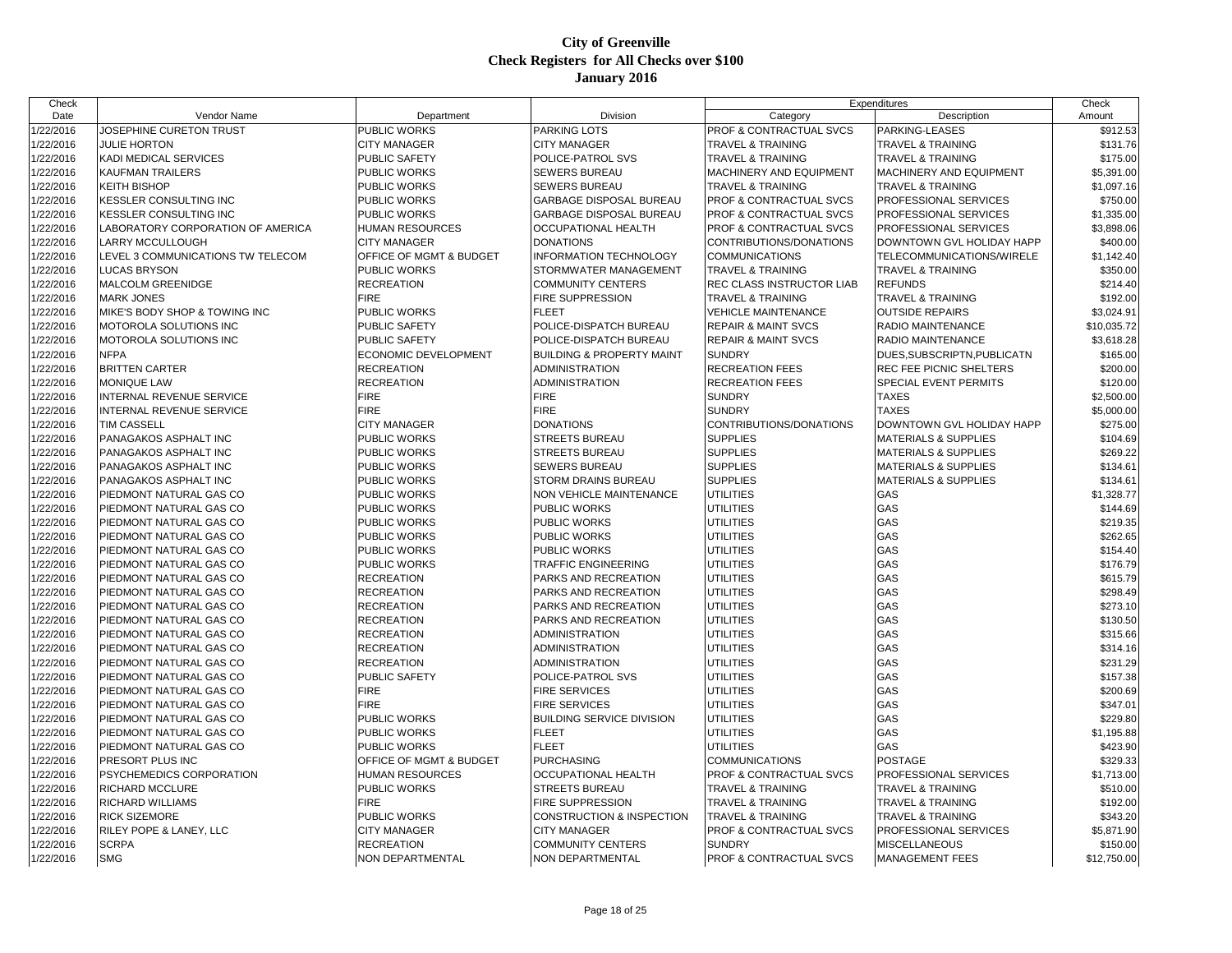| Check     |                                                          |                                     |                                     |                                                          | Expenditures                         | Check       |
|-----------|----------------------------------------------------------|-------------------------------------|-------------------------------------|----------------------------------------------------------|--------------------------------------|-------------|
| Date      | Vendor Name                                              | Department                          | Division                            | Category                                                 | Description                          | Amount      |
| 1/22/2016 | SUNGARD PUBLIC SECTOR INC                                | OFFICE OF MGMT & BUDGET             | <b>INFORMATION TECHNOLOGY</b>       | PROF & CONTRACTUAL SVCS                                  | SERVICE & MAINT CONTRACTS            | \$14,337.78 |
| 1/22/2016 | SUNGARD PUBLIC SECTOR INC                                | NON DEPARTMENTAL                    | <b>CAPITAL PROJECTS</b>             | <b>CAPITAL PROJECTS</b>                                  | <b>EQUIPMENT</b>                     | \$4,440.00  |
| 1/22/2016 | TALENT MANAGEMENT SOLUTIONS                              | <b>PUBLIC WORKS</b>                 | <b>VEHICLE MAINTENANCE</b>          | PROF & CONTRACTUAL SVCS                                  | TEMP PERSONNEL SVCS                  | \$4,378.08  |
| 1/22/2016 | TALENT MANAGEMENT SOLUTIONS                              | <b>RECREATION</b>                   | COMMUNITY CENTERS                   | PROF & CONTRACTUAL SVCS                                  | TEMP PERSONNEL SVCS                  | \$818.40    |
| 1/22/2016 | TALENT MANAGEMENT SOLUTIONS                              | <b>RECREATION</b>                   | <b>ADMINISTRATION</b>               | PROF & CONTRACTUAL SVCS                                  | TEMP PERSONNEL SVCS                  | \$628.40    |
| 1/22/2016 | TALENT MANAGEMENT SOLUTIONS                              | PUBLIC WORKS                        | <b>ENGINEERING</b>                  | PROF & CONTRACTUAL SVCS                                  | TEMP PERSONNEL SVCS                  | \$573.60    |
| 1/22/2016 | <b>TALENT MANAGEMENT SOLUTIONS</b>                       | <b>PUBLIC WORKS</b>                 | MAINTENANCE                         | PROF & CONTRACTUAL SVCS                                  | <b>TEMP PERSONNEL SVCS</b>           | \$815.52    |
| 1/22/2016 | TALENT MANAGEMENT SOLUTIONS                              | PUBLIC WORKS                        | <b>STREETS BUREAU</b>               | PROF & CONTRACTUAL SVCS                                  | TEMP PERSONNEL SVCS                  | \$581.76    |
| 1/22/2016 | TALENT MANAGEMENT SOLUTIONS                              | PUBLIC WORKS                        | RESIDENTIAL COLL BUREAU             | PROF & CONTRACTUAL SVCS                                  | TEMP PERSONNEL SVCS                  | \$17,142.04 |
| 1/22/2016 | TALENT MANAGEMENT SOLUTIONS                              | PUBLIC SAFETY                       | POLICE-DISPATCH BUREAU              | PROF & CONTRACTUAL SVCS                                  | TEMP PERSONNEL SVCS                  | \$239.10    |
| 1/22/2016 | TALENT MANAGEMENT SOLUTIONS                              | <b>PUBLIC WORKS</b>                 | <b>FLEET</b>                        | PROF & CONTRACTUAL SVCS                                  | <b>TEMP PERSONNEL SVCS</b>           | \$327.72    |
| 1/22/2016 | TALENT MANAGEMENT SOLUTIONS                              | <b>RECREATION</b>                   | <b>PUBLIC SERVICES</b>              | PROF & CONTRACTUAL SVCS                                  | TEMP PERSONNEL SVCS                  | \$223.36    |
| 1/22/2016 | <b>TD CARD SERVICES</b>                                  | PUBLIC INFORMATION/EVENTS           | PUBLIC INFORMATION                  | <b>SUPPLIES</b>                                          | <b>MATERIALS &amp; SUPPLIES</b>      | \$199.96    |
| 1/22/2016 | <b>TD CARD SERVICES</b>                                  | PUBLIC INFORMATION/EVENTS           | PUBLIC INFORMATION                  | <b>SUPPLIES</b>                                          | <b>MATERIALS &amp; SUPPLIES</b>      | \$371.02    |
| 1/22/2016 | TD CARD SERVICES                                         | HUMAN RESOURCES                     | HUMAN RESOURCES                     | <b>SUNDRY</b>                                            | <b>MISCELLANEOUS</b>                 | \$194.56    |
| 1/22/2016 | <b>TD CARD SERVICES</b>                                  | OFFICE OF MGMT & BUDGET             | <b>PURCHASING</b>                   | <b>COMMUNICATIONS</b>                                    | POSTAGE                              | \$102.81    |
| 1/22/2016 | <b>TD CARD SERVICES</b>                                  | <b>NON DEPARTMENTAL</b>             | <b>CAPITAL PROJECTS</b>             | <b>CAPITAL PROJECTS</b>                                  | <b>CONSTRUCTION</b>                  | \$101.23    |
| 1/22/2016 | <b>TD CARD SERVICES</b>                                  | PUBLIC WORKS                        | PARKING ADMINISTRATION              | <b>TRAVEL &amp; TRAINING</b>                             | TRAVEL & TRAINING                    | \$195.00    |
| 1/22/2016 | <b>TD CARD SERVICES</b>                                  | <b>RECREATION</b>                   | BEAUTIFICATION BUREAU               | <b>TRAVEL &amp; TRAINING</b>                             | TRAVEL & TRAINING                    | \$149.72    |
| 1/22/2016 | <b>TD CARD SERVICES</b>                                  | <b>RECREATION</b>                   | BEAUTIFICATION BUREAU               | <b>TRAVEL &amp; TRAINING</b>                             | TRAVEL & TRAINING                    | \$260.00    |
| 1/22/2016 | <b>TD CARD SERVICES</b>                                  | <b>FIRE</b>                         | FIRE SUPPRESSION                    | <b>SUPPLIES</b>                                          | <b>MATERIALS &amp; SUPPLIES</b>      | \$249.91    |
| 1/22/2016 | <b>TD CARD SERVICES</b>                                  | <b>FIRE</b>                         | FIRE SUPPRESSION                    | <b>VEHICLE MAINTENANCE</b>                               | <b>PARTS</b>                         | \$145.74    |
| 1/22/2016 | <b>TD CARD SERVICES</b>                                  | <b>FIRE</b>                         | <b>FIRE SERVICES</b>                | <b>SUPPLIES</b>                                          | <b>MATERIALS &amp; SUPPLIES</b>      | \$247.41    |
| 1/22/2016 | <b>TD CARD SERVICES</b>                                  | PUBLIC WORKS                        | <b>STREETS BUREAU</b>               | <b>SUPPLIES</b>                                          | <b>MATERIALS &amp; SUPPLIES</b>      | \$202.57    |
| 1/22/2016 | <b>TD CARD SERVICES</b>                                  | PUBLIC WORKS                        | SEWERS BUREAU                       | <b>SUNDRY</b>                                            | <b>MISCELLANEOUS</b>                 | \$202.58    |
| 1/22/2016 | <b>TD CARD SERVICES</b>                                  | PUBLIC WORKS                        | RESIDENTIAL COLL BUREAU             | <b>SUNDRY</b>                                            | MISCELLANEOUS                        | \$900.58    |
| 1/22/2016 | TD CARD SERVICES                                         | PUBLIC WORKS                        | <b>BUILDING SERVICE DIVISION</b>    | <b>SUPPLIES</b>                                          | MATERIALS & SUPPLIES                 | \$105.20    |
| 1/22/2016 | <b>TD CARD SERVICES</b>                                  | PUBLIC WORKS                        | <b>BUILDING SERVICE DIVISION</b>    | <b>SUPPLIES</b>                                          | <b>MATERIALS &amp; SUPPLIES</b>      | \$190.79    |
| 1/22/2016 | <b>TD CARD SERVICES</b>                                  | PUBLIC WORKS                        | STORMWATER MANAGEMENT               | <b>TRAVEL &amp; TRAINING</b>                             | TRAVEL & TRAINING                    | \$1,605.00  |
| 1/22/2016 | TD CARD SERVICES                                         | PUBLIC WORKS                        | STORM DRAINS BUREAU                 | <b>SUNDRY</b>                                            | MISCELLANEOUS                        | \$202.57    |
| 1/22/2016 | <b>TD CARD SERVICES</b>                                  | PUBLIC WORKS                        | <b>FLEET</b>                        | <b>SUPPLIES</b>                                          | <b>MATERIALS &amp; SUPPLIES</b>      | \$185.00    |
| 1/22/2016 | <b>TD CARD SERVICES</b>                                  | PUBLIC WORKS                        | <b>FLEET</b>                        | <b>SUPPLIES</b>                                          | <b>MATERIALS &amp; SUPPLIES</b>      | \$367.94    |
| 1/22/2016 | <b>TGA</b>                                               | <b>NON DEPARTMENTAL</b>             | CAPITAL PROJECTS                    | <b>CAPITAL PROJECTS</b>                                  | <b>EQUIPMENT</b>                     | \$6,458.92  |
| 1/22/2016 | <b>TIMOTHY CONROY</b>                                    | PUBLIC SAFETY                       | POLICE-PATROL SVS                   | <b>TRAVEL &amp; TRAINING</b>                             | TRAVEL & TRAINING                    | \$1,044.02  |
| 1/22/2016 | USDA-APHIS ANIMAL CARE                                   | <b>RECREATION</b>                   | ADMINISTRATION                      | PROF & CONTRACTUAL SVCS                                  | PROFESSIONAL SERVICES                | \$185.00    |
| 1/22/2016 | <b>VERIZON WIRELESS</b>                                  | <b>FIRE</b>                         | <b>FIRE</b>                         | <b>COMMUNICATIONS</b>                                    | <b>OTHER</b>                         | \$5,718.41  |
| 1/22/2016 | <b>VERIZON WIRELESS</b>                                  | PUBLIC SAFETY                       | POLICE-PATROL SVS                   | <b>COMMUNICATIONS</b>                                    | <b>OTHER</b>                         | \$5,003.98  |
| 1/22/2016 | W E D STONE HOLDINGS LLC                                 | PUBLIC WORKS                        | PARKING ADMINISTRATION              | PROF & CONTRACTUAL SVCS                                  | RENTAL EXPENSE                       | \$4,255.48  |
| 1/22/2016 | W E D STONE HOLDINGS LLC                                 | PUBLIC WORKS                        | PARKING ADMINISTRATION              | PROF & CONTRACTUAL SVCS                                  | <b>RENTAL EXPENSE</b>                | \$240.00    |
| 1/22/2016 | WATER ENVIRONMENT FEDERATION WEF                         | PUBLIC WORKS                        | STORMWATER MANAGEMENT               | <b>TRAVEL &amp; TRAINING</b>                             | TRAVEL & TRAINING                    | \$151.00    |
| 1/22/2016 | WATER ENVIRONMENT FEDERATION WEF                         | PUBLIC WORKS                        | STORMWATER MANAGEMENT               | <b>TRAVEL &amp; TRAINING</b>                             | <b>TRAVEL &amp; TRAINING</b>         | \$151.00    |
| 1/25/2016 | 4IMPRINT                                                 | <b>RECREATION</b>                   | PUBLIC SERVICES                     | <b>SUPPLIES</b>                                          | SUPPLIES PROMOTIONS                  | \$218.88    |
| 1/25/2016 | <b>AED BRANDS LLC</b>                                    | <b>HUMAN RESOURCES</b>              | <b>HEALTH CARE</b>                  | <b>SUNDRY</b>                                            | WELLNESS ACTIVITIES                  | \$896.00    |
| 1/25/2016 | ALDRIDGE PRODUCE COMPANY                                 | <b>RECREATION</b>                   | <b>ADMINISTRATION</b>               | <b>SUPPLIES</b>                                          | M&S-FOOD                             | \$546.33    |
| 1/25/2016 | AMERICAN LOCK & KEY                                      | <b>RECREATION</b>                   | ADMINISTRATION                      | <b>REPAIR &amp; MAINT SVCS</b>                           | REPAIRS & MAINTENANCE                | \$130.72    |
| 1/25/2016 | AMERICAN PUBLIC WORKS ASSOCIATION                        | HUMAN RESOURCES                     | HUMAN RESOURCES                     | <b>SUNDRY</b>                                            | <b>RECRUITMENT ADS</b>               | \$295.00    |
| 1/25/2016 | <b>ARTGAME LIMITED</b>                                   | <b>RECREATION</b>                   | <b>PUBLIC SERVICES</b>              | <b>SUPPLIES</b>                                          | <b>SALE GIFTS</b>                    | \$194.40    |
| 1/25/2016 | <b>ASG LLC</b>                                           | PUBLIC SAFETY                       | POLICE-PATROL SVS                   | PROF & CONTRACTUAL SVCS                                  | <b>SERVICE &amp; MAINT CONTRACTS</b> | \$1,140.36  |
| 1/25/2016 | ASG LLC                                                  | PUBLIC SAFETY                       | POLICE-PATROL SVS                   | PROF & CONTRACTUAL SVCS                                  | SERVICE & MAINT CONTRACTS            | \$1,140.36  |
| 1/25/2016 | ASG LLC                                                  | PUBLIC SAFETY                       | POLICE-PATROL SVS                   | <b>SUPPLIES</b>                                          | MATERIALS & SUPPLIES                 | \$1,128.66  |
| 1/25/2016 | <b>BATTERY SPECIALISTS INC</b><br><b>BENSON FORD INC</b> | PUBLIC WORKS<br><b>PUBLIC WORKS</b> | FLEET<br><b>VEHICLE MAINTENANCE</b> | <b>VEHICLE MAINTENANCE</b><br><b>VEHICLE MAINTENANCE</b> | <b>PARTS</b><br><b>PARTS</b>         | \$190.16    |
| 1/25/2016 |                                                          |                                     | <b>FLEET</b>                        |                                                          |                                      | \$349.10    |
| 1/25/2016 | <b>BLANCHARD MACHINERY CO</b>                            | PUBLIC WORKS                        |                                     | <b>VEHICLE MAINTENANCE</b>                               | <b>OUTSIDE REPAIRS</b>               | \$1,065.31  |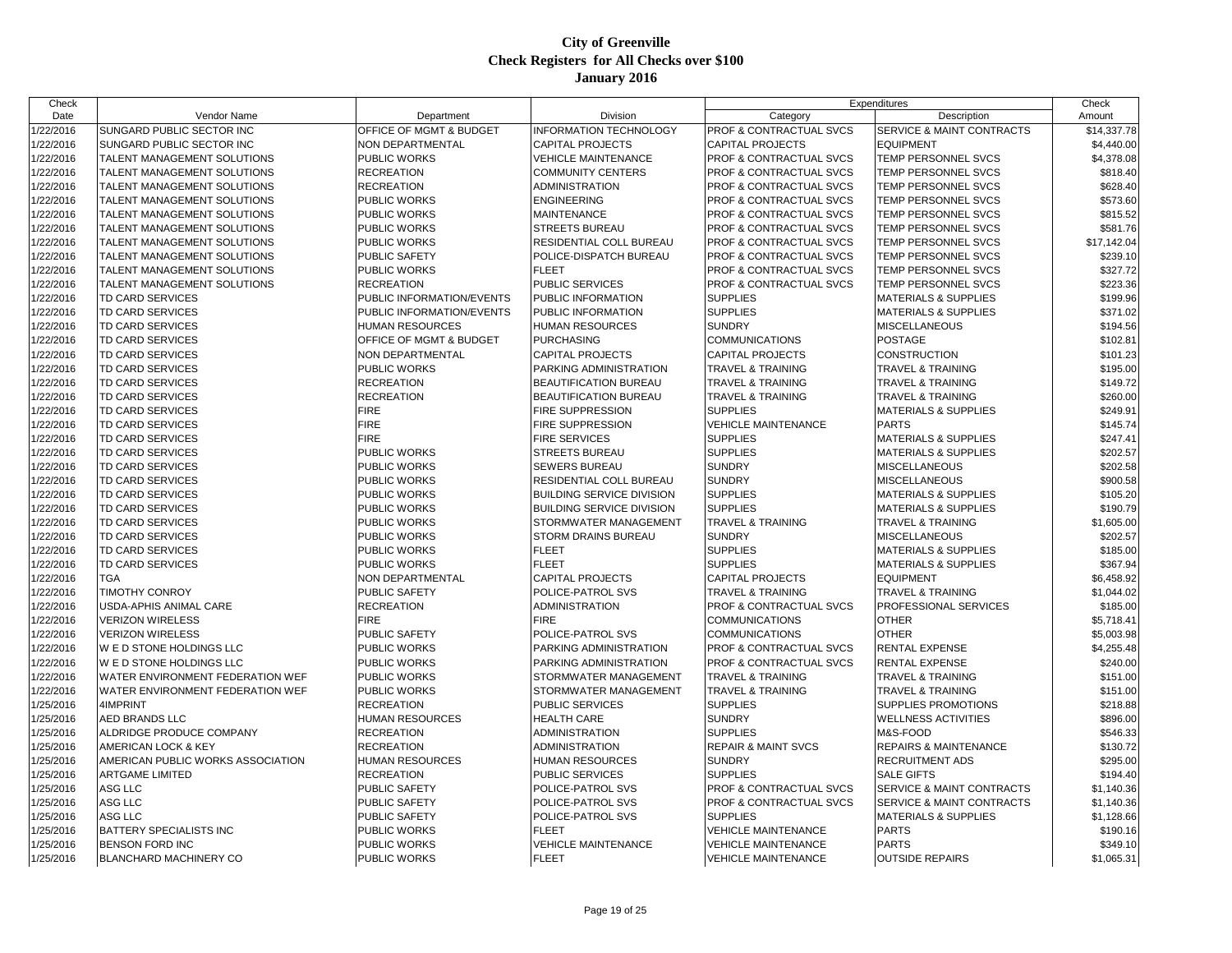| Check     |                                    |                             |                                      | Expenditures                   |                                      | Check      |
|-----------|------------------------------------|-----------------------------|--------------------------------------|--------------------------------|--------------------------------------|------------|
| Date      | Vendor Name                        | Department                  | Division                             | Category                       | Description                          | Amount     |
| 1/25/2016 | <b>BLANCHARD MACHINERY CO</b>      | PUBLIC WORKS                | <b>FLEET</b>                         | <b>VEHICLE MAINTENANCE</b>     | <b>OUTSIDE REPAIRS</b>               | \$1,217.02 |
| 1/25/2016 | BLANCHARD MACHINERY CO             | PUBLIC WORKS                | <b>FLEET</b>                         | VEHICLE MAINTENANCE            | <b>OUTSIDE REPAIRS</b>               | \$1,422.27 |
| 1/25/2016 | <b>BLANCHARD MACHINERY CO</b>      | PUBLIC WORKS                | <b>FLEET</b>                         | VEHICLE MAINTENANCE            | <b>OUTSIDE REPAIRS</b>               | \$1,463.12 |
| 1/25/2016 | BLOSSMAN GAS INC 052               | PUBLIC WORKS                | <b>FLEET</b>                         | <b>VEHICLE MAINTENANCE</b>     | <b>FUEL</b>                          | \$129.58   |
| 1/25/2016 | <b>BMI</b>                         | PUBLIC INFORMATION/EVENTS   | SPECIAL EVENTS                       | PROF & CONTRACTUAL SVCS        | PROFESSIONAL SERVICES                | \$602.10   |
| 1/25/2016 | CAMPBELL-BROWN INC                 | PUBLIC WORKS                | <b>FLEET</b>                         | VEHICLE MAINTENANCE            | <b>PARTS</b>                         | \$860.51   |
| 1/25/2016 | CAROLINA ENVIRONMENTAL SYSTEMS INC | PUBLIC WORKS                | <b>FLEET</b>                         | <b>VEHICLE MAINTENANCE</b>     | <b>OUTSIDE REPAIRS</b>               | \$451.78   |
| 1/25/2016 | CARSON'S NUT-BOLT & TOOL CO INC    | PUBLIC WORKS                | <b>SEWERS BUREAU</b>                 | <b>SUPPLIES</b>                | <b>MATERIALS &amp; SUPPLIES</b>      | \$365.70   |
| 1/25/2016 | <b>CCT INC</b>                     | NON DEPARTMENTAL            | <b>CAPITAL PROJECTS</b>              | <b>CAPITAL PROJECTS</b>        | <b>EQUIPMENT</b>                     | \$1,095.00 |
| 1/25/2016 | CDW/G                              | OFFICE OF MGMT & BUDGET     | <b>INFORMATION TECHNOLOGY</b>        | <b>SUPPLIES</b>                | <b>MATERIALS &amp; SUPPLIES</b>      | \$218.36   |
| 1/25/2016 | <b>CINCINNATI SYSTEMS INC</b>      | PUBLIC WORKS                | <b>BSWA VIP LOT</b>                  | <b>REPAIR &amp; MAINT SVCS</b> | <b>REPAIRS &amp; MAINTENANCE</b>     | \$852.05   |
| 1/25/2016 | <b>CINTAS</b>                      | PUBLIC WORKS                | <b>FLEET</b>                         | <b>SUPPLIES</b>                | <b>CLOTHING &amp; UNIFORMS</b>       | \$173.85   |
| 1/25/2016 | <b>CINTAS</b>                      | PUBLIC WORKS                | <b>FLEET</b>                         | <b>SUPPLIES</b>                | <b>CLOTHING &amp; UNIFORMS</b>       | \$173.85   |
| 1/25/2016 | CITY WELDING SERVICE               | PUBLIC WORKS                | <b>FLEET</b>                         | <b>VEHICLE MAINTENANCE</b>     | <b>OUTSIDE REPAIRS</b>               | \$678.00   |
| 1/25/2016 | <b>CITY WELDING SERVICE</b>        | PUBLIC WORKS                | <b>FLEET</b>                         | <b>VEHICLE MAINTENANCE</b>     | <b>OUTSIDE REPAIRS</b>               | \$879.50   |
| 1/25/2016 | <b>CITY WELDING SERVICE</b>        | PUBLIC WORKS                | <b>FLEET</b>                         | <b>VEHICLE MAINTENANCE</b>     | <b>OUTSIDE REPAIRS</b>               | \$569.50   |
| 1/25/2016 | CLINE HOSE & HYDRAULICS LLC        | PUBLIC WORKS                | <b>VEHICLE MAINTENANCE</b>           | <b>VEHICLE MAINTENANCE</b>     | <b>PARTS</b>                         | \$580.94   |
| 1/25/2016 | CLINE HOSE & HYDRAULICS LLC        | PUBLIC WORKS                | <b>FLEET</b>                         | VEHICLE MAINTENANCE            | <b>PARTS</b>                         | \$221.68   |
| 1/25/2016 | <b>CLT INC</b>                     | OFFICE OF MGMT & BUDGET     | GIS                                  | <b>SUPPLIES</b>                | <b>MATERIALS &amp; SUPPLIES</b>      | \$476.79   |
| 1/25/2016 | <b>COMMERCE CLUB</b>               | <b>CITY MANAGER</b>         | <b>CITY MANAGER</b>                  | <b>SUNDRY</b>                  | <b>MISCELLANEOUS</b>                 | \$139.00   |
| 1/25/2016 | <b>COMPLETE FITNESS &amp; YOGA</b> | <b>HUMAN RESOURCES</b>      | <b>HEALTH CARE</b>                   | <b>SUNDRY</b>                  | <b>WELLNESS ACTIVITIES</b>           | \$360.00   |
| 1/25/2016 | <b>COMPLETE FITNESS &amp; YOGA</b> | HUMAN RESOURCES             | <b>HEALTH CARE</b>                   | <b>SUNDRY</b>                  | <b>WELLNESS ACTIVITIES</b>           | \$360.00   |
| 1/25/2016 | CONCRETE SUPPLY COMPANY LLC        | NON DEPARTMENTAL            | <b>CAPITAL PROJECTS</b>              | <b>CAPITAL PROJECTS</b>        | <b>EQUIPMENT</b>                     | \$294.92   |
| 1/25/2016 | CONCRETE SUPPLY COMPANY LLC        | PUBLIC WORKS                | <b>CBD TIF CREW</b>                  | <b>SUPPLIES</b>                | <b>MATERIALS &amp; SUPPLIES</b>      | \$643.39   |
| 1/25/2016 | <b>CREGGER COMPANY</b>             | PUBLIC WORKS                | <b>RIVERPLACE GARAGE</b>             | <b>SUPPLIES</b>                | <b>MATERIALS &amp; SUPPLIES</b>      | \$115.95   |
| 1/25/2016 | <b>CUMMINS ATLANTIC LLC</b>        | PUBLIC WORKS                | <b>VEHICLE MAINTENANCE</b>           | <b>VEHICLE MAINTENANCE</b>     | <b>PARTS</b>                         | \$148.78   |
| 1/25/2016 | <b>CUMMINS ATLANTIC LLC</b>        | PUBLIC WORKS                | <b>CLEMSON SHUTTLE</b>               | <b>VEHICLE MAINTENANCE</b>     | <b>PARTS</b>                         | \$514.22   |
| 1/25/2016 | <b>CUMMINS ATLANTIC LLC</b>        | PUBLIC WORKS                | <b>FLEET</b>                         | <b>VEHICLE MAINTENANCE</b>     | <b>PARTS</b>                         | \$813.59   |
| 1/25/2016 | <b>CUMMINS ATLANTIC LLC</b>        | PUBLIC WORKS                | <b>FLEET</b>                         | VEHICLE MAINTENANCE            | <b>PARTS</b>                         | \$525.39   |
| 1/25/2016 | <b>CUMMINS ATLANTIC LLC</b>        | PUBLIC WORKS                | <b>FLEET</b>                         | VEHICLE MAINTENANCE            | <b>OUTSIDE REPAIRS</b>               | \$915.49   |
| 1/25/2016 | <b>CUMMINS ATLANTIC LLC</b>        | PUBLIC WORKS                | <b>FLEET</b>                         | VEHICLE MAINTENANCE            | <b>OUTSIDE REPAIRS</b>               | \$349.20   |
| 1/25/2016 | <b>CUMMINS ATLANTIC LLC</b>        | PUBLIC WORKS                | <b>FLEET</b>                         | <b>VEHICLE MAINTENANCE</b>     | <b>OUTSIDE REPAIRS</b>               | \$726.20   |
| 1/25/2016 | <b>CUSTOM IMAGES</b>               | RECREATION                  | <b>PUBLIC SERVICES</b>               | <b>SUNDRY</b>                  | <b>MISCELLANEOUS</b>                 | \$250.00   |
| 1/25/2016 | <b>D &amp; D MOTORS INC</b>        | PUBLIC WORKS                | <b>FLEET</b>                         | VEHICLE MAINTENANCE            | <b>OUTSIDE REPAIRS</b>               | \$119.18   |
| 1/25/2016 | DRS GROUP OF GEORGIA INC           | OFFICE OF MGMT & BUDGET     | <b>PURCHASING</b>                    | PROF & CONTRACTUAL SVCS        | PROFESSIONAL SERVICES                | \$497.74   |
| 1/25/2016 | ECHOLS OIL COMPANY INC             | PUBLIC WORKS                | <b>FLEET</b>                         | <b>VEHICLE MAINTENANCE</b>     | <b>FUEL</b>                          | \$813.84   |
| 1/25/2016 | ELECTRIC CITY PRINTING COMPANY     | PUBLIC WORKS                | PARKING ADMINISTRATION               | <b>SUPPLIES</b>                | <b>MATERIALS &amp; SUPPLIES</b>      | \$454.25   |
| 1/25/2016 | <b>FAIRWAY FORD INC</b>            | PUBLIC WORKS                | <b>FLEET</b>                         | <b>VEHICLE MAINTENANCE</b>     | <b>PARTS</b>                         | \$397.95   |
| 1/25/2016 | <b>GILLIG LLC</b>                  | PUBLIC WORKS                | <b>VEHICLE MAINTENANCE</b>           | <b>VEHICLE MAINTENANCE</b>     | <b>PARTS</b>                         | \$1,303.09 |
| 1/25/2016 | <b>GILLIG LLC</b>                  | PUBLIC WORKS                | MAULDIN/SIMPSONVILLE ROUT            | <b>VEHICLE MAINTENANCE</b>     | <b>PARTS</b>                         | \$240.18   |
| 1/25/2016 | GIMME-A-SIGN CO INC                | ECONOMIC DEVELOPMENT        | <b>ECONOMIC DEVELOPMENT</b>          | <b>SUNDRY</b>                  | <b>MISCELLANEOUS</b>                 | \$113.05   |
| 1/25/2016 | <b>GLASSCRAFTERS INC</b>           | PUBLIC WORKS                | <b>FLEET</b>                         | VEHICLE MAINTENANCE            | <b>OUTSIDE REPAIRS</b>               | \$213.71   |
| 1/25/2016 | <b>GLASSCRAFTERS INC</b>           | PUBLIC WORKS                | <b>FLEET</b>                         | <b>VEHICLE MAINTENANCE</b>     | <b>OUTSIDE REPAIRS</b>               | \$265.33   |
| 1/25/2016 | <b>GOODWILL INDUSTRIES</b>         | PUBLIC WORKS                | PARKING ADMINISTRATION               | PROF & CONTRACTUAL SVCS        | <b>SERVICE &amp; MAINT CONTRACTS</b> | \$335.72   |
| 1/25/2016 | GREENVILLE OFFICE SUPPLY CO INC    | <b>ECONOMIC DEVELOPMENT</b> | <b>BUILDING &amp; PROPERTY MAINT</b> | <b>SUPPLIES</b>                | <b>OFFICE SUPPLIES&amp;MATERIALS</b> | \$135.03   |
| 1/25/2016 | GREENVILLE OFFICE SUPPLY CO INC    | ECONOMIC DEVELOPMENT        | PLANNING AND ZONING                  | <b>SUPPLIES</b>                | <b>MATERIALS &amp; SUPPLIES</b>      | \$126.78   |
| 1/25/2016 | GREENVILLE TRACTOR CO INC          | PUBLIC WORKS                | <b>FLEET</b>                         | <b>VEHICLE MAINTENANCE</b>     | <b>PARTS</b>                         | \$1,433.33 |
| 1/25/2016 | GREENVILLE TRACTOR CO INC          | PUBLIC WORKS                | <b>FLEET</b>                         | VEHICLE MAINTENANCE            | <b>PARTS</b>                         | \$1,225.36 |
| 1/25/2016 | <b>GREENVILLE TRACTOR CO INC</b>   | PUBLIC WORKS                | <b>FLEET</b>                         | <b>VEHICLE MAINTENANCE</b>     | <b>PARTS</b>                         | \$130.54   |
| 1/25/2016 | <b>GREENVILLE TRACTOR CO INC</b>   | PUBLIC WORKS                | <b>FLEET</b>                         | <b>VEHICLE MAINTENANCE</b>     | <b>PARTS</b>                         | \$130.43   |
| 1/25/2016 | GREENVILLE TRACTOR CO INC          | PUBLIC WORKS                | <b>FLEET</b>                         | VEHICLE MAINTENANCE            | <b>PARTS</b>                         | \$178.98   |
| 1/25/2016 | <b>HARRISON'S WORKWEAR</b>         | <b>RECREATION</b>           | ADMINISTRATION                       | <b>SUPPLIES</b>                | <b>CLOTHING &amp; UNIFORMS</b>       | \$140.00   |
| 1/25/2016 | HOME DEPOT CREDIT SERVICE 0978     | <b>PUBLIC WORKS</b>         | <b>VEHICLE MAINTENANCE</b>           | <b>SUPPLIES</b>                | <b>MATERIALS &amp; SUPPLIES</b>      | \$109.27   |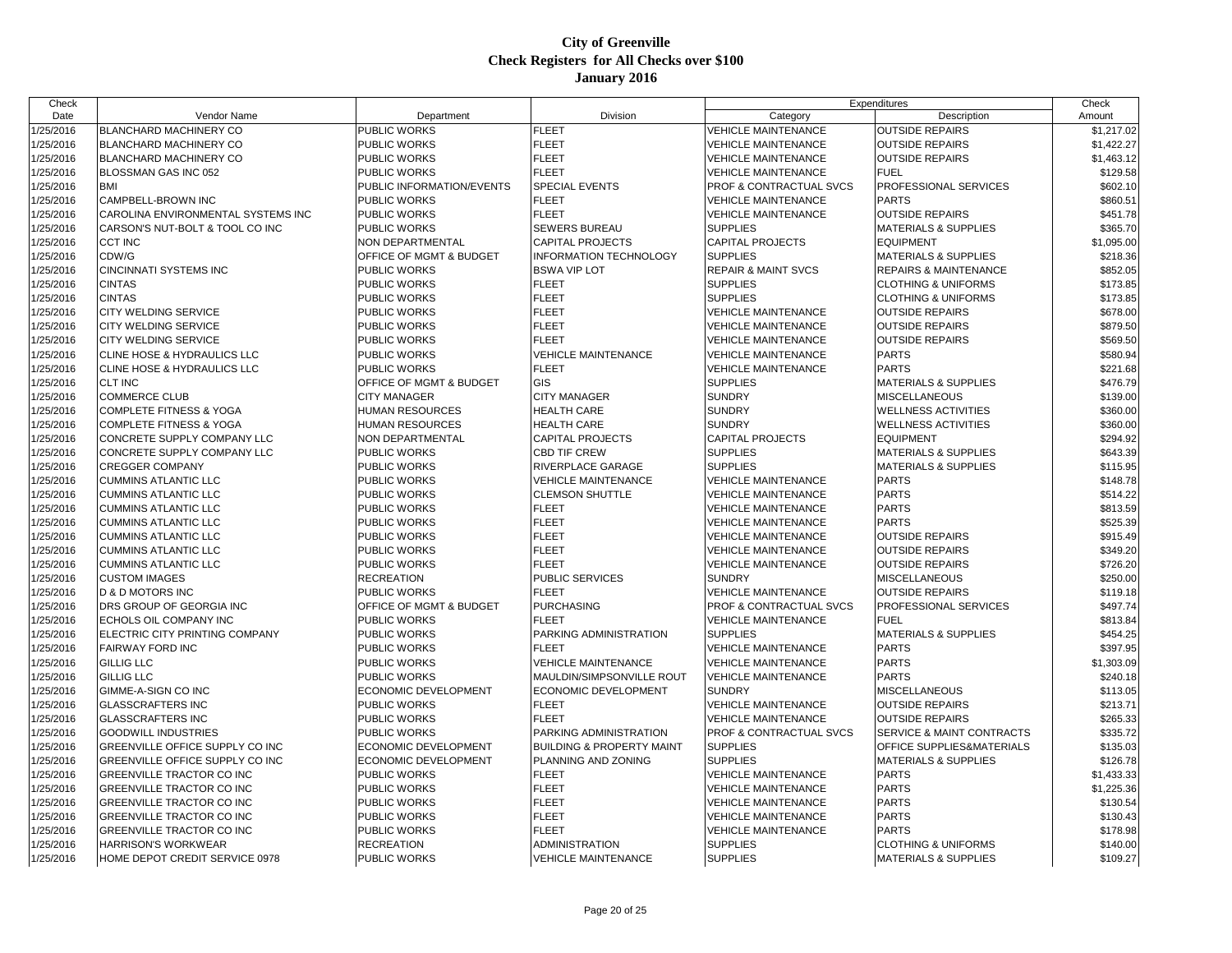| Check     |                                       |                                    |                                  | Expenditures                       |                                 | Check      |
|-----------|---------------------------------------|------------------------------------|----------------------------------|------------------------------------|---------------------------------|------------|
| Date      | Vendor Name                           | Department                         | Division                         | Category                           | Description                     | Amount     |
| 1/25/2016 | HOME DEPOT CREDIT SERVICE 3104        | PUBLIC WORKS                       | <b>MAINTENANCE</b>               | <b>SUPPLIES</b>                    | <b>MATERIALS &amp; SUPPLIES</b> | \$204.85   |
| 1/25/2016 | HOME DEPOT CREDIT SERVICE 5906        | PUBLIC WORKS                       | <b>BUILDING SERVICE DIVISION</b> | <b>SUPPLIES</b>                    | <b>MATERIALS &amp; SUPPLIES</b> | \$100.67   |
| 1/25/2016 | <b>INTERSTATE BATTERIES</b>           | PUBLIC WORKS                       | <b>FLEET</b>                     | <b>VEHICLE MAINTENANCE</b>         | <b>PARTS</b>                    | \$600.63   |
| 1/25/2016 | <b>IRON MOUNTAIN 27128</b>            | <b>PUBLIC SAFETY</b>               | POLICE-PATROL SVS                | <b>PROF &amp; CONTRACTUAL SVCS</b> | SERVICE & MAINT CONTRACTS       | \$317.65   |
| 1/25/2016 | <b>IVEY COMMUNICATIONS INC</b>        | NON DEPARTMENTAL                   | <b>CAPITAL PROJECTS</b>          | <b>CAPITAL PROJECTS</b>            | <b>EQUIPMENT</b>                | \$184.50   |
| 1/25/2016 | <b>J W VAUGHAN CO</b>                 | PUBLIC WORKS                       | <b>VEHICLE MAINTENANCE</b>       | <b>VEHICLE MAINTENANCE</b>         | <b>PARTS</b>                    | \$127.35   |
| 1/25/2016 | KEVIN WHITAKER CHEVROLET INC          | PUBLIC WORKS                       | <b>FLEET</b>                     | <b>VEHICLE MAINTENANCE</b>         | <b>PARTS</b>                    | \$356.95   |
| 1/25/2016 | KT BRAKE & SPRING OF SC INC           | PUBLIC WORKS                       | MAULDIN/SIMPSONVILLE ROUT        | <b>VEHICLE MAINTENANCE</b>         | <b>PARTS</b>                    | \$246.74   |
| 1/25/2016 | <b>LACAL EQUIPMENT INC</b>            | PUBLIC WORKS                       | <b>FLEET</b>                     | <b>VEHICLE MAINTENANCE</b>         | <b>PARTS</b>                    | \$493.62   |
| 1/25/2016 | <b>LAKESIDE ASPHALT LLC</b>           | PUBLIC WORKS                       | <b>STREETS BUREAU</b>            | <b>SUPPLIES</b>                    | <b>MATERIALS &amp; SUPPLIES</b> | \$183.52   |
| 1/25/2016 | <b>LYDIA THOMAS</b>                   | <b>RECREATION</b>                  | <b>PUBLIC SERVICES</b>           | <b>SUPPLIES</b>                    | <b>SUPPLIES PROMOTIONS</b>      | \$350.00   |
| 1/25/2016 | MCALISTER'S DELI                      | C. D. DIVISION                     | <b>CDBG PROJECTS</b>             | <b>CD PROJECTS</b>                 | PUBLIC SERVICES (GENERAL)       | \$156.72   |
| 1/25/2016 | MIKE'S BODY SHOP & TOWING INC         | PUBLIC WORKS                       | <b>FLEET</b>                     | <b>VEHICLE MAINTENANCE</b>         | <b>OUTSIDE REPAIRS</b>          | \$864.60   |
| 1/25/2016 | MIKE'S BODY SHOP & TOWING INC         | PUBLIC WORKS                       | <b>FLEET</b>                     | <b>VEHICLE MAINTENANCE</b>         | <b>OUTSIDE REPAIRS</b>          | \$1,100.00 |
| 1/25/2016 | MIKE'S BODY SHOP & TOWING INC         | PUBLIC WORKS                       | <b>FLEET</b>                     | <b>VEHICLE MAINTENANCE</b>         | <b>OUTSIDE REPAIRS</b>          | \$900.00   |
| 1/25/2016 | KUDZU PROPERTIES INC                  | OFFICE OF MGMT & BUDGET            | <b>REVENUE</b>                   | <b>BUSINESS LICENSE(HOLDING)</b>   | <b>REFUNDS</b>                  | \$142.53   |
| 1/25/2016 | <b>EMPIRE PETROLEUM FUEL DISTRIBU</b> | OFFICE OF MGMT & BUDGET            | <b>REVENUE</b>                   | <b>BUSINESS LICENSE(HOLDING)</b>   | <b>REFUNDS</b>                  | \$107.48   |
| 1/25/2016 | <b>ANATOLE EXTERIORS</b>              | OFFICE OF MGMT & BUDGET            | <b>REVENUE</b>                   | <b>BUSINESS LICENSE(HOLDING)</b>   | <b>REFUNDS</b>                  | \$570.00   |
| 1/25/2016 | HASELWOOD, LEWIS W JR PC              | OFFICE OF MGMT & BUDGET            | <b>REVENUE</b>                   | <b>BUSINESS LICENSE(HOLDING)</b>   | <b>REFUNDS</b>                  | \$844.62   |
| 1/25/2016 | <b>FIRESTONE COMPLETE AUTO CARE</b>   | OFFICE OF MGMT & BUDGET            | <b>REVENUE</b>                   | <b>BUSINESS LICENSE(HOLDING)</b>   | <b>REFUNDS</b>                  | \$156.79   |
| 1/25/2016 | DONUT EXPERIMENT, THE                 | OFFICE OF MGMT & BUDGET            | <b>REVENUE</b>                   | <b>BUSINESS LICENSE(HOLDING)</b>   | <b>REFUNDS</b>                  | \$360.05   |
| 1/25/2016 | <b>IMEDIA STAR PROMOTIONS</b>         | <b>OFFICE OF MGMT &amp; BUDGET</b> | <b>REVENUE</b>                   | <b>BUSINESS LICENSE(HOLDING)</b>   | <b>REFUNDS</b>                  | \$116.86   |
| 1/25/2016 | <b>GENERAL ELECTRIC COMPANY</b>       | OFFICE OF MGMT & BUDGET            | <b>REVENUE</b>                   | <b>BUSINESS LICENSE(HOLDING)</b>   | <b>REFUNDS</b>                  | \$136.79   |
| 1/25/2016 | <b>GENERAL ELECTRIC COMPANY</b>       | OFFICE OF MGMT & BUDGET            | <b>REVENUE</b>                   | <b>BUSINESS LICENSE(HOLDING)</b>   | <b>REFUNDS</b>                  | \$4,577.93 |
| 1/25/2016 | DONIGAN PROPERTIES INC                | OFFICE OF MGMT & BUDGET            | <b>REVENUE</b>                   | <b>BUSINESS LICENSE(HOLDING)</b>   | <b>REFUNDS</b>                  | \$207.65   |
| 1/25/2016 | SALON SERVICES INC                    | OFFICE OF MGMT & BUDGET            | <b>REVENUE</b>                   | <b>BUSINESS LICENSE(HOLDING)</b>   | <b>REFUNDS</b>                  | \$276.06   |
| 1/25/2016 | DAVID R PRICE JR PA                   | OFFICE OF MGMT & BUDGET            | <b>REVENUE</b>                   | <b>BUSINESS LICENSE(HOLDING)</b>   | <b>REFUNDS</b>                  | \$1,274.98 |
| 1/25/2016 | <b>TREK TRAVEL LLC</b>                | <b>OFFICE OF MGMT &amp; BUDGET</b> | <b>REVENUE</b>                   | <b>BUSINESS LICENSE(HOLDING)</b>   | <b>REFUNDS</b>                  | \$871.58   |
| 1/25/2016 | THYSSENKRUPP ELEVATOR CORP            | OFFICE OF MGMT & BUDGET            | <b>REVENUE</b>                   | <b>BUSINESS LICENSE(HOLDING)</b>   | <b>REFUNDS</b>                  | \$125.06   |
| 1/25/2016 | <b>B AND K SERVICES INC</b>           | OFFICE OF MGMT & BUDGET            | <b>REVENUE</b>                   | <b>BUSINESS LICENSE(HOLDING)</b>   | <b>REFUNDS</b>                  | \$216.00   |
| 1/25/2016 | <b>SOUTHERN PAN STRUCTURES LLC</b>    | OFFICE OF MGMT & BUDGET            | <b>REVENUE</b>                   | <b>BUSINESS LICENSE(HOLDING)</b>   | <b>REFUNDS</b>                  | \$5,149.26 |
| 1/25/2016 | AMERICAN GREETINGS #34                | OFFICE OF MGMT & BUDGET            | <b>REVENUE</b>                   | <b>BUSINESS LICENSE(HOLDING)</b>   | <b>REFUNDS</b>                  | \$898.38   |
| 1/25/2016 | <b>GEORGIA MECHANICAL</b>             | <b>OFFICE OF MGMT &amp; BUDGET</b> | <b>REVENUE</b>                   | <b>BUSINESS LICENSE(HOLDING)</b>   | <b>REFUNDS</b>                  | \$384.00   |
| 1/25/2016 | MOORE MEDICAL CORP                    | HUMAN RESOURCES                    | OCCUPATIONAL HEALTH              | <b>SUPPLIES</b>                    | <b>MATERIALS &amp; SUPPLIES</b> | \$1,364.82 |
| 1/25/2016 | MOTOROLA-PALMETTO 800                 | PUBLIC WORKS                       | <b>FIXED ROUTE</b>               | <b>COMMUNICATIONS</b>              | <b>OTHER</b>                    | \$840.53   |
| 1/25/2016 | <b>MOUNTAIN CORPORATION, THE</b>      | <b>RECREATION</b>                  | PUBLIC SERVICES                  | <b>SUPPLIES</b>                    | <b>SALE GIFTS</b>               | \$337.98   |
| 1/25/2016 | <b>NABI PARTS LLC</b>                 | PUBLIC WORKS                       | <b>VEHICLE MAINTENANCE</b>       | <b>VEHICLE MAINTENANCE</b>         | <b>PARTS</b>                    | \$146.68   |
| 1/25/2016 | <b>NABI PARTS LLC</b>                 | PUBLIC WORKS                       | MAULDIN/SIMPSONVILLE ROUT        | <b>VEHICLE MAINTENANCE</b>         | <b>PARTS</b>                    | \$301.16   |
| 1/25/2016 | NAPA AUTO PARTS OF GREENVILLE         | <b>FIRE</b>                        | FIRE SUPPRESSION                 | <b>VEHICLE MAINTENANCE</b>         | <b>PARTS</b>                    | \$321.16   |
| 1/25/2016 | NAPA AUTO PARTS OF GREENVILLE         | PUBLIC WORKS                       | <b>FLEET</b>                     | <b>VEHICLE MAINTENANCE</b>         | <b>PARTS</b>                    | \$281.78   |
| 1/25/2016 | NAPA AUTO PARTS OF GREENVILLE         | PUBLIC WORKS                       | <b>FLEET</b>                     | <b>VEHICLE MAINTENANCE</b>         | <b>PARTS</b>                    | \$129.08   |
| 1/25/2016 | NAPA AUTO PARTS OF GREENVILLE         | PUBLIC WORKS                       | <b>FLEET</b>                     | <b>VEHICLE MAINTENANCE</b>         | <b>PARTS</b>                    | \$508.16   |
| 1/25/2016 | NAPA AUTO PARTS OF GREENVILLE         | PUBLIC WORKS                       | <b>FLEET</b>                     | <b>VEHICLE MAINTENANCE</b>         | <b>PARTS</b>                    | \$136.06   |
| 1/25/2016 | NAPA AUTO PARTS OF GREENVILLE         | PUBLIC WORKS                       | <b>FLEET</b>                     | <b>VEHICLE MAINTENANCE</b>         | <b>PARTS</b>                    | \$185.34   |
| 1/25/2016 | NAPA AUTO PARTS OF GREENVILLE         | PUBLIC WORKS                       | <b>FLEET</b>                     | <b>VEHICLE MAINTENANCE</b>         | <b>PARTS</b>                    | \$190.73   |
| 1/25/2016 | NAPA AUTO PARTS OF GREENVILLE         | PUBLIC WORKS                       | <b>FLEET</b>                     | <b>VEHICLE MAINTENANCE</b>         | <b>PARTS</b>                    | \$143.05   |
| 1/25/2016 | NAPA AUTO PARTS OF GREENVILLE         | PUBLIC WORKS                       | <b>FLEET</b>                     | <b>VEHICLE MAINTENANCE</b>         | <b>PARTS</b>                    | \$113.52   |
| 1/25/2016 | NORRIS SUPPLY CO                      | PUBLIC WORKS                       | <b>FLEET</b>                     | <b>VEHICLE MAINTENANCE</b>         | <b>PARTS</b>                    | \$1,196.66 |
| 1/25/2016 | <b>NORTHERN TOOL &amp; EQUIPMENT</b>  | PUBLIC WORKS                       | <b>BUILDING SERVICE DIVISION</b> | <b>SUPPLIES</b>                    | <b>MATERIALS &amp; SUPPLIES</b> | \$214.08   |
| 1/25/2016 | <b>ONTARIO INVESTMENTS INC</b>        | ECONOMIC DEVELOPMENT               | PLANNING AND ZONING              | <b>PRINTING</b>                    | <b>COPYING</b>                  | \$226.74   |
| 1/25/2016 | PIEDMONT ELECTRICAL DISTRIBUTORS      | PUBLIC WORKS                       | S. SPRING STREET GARAGE          | <b>SUPPLIES</b>                    | <b>MATERIALS &amp; SUPPLIES</b> | \$943.40   |
| 1/25/2016 | PRO AUTO PARTS WAREHOUSE              | PUBLIC WORKS                       | <b>FLEET</b>                     | <b>VEHICLE MAINTENANCE</b>         | <b>PARTS</b>                    | \$130.57   |
| 1/25/2016 | <b>PRO AUTO PARTS WAREHOUSE</b>       | <b>PUBLIC WORKS</b>                | <b>FLEET</b>                     | <b>VEHICLE MAINTENANCE</b>         | <b>PARTS</b>                    | \$339.18   |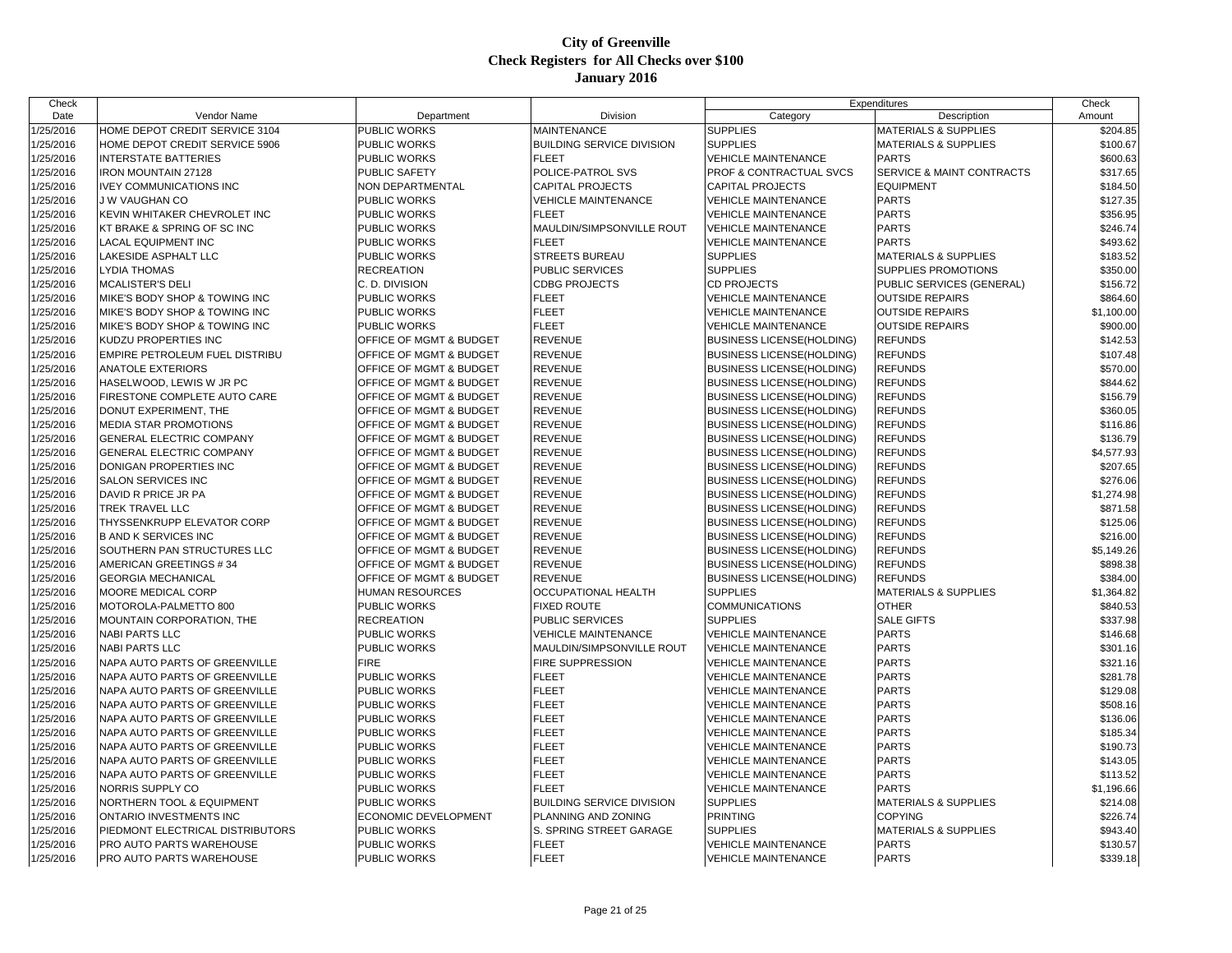| Check     |                                     |                      |                                  | Expenditures                 |                                 | Check        |
|-----------|-------------------------------------|----------------------|----------------------------------|------------------------------|---------------------------------|--------------|
| Date      | Vendor Name                         | Department           | Division                         | Category                     | Description                     | Amount       |
| 1/25/2016 | PRO AUTO PARTS WAREHOUSE            | PUBLIC WORKS         | <b>FLEET</b>                     | <b>VEHICLE MAINTENANCE</b>   | <b>PARTS</b>                    | \$182.56     |
| 1/25/2016 | PROMOTE YOUR BIZ                    | PUBLIC WORKS         | <b>FIXED ROUTE</b>               | <b>SUPPLIES</b>              | <b>CLOTHING &amp; UNIFORMS</b>  | \$188.04     |
| 1/25/2016 | PROMOTE YOUR BIZ                    | PUBLIC WORKS         | <b>FIXED ROUTE</b>               | <b>SUPPLIES</b>              | <b>CLOTHING &amp; UNIFORMS</b>  | \$104.48     |
| 1/25/2016 | <b>PROSOURCE LLC</b>                | NON DEPARTMENTAL     | <b>CAPITAL PROJECTS</b>          | <b>CAPITAL PROJECTS</b>      | <b>CONSTRUCTION</b>             | \$144.16     |
| 1/25/2016 | RHODE ISLAND NOVELTY INC            | <b>RECREATION</b>    | PUBLIC SERVICES                  | <b>SUPPLIES</b>              | <b>SALE GIFTS</b>               | \$212.55     |
| 1/25/2016 | ROGERS STEREO INC                   | PUBLIC WORKS         | <b>FLEET</b>                     | <b>VEHICLE MAINTENANCE</b>   | <b>OUTSIDE REPAIRS</b>          | \$228.69     |
| 1/25/2016 | <b>RONNIE'S TRIM SHOP</b>           | PUBLIC WORKS         | <b>FLEET</b>                     | <b>VEHICLE MAINTENANCE</b>   | <b>OUTSIDE REPAIRS</b>          | \$275.00     |
| 1/25/2016 | <b>SAFARILTD</b>                    | <b>RECREATION</b>    | PUBLIC SERVICES                  | <b>SUPPLIES</b>              | <b>SALE GIFTS</b>               | \$652.67     |
| 1/25/2016 | <b>SAFETY KLEEN</b>                 | PUBLIC WORKS         | <b>VEHICLE MAINTENANCE</b>       | <b>SUPPLIES</b>              | <b>MATERIALS &amp; SUPPLIES</b> | \$289.80     |
| 1/25/2016 | <b>SAM'S CLUB</b>                   | <b>RECREATION</b>    | <b>PUBLIC SERVICES</b>           | <b>SUPPLIES</b>              | <b>SALE CONCESSIONS</b>         | \$209.28     |
| 1/25/2016 | <b>SCDOT</b>                        | NON DEPARTMENTAL     | <b>CAPITAL PROJECTS</b>          | CAPITAL PROJECTS             | <b>CONSTRUCTION</b>             | \$520,356.11 |
| 1/25/2016 | SHARP BUSINESS SYSTEMS              | ECONOMIC DEVELOPMENT | PLANNING AND ZONING              | <b>PRINTING</b>              | <b>COPYING</b>                  | \$277.43     |
| 1/25/2016 | SIGN-A-RAMA                         | ECONOMIC DEVELOPMENT | PLANNING AND ZONING              | <b>PRINTING</b>              | PRINTING & BINDING              | \$245.92     |
| 1/25/2016 | SIMPLIFIED OFFICE SYSTEMS           | PUBLIC WORKS         | <b>ENGINEERING</b>               | <b>SUPPLIES</b>              | OFFICE SUPPLIES&MATERIALS       | \$148.40     |
| 1/25/2016 | SNIDER FLEET SOLUTIONS              | PUBLIC WORKS         | MAULDIN/SIMPSONVILLE ROUT        | VEHICLE MAINTENANCE          | <b>TIRES AND TUBES</b>          | \$780.00     |
| 1/25/2016 | SNIDER FLEET SOLUTIONS              | PUBLIC WORKS         | IMAULDIN/SIMPSONVILLE ROUT       | VEHICLE MAINTENANCE          | <b>TIRES AND TUBES</b>          | \$247.95     |
| 1/25/2016 | SNIDER FLEET SOLUTIONS              | PUBLIC WORKS         | <b>FLEET</b>                     | <b>VEHICLE MAINTENANCE</b>   | <b>PARTS</b>                    | \$473.31     |
| 1/25/2016 | SNIDER FLEET SOLUTIONS              | PUBLIC WORKS         | <b>FLEET</b>                     | <b>VEHICLE MAINTENANCE</b>   | <b>OUTSIDE REPAIRS</b>          | \$204.39     |
| 1/25/2016 | SNIDER FLEET SOLUTIONS              | PUBLIC WORKS         | <b>FLEET</b>                     | <b>VEHICLE MAINTENANCE</b>   | <b>OUTSIDE REPAIRS</b>          | \$160.00     |
| 1/25/2016 | SOUTHEASTERN ELECTRICAL DISTRIBUTOR | PUBLIC WORKS         | <b>BUILDING SERVICE DIVISION</b> | <b>SUPPLIES</b>              | <b>MATERIALS &amp; SUPPLIES</b> | \$976.45     |
| 1/25/2016 | SOUTHERN KEY SYSTEMS                | PUBLIC WORKS         | <b>STREETS BUREAU</b>            | <b>SUPPLIES</b>              | <b>MATERIALS &amp; SUPPLIES</b> | \$347.78     |
| 1/25/2016 | SOUTHERN KEY SYSTEMS                | PUBLIC WORKS         | <b>SEWERS BUREAU</b>             | <b>SUPPLIES</b>              | <b>MATERIALS &amp; SUPPLIES</b> | \$347.78     |
| 1/25/2016 | <b>SOUTHERN KEY SYSTEMS</b>         | PUBLIC WORKS         | <b>RESIDENTIAL COLL BUREAU</b>   | <b>SUPPLIES</b>              | <b>MATERIALS &amp; SUPPLIES</b> | \$347.78     |
| 1/25/2016 | SOUTHERN KEY SYSTEMS                | PUBLIC WORKS         | <b>STORM DRAINS BUREAU</b>       | <b>SUPPLIES</b>              | <b>MATERIALS &amp; SUPPLIES</b> | \$347.78     |
| 1/25/2016 | SPRING SERVICE GREENVILLE           | PUBLIC WORKS         | <b>FLEET</b>                     | <b>VEHICLE MAINTENANCE</b>   | <b>PARTS</b>                    | \$640.24     |
| 1/25/2016 | <b>SPRING SERVICE GREENVILLE</b>    | PUBLIC WORKS         | <b>FLEET</b>                     | <b>VEHICLE MAINTENANCE</b>   | <b>OUTSIDE REPAIRS</b>          | \$647.09     |
| 1/25/2016 | SPRING SERVICE GREENVILLE           | PUBLIC WORKS         | <b>FLEET</b>                     | <b>VEHICLE MAINTENANCE</b>   | <b>OUTSIDE REPAIRS</b>          | \$118.68     |
| 1/25/2016 | <b>SPX GENFARE</b>                  | PUBLIC WORKS         | <b>VEHICLE MAINTENANCE</b>       | <b>VEHICLE MAINTENANCE</b>   | <b>PARTS</b>                    | \$1,339.51   |
| 1/25/2016 | <b>SPX GENFARE</b>                  | PUBLIC WORKS         | <b>VEHICLE MAINTENANCE</b>       | <b>VEHICLE MAINTENANCE</b>   | <b>PARTS</b>                    | \$1,273.65   |
| 1/25/2016 | <b>SPX GENFARE</b>                  | PUBLIC WORKS         | <b>VEHICLE MAINTENANCE</b>       | <b>VEHICLE MAINTENANCE</b>   | <b>PARTS</b>                    | \$1,435.27   |
| 1/25/2016 | STAPLES ADVANTAGE                   | NON DEPARTMENTAL     | <b>CAPITAL PROJECTS</b>          | <b>CAPITAL PROJECTS</b>      | <b>EQUIPMENT</b>                | \$145.95     |
| 1/25/2016 | STOCKMAN OIL TWO INC                | PUBLIC WORKS         | <b>FLEET</b>                     | <b>VEHICLE MAINTENANCE</b>   | <b>PARTS</b>                    | \$429.79     |
| 1/25/2016 | <b>SUNFISH LLC</b>                  | <b>RECREATION</b>    | <b>PUBLIC SERVICES</b>           | <b>SUPPLIES</b>              | <b>SALE GIFTS</b>               | \$1,198.50   |
| 1/25/2016 | SUNGARD PUBLIC SECTOR INC           | NON DEPARTMENTAL     | <b>CAPITAL PROJECTS</b>          | <b>CAPITAL PROJECTS</b>      | <b>EQUIPMENT</b>                | \$900.00     |
| 1/25/2016 | <b>SUPPLYWORKS</b>                  | PUBLIC WORKS         | NON VEHICLE MAINTENANCE          | <b>SUPPLIES</b>              | <b>MATERIALS &amp; SUPPLIES</b> | \$116.60     |
| 1/25/2016 | TD CARD SERVICES                    | HUMAN RESOURCES      | <b>HEALTH CARE</b>               | <b>SUNDRY</b>                | <b>WELLNESS ACTIVITIES</b>      | \$161.08     |
| 1/25/2016 | TD CARD SERVICES                    | <b>RECREATION</b>    | PARKS AND RECREATION             | <b>SUPPLIES</b>              | OFFICE SUPPLIES&MATERIALS       | \$170.62     |
| 1/25/2016 | TD CARD SERVICES                    | <b>RECREATION</b>    | PARKS AND RECREATION             | TRAVEL & TRAINING            | <b>TRAVEL &amp; TRAINING</b>    | \$500.00     |
| 1/25/2016 | TD CARD SERVICES                    | <b>RECREATION</b>    | PARKS AND RECREATION             | <b>TRAVEL &amp; TRAINING</b> | <b>TRAVEL &amp; TRAINING</b>    | \$500.00     |
| 1/25/2016 | TD CARD SERVICES                    | RECREATION           | <b>COMMUNITY CENTERS</b>         | PROF & CONTRACTUAL SVCS      | <b>ADVERTISING EXPENSE</b>      | \$264.74     |
| 1/25/2016 | TD CARD SERVICES                    | <b>RECREATION</b>    | <b>COMMUNITY CENTERS</b>         | <b>SUPPLIES</b>              | <b>MATERIALS &amp; SUPPLIES</b> | \$1,056.79   |
| 1/25/2016 | TD CARD SERVICES                    | <b>RECREATION</b>    | <b>COMMUNITY CENTERS</b>         | <b>SUPPLIES</b>              | <b>MATERIALS &amp; SUPPLIES</b> | \$142.83     |
| 1/25/2016 | <b>TD CARD SERVICES</b>             | <b>RECREATION</b>    | <b>COMMUNITY CENTERS</b>         | <b>SUPPLIES</b>              | <b>MATERIALS &amp; SUPPLIES</b> | \$204.79     |
| 1/25/2016 | TD CARD SERVICES                    | <b>RECREATION</b>    | <b>ADMINISTRATION</b>            | PROF & CONTRACTUAL SVCS      | PROFESSIONAL SERVICES           | \$321.00     |
| 1/25/2016 | TD CARD SERVICES                    | <b>RECREATION</b>    | <b>ADMINISTRATION</b>            | TRAVEL & TRAINING            | <b>TRAVEL &amp; TRAINING</b>    | \$398.40     |
| 1/25/2016 | <b>TD CARD SERVICES</b>             | <b>RECREATION</b>    | <b>ADMINISTRATION</b>            | <b>SUNDRY</b>                | DUES, SUBSCRIPTN, PUBLICATN     | \$263.00     |
| 1/25/2016 | <b>TD CARD SERVICES</b>             | <b>RECREATION</b>    | <b>EDUCATION</b>                 | <b>TRAVEL &amp; TRAINING</b> | <b>TRAVEL &amp; TRAINING</b>    | \$180.00     |
| 1/25/2016 | TD CARD SERVICES                    | <b>RECREATION</b>    | PUBLIC SERVICES                  | <b>SUPPLIES</b>              | CONCESSIONS                     | \$106.99     |
| 1/25/2016 | <b>TD CARD SERVICES</b>             | <b>RECREATION</b>    | <b>PUBLIC SERVICES</b>           | <b>TRAVEL &amp; TRAINING</b> | <b>TRAVEL &amp; TRAINING</b>    | \$175.00     |
| 1/25/2016 | THERMO KING OF GREENVILLE           | PUBLIC WORKS         | <b>FLEET</b>                     | <b>VEHICLE MAINTENANCE</b>   | <b>OUTSIDE REPAIRS</b>          | \$264.00     |
| 1/25/2016 | TRAVELERS REST FEED & SEED INC      | <b>RECREATION</b>    | <b>ADMINISTRATION</b>            | <b>SUPPLIES</b>              | M&S-FOOD                        | \$810.50     |
| 1/25/2016 | TRAVELERS REST FEED & SEED INC      | <b>RECREATION</b>    | <b>ADMINISTRATION</b>            | <b>SUPPLIES</b>              | M&S-FOOD                        | \$1,136.50   |
| 1/25/2016 | TYCO INTEGRATED SECURITY LLC        | <b>PUBLIC WORKS</b>  | NON VEHICLE MAINTENANCE          | PROF & CONTRACTUAL SVCS      | SERVICE & MAINT CONTRACTS       | \$209.33     |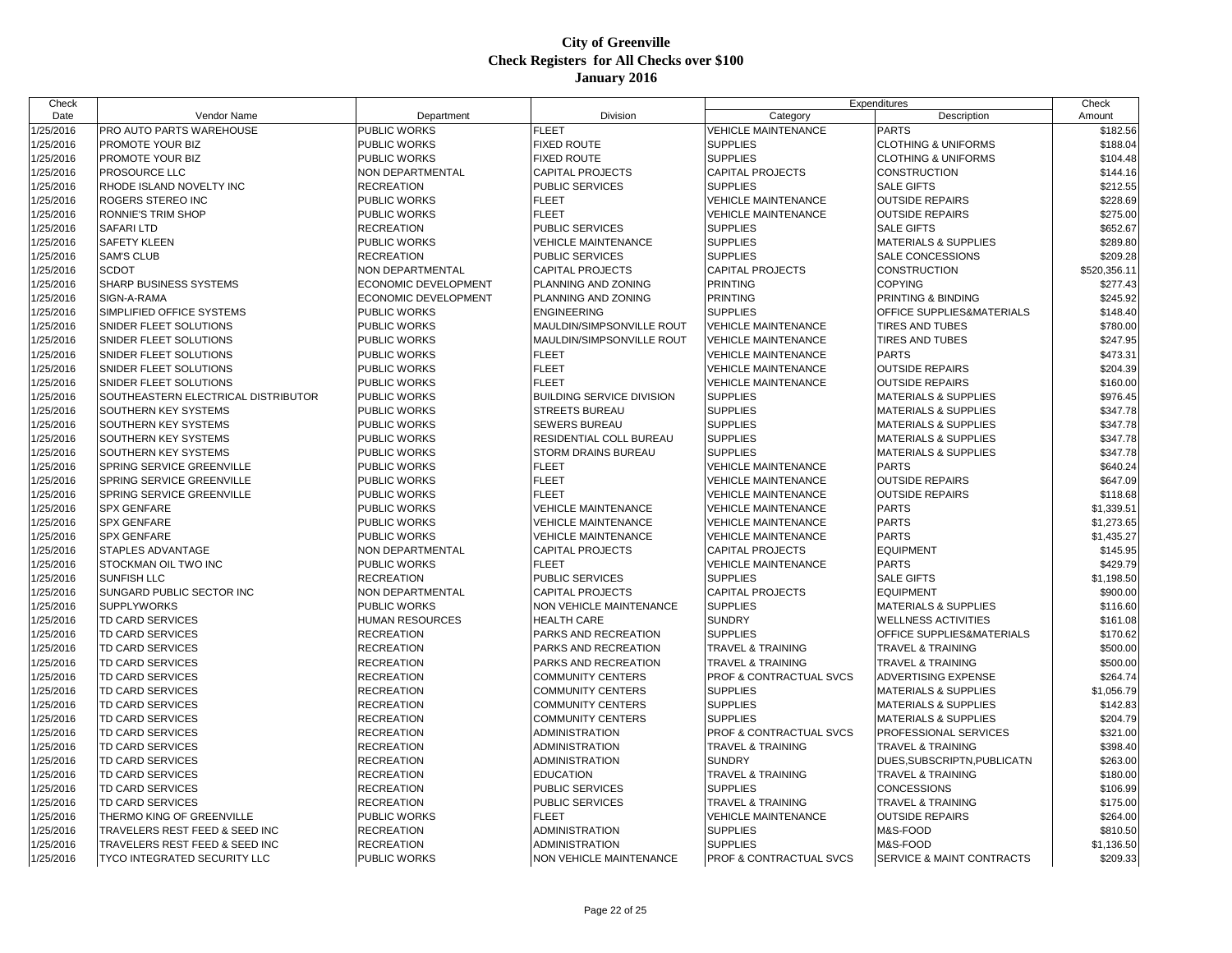| Check     |                                      |                                    |                               | Expenditures                   |                                      | Check       |
|-----------|--------------------------------------|------------------------------------|-------------------------------|--------------------------------|--------------------------------------|-------------|
| Date      | Vendor Name                          | Department                         | Division                      | Category                       | Description                          | Amount      |
| 1/25/2016 | TYCO INTEGRATED SECURITY LLC         | <b>PUBLIC SAFETY</b>               | POLICE-PATROL SVS             | <b>SUNDRY</b>                  | MISCELLANEOUS                        | \$604.27    |
| 1/25/2016 | <b>UNIFIRST</b>                      | PUBLIC WORKS                       | <b>VEHICLE MAINTENANCE</b>    | <b>SUPPLIES</b>                | <b>CLOTHING &amp; UNIFORMS</b>       | \$270.77    |
| 1/25/2016 | VARITECH INDUSTRIES INC              | PUBLIC WORKS                       | SEWERS BUREAU                 | <b>SUPPLIES</b>                | <b>MATERIALS &amp; SUPPLIES</b>      | \$986.10    |
| 1/25/2016 | W N WATSON-WEST TIRE & AUTOMOTIVE    | PUBLIC WORKS                       | <b>FLEET</b>                  | <b>VEHICLE MAINTENANCE</b>     | <b>PARTS</b>                         | \$692.36    |
| 1/25/2016 | <b>WWW WILLIAMS</b>                  | <b>PUBLIC WORKS</b>                | <b>FLEET</b>                  | <b>VEHICLE MAINTENANCE</b>     | <b>PARTS</b>                         | \$159.00    |
| 1/25/2016 | WHITE CAP CONSTRUCTION SUPPLY        | PUBLIC WORKS                       | <b>STREETS BUREAU</b>         | <b>SUPPLIES</b>                | <b>MATERIALS &amp; SUPPLIES</b>      | \$1,485.00  |
| 1/25/2016 | WHITE HORSE PACKAGING                | RECREATION                         | ADMINISTRATION                | <b>SUPPLIES</b>                | JANITORIAL SUPPLIES                  | \$432.89    |
| 1/25/2016 | <b>WORLDATWORK</b>                   | HUMAN RESOURCES                    | <b>HUMAN RESOURCES</b>        | <b>SUNDRY</b>                  | DUES, SUBSCRIPTN, PUBLICATN          | \$245.00    |
| 1/29/2016 | ABLE SOUTH CAROLINA                  | PUBLIC WORKS                       | <b>ENGINEERING</b>            | PROF & CONTRACTUAL SVCS        | PROFESSIONAL SERVICES                | \$2,700.00  |
| 1/29/2016 | <b>ADW ARCHITECTS PA</b>             | NON DEPARTMENTAL                   | <b>CAPITAL PROJECTS</b>       | <b>CAPITAL PROJECTS</b>        | PLANNING/DESIGN                      | \$21,320.18 |
| 1/29/2016 | AMERICAN PLANNING ASSOCIATION        | ECONOMIC DEVELOPMENT               | PLANNING AND ZONING           | TRAVEL & TRAINING              | TRAVEL & TRAINING                    | \$785.00    |
| 1/29/2016 | AMERICAN PLANNING ASSOCIATION        | ECONOMIC DEVELOPMENT               | PLANNING AND ZONING           | <b>TRAVEL &amp; TRAINING</b>   | <b>TRAVEL &amp; TRAINING</b>         | \$885.00    |
| 1/29/2016 | AMERICAN PLANNING ASSOCIATION        | ECONOMIC DEVELOPMENT               | PLANNING AND ZONING           | <b>TRAVEL &amp; TRAINING</b>   | <b>TRAVEL &amp; TRAINING</b>         | \$930.00    |
| 1/29/2016 | AMG PARTS & EQUIPMENT LLC            | PUBLIC WORKS                       | <b>FLEET</b>                  | <b>VEHICLE MAINTENANCE</b>     | <b>OUTSIDE REPAIRS</b>               | \$1,624.97  |
| 1/29/2016 | ASG LLC                              | <b>RECREATION</b>                  | <b>ADMINISTRATION</b>         | PROF & CONTRACTUAL SVCS        | <b>SERVICE &amp; MAINT CONTRACTS</b> | \$1,328.25  |
| 1/29/2016 | <b>BLANCHARD MACHINERY CO</b>        | PUBLIC WORKS                       | SEWERS BUREAU                 | PROF & CONTRACTUAL SVCS        | <b>EQUIPMENT RENTAL</b>              | \$1,088.15  |
| 1/29/2016 | <b>BLANCHARD MACHINERY CO</b>        | PUBLIC WORKS                       | STORM DRAINS BUREAU           | PROF & CONTRACTUAL SVCS        | <b>EQUIPMENT RENTAL</b>              | \$1,088.15  |
| 1/29/2016 | <b>BROWN AND CALDWELL</b>            | PUBLIC WORKS                       | STORMWATER MANAGEMENT         | PROF & CONTRACTUAL SVCS        | PROFESSIONAL SERVICES                | \$865.00    |
| 1/29/2016 | <b>CAINS TRANSMISSION INC</b>        | PUBLIC WORKS                       | <b>FLEET</b>                  | <b>VEHICLE MAINTENANCE</b>     | <b>OUTSIDE REPAIRS</b>               | \$1,556.08  |
| 1/29/2016 | CAROLINA ENVIRONMENTAL SYSTEMS INC   | PUBLIC WORKS                       | <b>FLEET</b>                  | <b>VEHICLE MAINTENANCE</b>     | <b>OUTSIDE REPAIRS</b>               | \$4,537.29  |
| 1/29/2016 | <b>CINCINNATI SYSTEMS INC</b>        | PUBLIC WORKS                       | <b>MAINTENANCE</b>            | <b>REPAIR &amp; MAINT SVCS</b> | REPAIRS & MAINTENANCE                | \$1,714.17  |
| 1/29/2016 | <b>CLERK OF COURT</b>                | OFFICE OF MGMT & BUDGET            | NON-DEPARTMENTAL              | PR-WH                          | <b>GARNISHMENTS</b>                  | \$378.48    |
| 1/29/2016 | <b>CLERK OF COURT</b>                | OFFICE OF MGMT & BUDGET            | NON-DEPARTMENTAL              | PR-WH                          | <b>GARNISHMENTS</b>                  | \$199.50    |
| 1/29/2016 | <b>CLERK OF COURT -SPARTANBURG</b>   | <b>OFFICE OF MGMT &amp; BUDGET</b> | NON-DEPARTMENTAL              | PR-WH                          | <b>GARNISHMENTS</b>                  | \$273.00    |
| 1/29/2016 | <b>CLERK OF COURT -SPARTANBURG</b>   | OFFICE OF MGMT & BUDGET            | NON-DEPARTMENTAL              | PR-WH                          | <b>GARNISHMENTS</b>                  | \$309.83    |
| 1/29/2016 | <b>CLERK OF COURT PICKENS COUNTY</b> | OFFICE OF MGMT & BUDGET            | NON-DEPARTMENTAL              | PR-WH                          | <b>GARNISHMENTS</b>                  | \$304.34    |
| 1/29/2016 | CONCRETE SUPPLY COMPANY LLC          | PUBLIC WORKS                       | <b>STREETS BUREAU</b>         | <b>SUPPLIES</b>                | <b>MATERIALS &amp; SUPPLIES</b>      | \$516.73    |
| 1/29/2016 | <b>CREW NETWORK</b>                  | ECONOMIC DEVELOPMENT               | <b>ECONOMIC DEVELOPMENT</b>   | <b>SUNDRY</b>                  | DUES, SUBSCRIPTN, PUBLICATN          | \$150.00    |
| 1/29/2016 | CRIDER BOUYE ELLIOTT & GOODWIN LLC   | NON DEPARTMENTAL                   | <b>CAPITAL PROJECTS</b>       | <b>CAPITAL PROJECTS</b>        | R/O/W & SITE ACQUISITION             | \$2,000.00  |
| 1/29/2016 | <b>CUMMINS ATLANTIC LLC</b>          | PUBLIC WORKS                       | <b>CLEMSON COMMUTER</b>       | <b>VEHICLE MAINTENANCE</b>     | <b>PARTS</b>                         | \$1,960.06  |
| 1/29/2016 | <b>CUMMINS ATLANTIC LLC</b>          | PUBLIC WORKS                       | <b>FLEET</b>                  | <b>VEHICLE MAINTENANCE</b>     | <b>PARTS</b>                         | \$2,751.50  |
| 1/29/2016 | DEER OAKS EAP SERVICES LLC           | HUMAN RESOURCES                    | OCCUPATIONAL HEALTH           | PROF & CONTRACTUAL SVCS        | PROFESSIONAL SERVICES                | \$1,821.92  |
| 1/29/2016 | ECHOLS OIL COMPANY INC               | PUBLIC WORKS                       | ADMINISTRATION                | <b>VEHICLE MAINTENANCE</b>     | <b>FUEL</b>                          | \$7,898.94  |
| 1/29/2016 | ECHOLS OIL COMPANY INC               | PUBLIC WORKS                       | <b>FLEET</b>                  | <b>VEHICLE MAINTENANCE</b>     | <b>FUEL</b>                          | \$12,227.42 |
| 1/29/2016 | ECHOLS OIL COMPANY INC               | PUBLIC WORKS                       | <b>FLEET</b>                  | <b>VEHICLE MAINTENANCE</b>     | <b>FUEL</b>                          | \$12,677.64 |
| 1/29/2016 | ECHOLS OIL COMPANY INC               | PUBLIC WORKS                       | <b>FLEET</b>                  | <b>VEHICLE MAINTENANCE</b>     | <b>FUEL</b>                          | \$11,907.02 |
| 1/29/2016 | ECHOLS OIL COMPANY INC               | PUBLIC WORKS                       | FLEET                         | <b>VEHICLE MAINTENANCE</b>     | <b>FUEL</b>                          | \$9,406.80  |
| 1/29/2016 | ECHOLS OIL COMPANY INC               | PUBLIC WORKS                       | <b>FLEET</b>                  | <b>VEHICLE MAINTENANCE</b>     | <b>FUEL</b>                          | \$10,289.84 |
| 1/29/2016 | ECHOLS OIL COMPANY INC               | PUBLIC WORKS                       | <b>FLEET</b>                  | <b>VEHICLE MAINTENANCE</b>     | <b>FUEL</b>                          | \$746.17    |
| 1/29/2016 | ECHOLS OIL COMPANY INC               | PUBLIC WORKS                       | <b>FLEET</b>                  | <b>VEHICLE MAINTENANCE</b>     | <b>FUEL</b>                          | \$9,700.24  |
| 1/29/2016 | ECHOLS OIL COMPANY INC               | PUBLIC WORKS                       | <b>FLEET</b>                  | <b>VEHICLE MAINTENANCE</b>     | <b>FUEL</b>                          | \$13,553.07 |
| 1/29/2016 | ECHOLS OIL COMPANY INC               | PUBLIC WORKS                       | <b>FLEET</b>                  | <b>VEHICLE MAINTENANCE</b>     | <b>FUEL</b>                          | \$11,171.55 |
| 1/29/2016 | ECHOLS OIL COMPANY INC               | PUBLIC WORKS                       | <b>FLEET</b>                  | <b>VEHICLE MAINTENANCE</b>     | <b>FUEL</b>                          | \$11,042.39 |
| 1/29/2016 | ENTERCOM GREENVILLE LLC WSPA-FM      | CITY MANAGER                       | <b>DONATIONS</b>              | CONTRIBUTIONS/DONATIONS        | DOWNTOWN GVL HOLIDAY HAPP            | \$2,000.00  |
| 1/29/2016 | <b>EXXONMOBIL OIL CORPORATION</b>    | PUBLIC WORKS                       | <b>FLEET</b>                  | <b>VEHICLE MAINTENANCE</b>     | <b>PARTS</b>                         | \$4,210.54  |
| 1/29/2016 | FAMILY CT OF THE 13TH CIRCUIT        | OFFICE OF MGMT & BUDGET            | NON-DEPARTMENTAL              | PR-WH                          | <b>GARNISHMENTS</b>                  | \$5,548.22  |
| 1/29/2016 | FGP INTERNATIONAL                    | OFFICE OF MGMT & BUDGET            | <b>REVENUE</b>                | PROF & CONTRACTUAL SVCS        | TEMP PERSONNEL SVCS                  | \$759.60    |
| 1/29/2016 | <b>FLSDU</b>                         | <b>OFFICE OF MGMT &amp; BUDGET</b> | NON-DEPARTMENTAL              | PR-WH                          | <b>GARNISHMENTS</b>                  | \$203.54    |
| 1/29/2016 | FORMS & SUPPLY INC                   | OFFICE OF MGMT & BUDGET            | <b>INFORMATION TECHNOLOGY</b> | <b>SUPPLIES</b>                | <b>MATERIALS &amp; SUPPLIES</b>      | \$3,421.68  |
| 1/29/2016 | FRIENDS OF THE ZOO                   | <b>RECREATION</b>                  | <b>PUBLIC SERVICES</b>        | <b>MEMBERSHIP</b>              | FOZ MEMBERSHIP TRSF PMT              | \$2,809.00  |
| 1/29/2016 | <b>GCR TIRE CENTERS</b>              | PUBLIC WORKS                       | <b>FLEET</b>                  | <b>VEHICLE MAINTENANCE</b>     | <b>PARTS</b>                         | \$1,556.35  |
| 1/29/2016 | <b>GCR TIRE CENTERS</b>              | PUBLIC WORKS                       | <b>FLEET</b>                  | <b>VEHICLE MAINTENANCE</b>     | <b>PARTS</b>                         | \$3,959.35  |
| 1/29/2016 | <b>GEORGIA BARK COMPANY</b>          | <b>RECREATION</b>                  | <b>BEAUTIFICATION BUREAU</b>  | <b>SUPPLIES</b>                | <b>MATERIALS &amp; SUPPLIES</b>      | \$1,272.00  |
|           |                                      |                                    |                               |                                |                                      |             |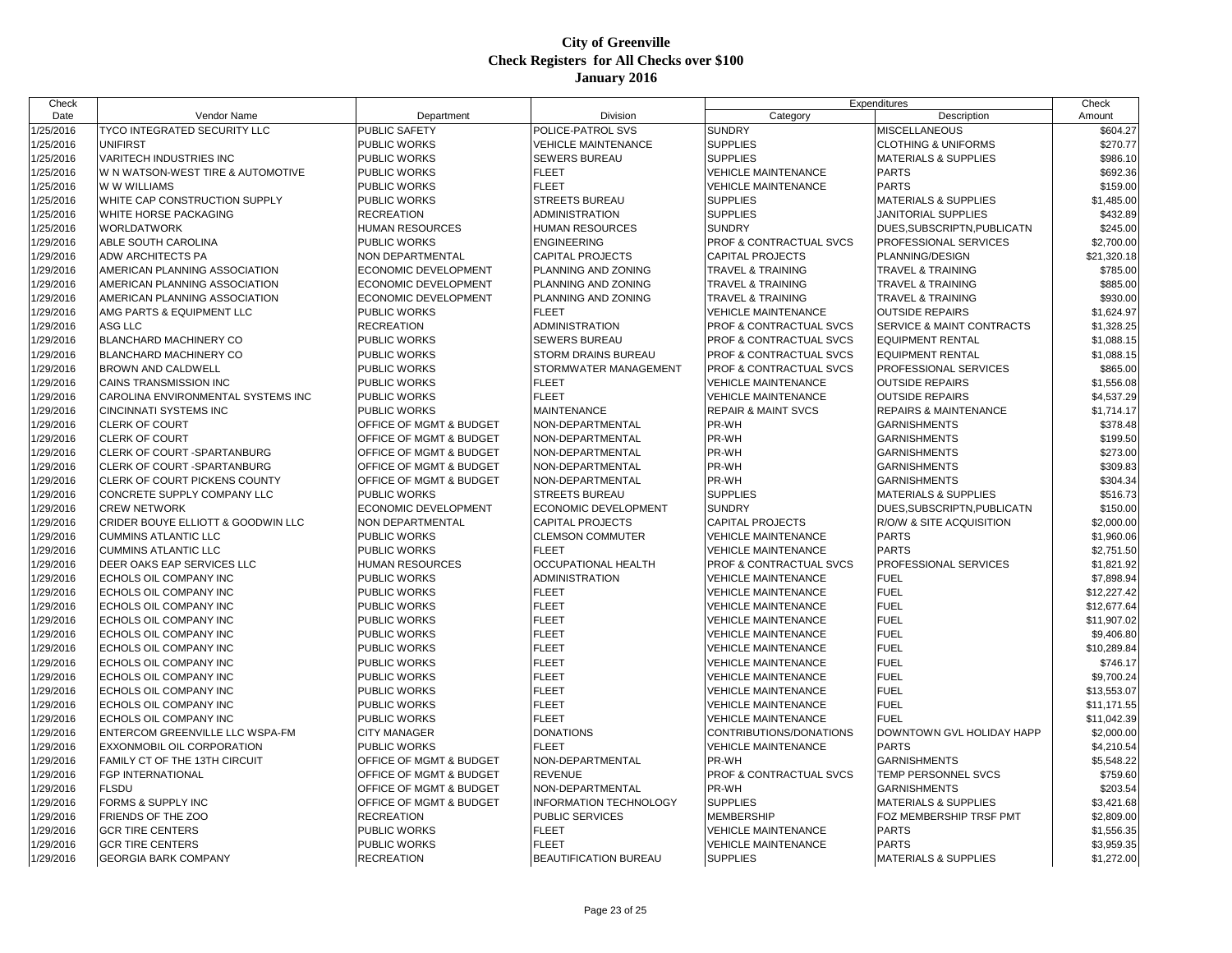| Check     |                                     |                                        |                                              | Expenditures                       |                                                                  | Check       |
|-----------|-------------------------------------|----------------------------------------|----------------------------------------------|------------------------------------|------------------------------------------------------------------|-------------|
| Date      | Vendor Name                         | Department                             | Division                                     | Category                           | Description                                                      | Amount      |
| 1/29/2016 | <b>GOODYEAR COMMERCIAL TIRE</b>     | PUBLIC WORKS                           | <b>FLEET</b>                                 | <b>VEHICLE MAINTENANCE</b>         | <b>PARTS</b>                                                     | \$2,723.68  |
| 1/29/2016 | GOODYEAR COMMERCIAL TIRE            | <b>PUBLIC WORKS</b>                    | <b>FLEET</b>                                 | <b>VEHICLE MAINTENANCE</b>         | <b>PARTS</b>                                                     | \$2,240.54  |
| 1/29/2016 | <b>GOODYEAR COMMERCIAL TIRE</b>     | <b>PUBLIC WORKS</b>                    | <b>FLEET</b>                                 | <b>VEHICLE MAINTENANCE</b>         | <b>PARTS</b>                                                     | \$2,434.64  |
| 1/29/2016 | <b>GREENVILLE CLOCKWORKS</b>        | <b>COUNCIL</b>                         | <b>CITY COUNCIL</b>                          | <b>SUNDRY</b>                      | <b>MISCELLANEOUS</b>                                             | \$200.00    |
| 1/29/2016 | <b>GREENVILLE COUNTY</b>            | <b>PUBLIC SAFETY</b>                   | POLICE-PATROL SVS                            | <b>SUPPLIES</b>                    | <b>MATERIALS &amp; SUPPLIES</b>                                  | \$1,250.00  |
| 1/29/2016 | <b>GREG BURRISS</b>                 | <b>RECREATION</b>                      | <b>PARKS MAINTENANCE</b>                     | <b>TRAVEL &amp; TRAINING</b>       | <b>TRAVEL &amp; TRAINING</b>                                     | \$276.70    |
| 1/29/2016 | GREGORY PEST SOLUTIONS              | PUBLIC WORKS                           | <b>BUILDING SERVICE DIVISION</b>             | PROF & CONTRACTUAL SVCS            | SERVICE & MAINT CONTRACTS                                        | \$500.00    |
| 1/29/2016 | HARRISON'S WORKWEAR                 | <b>PUBLIC WORKS</b>                    | RESIDENTIAL COLL BUREAU                      | <b>SUPPLIES</b>                    | <b>CLOTHING &amp; UNIFORMS</b>                                   | \$140.00    |
| 1/29/2016 | HARRISON'S WORKWEAR                 | <b>PUBLIC WORKS</b>                    | RESIDENTIAL COLL BUREAU                      | <b>SUPPLIES</b>                    | <b>CLOTHING &amp; UNIFORMS</b>                                   | \$140.00    |
| 1/29/2016 | HAYNSWORTH SINKLER BOYD PA          | NON DEPARTMENTAL                       | <b>CAPITAL PROJECTS</b>                      | <b>CAPITAL PROJECTS</b>            | PROJECT MANAGEMENT                                               | \$480.00    |
| 1/29/2016 | <b>HESC</b>                         | OFFICE OF MGMT & BUDGET                | NON-DEPARTMENTAL                             | PR-WH                              | <b>GARNISHMENTS</b>                                              | \$163.75    |
| 1/29/2016 | INTERNAL REVENUE SERVICE            | <b>OFFICE OF MGMT &amp; BUDGET</b>     | NON-DEPARTMENTAL                             | PR-WH                              | <b>GARNISHMENTS</b>                                              | \$150.00    |
| 1/29/2016 | <b>JIMMY CLOW</b>                   | <b>PUBLIC WORKS</b>                    | <b>STREETS BUREAU</b>                        | <b>SUPPLIES</b>                    | <b>MATERIALS &amp; SUPPLIES</b>                                  | \$105.39    |
| 1/29/2016 | JOHN CASTILE                        | <b>CITY MANAGER</b>                    | <b>CITY MANAGER</b>                          | <b>TRAVEL &amp; TRAINING</b>       | TRAVEL & TRAINING                                                | \$395.72    |
| 1/29/2016 | JULIE VALENTINE CENTER              | <b>PUBLIC SAFETY</b>                   | POLICE-PATROL SVS                            | <b>SUNDRY</b>                      | MISCELLANEOUS                                                    | \$512.50    |
| 1/29/2016 | KING ASPHALT INC                    | NON DEPARTMENTAL                       | <b>CAPITAL PROJECTS</b>                      | <b>CAPITAL PROJECTS</b>            | <b>CONSTRUCTION</b>                                              | \$7,002.64  |
| 1/29/2016 | L-J INC                             | NON DEPARTMENTAL                       | <b>CAPITAL PROJECTS</b>                      | <b>CAPITAL PROJECTS</b>            | <b>CONSTRUCTION</b>                                              | \$28,164.58 |
| 1/29/2016 | L-J INC                             | NON DEPARTMENTAL                       | <b>CAPITAL PROJECTS</b>                      | <b>CAPITAL PROJECTS</b>            | CONSTRUCTION                                                     | \$75,539.34 |
| 1/29/2016 | LINE X OF GREENVILLE                | <b>PUBLIC WORKS</b>                    | <b>FLEET</b>                                 | <b>VEHICLE MAINTENANCE</b>         | <b>OUTSIDE REPAIRS</b>                                           | \$4,000.00  |
| 1/29/2016 | MARYLAND CHILD SUPPORT ACCOUNT      | OFFICE OF MGMT & BUDGET                | NON-DEPARTMENTAL                             | PR-WH                              | <b>GARNISHMENTS</b>                                              | \$129.40    |
| 1/29/2016 | <b>MELISSA DOUGLAS</b>              | <b>RECREATION</b>                      | PARKS AND RECREATION                         | <b>TRAVEL &amp; TRAINING</b>       | <b>TRAVEL &amp; TRAINING</b>                                     | \$398.16    |
| 1/29/2016 | MID-ATLANTIC ASSOCIATES INC         | NON DEPARTMENTAL                       | <b>MISC GRANTS</b>                           | <b>CAPITAL PROJECTS</b>            | PROJECT EXPENSE                                                  | \$2,732.50  |
| 1/29/2016 | MID-ATLANTIC ASSOCIATES INC         | NON DEPARTMENTAL                       | <b>MISC GRANTS</b>                           | <b>CAPITAL PROJECTS</b>            | PROJECT EXPENSE                                                  | \$2,375.00  |
| 1/29/2016 | MIKE'S BODY SHOP & TOWING INC       | PUBLIC WORKS                           | <b>FLEET</b>                                 | <b>VEHICLE MAINTENANCE</b>         | <b>OUTSIDE REPAIRS</b>                                           | \$2,727.25  |
| 1/29/2016 | MIKE'S BODY SHOP & TOWING INC       | <b>PUBLIC WORKS</b>                    | <b>FLEET</b>                                 | <b>VEHICLE MAINTENANCE</b>         | <b>OUTSIDE REPAIRS</b>                                           | \$1,826.84  |
| 1/29/2016 | MILONE AND MACBROOM                 | NON DEPARTMENTAL                       | <b>CAPITAL PROJECTS</b>                      | <b>CAPITAL PROJECTS</b>            | PLANNING/DESIGN                                                  | \$3,880.00  |
| 1/29/2016 | QUINN LAW OFFICE                    | <b>OFFICE OF MGMT &amp; BUDGET</b>     | <b>REVENUE</b>                               | <b>BUSINESS LICENSE(HOLDING)</b>   | <b>REFUNDS</b>                                                   | \$683.06    |
| 1/29/2016 | VISUAL CONCEPTS SIGNS AND LIGH      | OFFICE OF MGMT & BUDGET                | <b>REVENUE</b>                               | <b>BUSINESS LICENSE(HOLDING)</b>   | <b>REFUNDS</b>                                                   | \$177.00    |
| 1/29/2016 | ELMORE GOLDSMITH PA                 | <b>OFFICE OF MGMT &amp; BUDGET</b>     | <b>REVENUE</b>                               | <b>BUSINESS LICENSE(HOLDING)</b>   | <b>REFUNDS</b>                                                   | \$164.15    |
| 1/29/2016 | SOUTHERN OPTICAL                    | <b>OFFICE OF MGMT &amp; BUDGET</b>     | <b>REVENUE</b>                               | BUSINESS LICENSE(HOLDING)          | <b>REFUNDS</b>                                                   | \$136.90    |
| 1/29/2016 | <b>ISGETT DISTRIBUTORS INC</b>      | OFFICE OF MGMT & BUDGET                | <b>REVENUE</b>                               | <b>BUSINESS LICENSE(HOLDING)</b>   | <b>REFUNDS</b>                                                   | \$201.45    |
| 1/29/2016 | <b>REALTYLINK LLC</b>               | OFFICE OF MGMT & BUDGET                | <b>REVENUE</b>                               | <b>BUSINESS LICENSE(HOLDING)</b>   | <b>REFUNDS</b>                                                   | \$136.18    |
| 1/29/2016 | INTERNAL MEDICINE ASSOCIATES        | <b>OFFICE OF MGMT &amp; BUDGET</b>     | <b>REVENUE</b>                               | <b>BUSINESS LICENSE(HOLDING)</b>   | <b>REFUNDS</b>                                                   | \$167.09    |
| 1/29/2016 | <b>B AND C PAINTING INC</b>         | <b>OFFICE OF MGMT &amp; BUDGET</b>     | <b>REVENUE</b>                               | BUSINESS LICENSE(HOLDING)          | <b>REFUNDS</b>                                                   | \$108.00    |
| 1/29/2016 | REFRIGERATION SERVICES INC          | <b>OFFICE OF MGMT &amp; BUDGET</b>     | <b>REVENUE</b>                               | BUSINESS LICENSE(HOLDING)          | <b>REFUNDS</b>                                                   | \$210.00    |
| 1/29/2016 | CHARLOTTE MECHANICAL LLC            | <b>OFFICE OF MGMT &amp; BUDGET</b>     | <b>REVENUE</b>                               | <b>BUSINESS LICENSE(HOLDING)</b>   | <b>REFUNDS</b>                                                   | \$4,032.00  |
| 1/29/2016 | MILLER PIPELINE LLC                 | <b>OFFICE OF MGMT &amp; BUDGET</b>     | <b>REVENUE</b>                               | <b>BUSINESS LIC &amp; PERMITS</b>  | <b>BUSINESS LIC-CONTRACTOR</b>                                   | \$757.00    |
| 1/29/2016 | MITCHELL 1                          | <b>PUBLIC WORKS</b>                    | <b>FLEET</b>                                 | <b>SUNDRY</b>                      | DUES, SUBSCRIPTN, PUBLICATN                                      | \$1,831.68  |
| 1/29/2016 | <b>MKSK</b>                         | <b>RECREATION</b>                      | PARKS AND RECREATION                         | PROF & CONTRACTUAL SVCS            | PROFESSIONAL SERVICES                                            | \$1,872.50  |
| 1/29/2016 | <b>NABI PARTS LLC</b>               | <b>PUBLIC WORKS</b>                    | <b>VEHICLE MAINTENANCE</b>                   | <b>VEHICLE MAINTENANCE</b>         | <b>PARTS</b>                                                     | \$1,872.50  |
| 1/29/2016 | NORTHERN TOOL & EQUIPMENT           | <b>PUBLIC WORKS</b>                    | <b>FLEET</b>                                 | <b>SUPPLIES</b>                    | <b>MATERIALS &amp; SUPPLIES</b>                                  | \$1,588.47  |
| 1/29/2016 | OLD DOMINION BRUSH CO INC           | <b>PUBLIC WORKS</b>                    | <b>FLEET</b>                                 | <b>VEHICLE MAINTENANCE</b>         | <b>PARTS</b>                                                     | \$1,973.40  |
| 1/29/2016 | OLD DOMINION BRUSH CO INC           | <b>PUBLIC WORKS</b>                    | <b>FLEET</b>                                 | <b>VEHICLE MAINTENANCE</b>         | <b>PARTS</b>                                                     | \$2,056.00  |
| 1/29/2016 | OLD DOMINION BRUSH CO INC           | <b>PUBLIC WORKS</b>                    | <b>FLEET</b>                                 | <b>VEHICLE MAINTENANCE</b>         | <b>PARTS</b>                                                     | \$2,083.61  |
| 1/29/2016 | OLD DOMINION BRUSH CO INC           | <b>PUBLIC WORKS</b>                    | <b>FLEET</b>                                 | <b>VEHICLE MAINTENANCE</b>         | <b>PARTS</b>                                                     | \$2,776.61  |
| 1/29/2016 | <b>CREATIVE HEALTH</b>              | <b>PUBLIC WORKS</b>                    | PARKING ADMINISTRATION                       | PARKING DEPOSITS                   | PKG DEPOSITS-S. SPRING ST                                        | \$134.70    |
| 1/29/2016 | GREENVILLE CONSUMER SOLUTION CENTER | <b>PUBLIC WORKS</b>                    | PARKING ADMINISTRATION                       | PARKING DEPOSITS                   | PKG DEPOSITS-POINSETT                                            | \$418.80    |
| 1/29/2016 | <b>GWENDOLYN YOUNG</b>              | <b>PUBIC WORKS</b>                     | UTILITY UNDERGROUNDING FU                    | <b>SUNDRY</b>                      | <b>METER BOX CONVERSIONS</b>                                     | \$300.00    |
| 1/29/2016 | JODI PRICE HAJOSY                   | <b>RECREATION</b>                      |                                              | <b>TRAVEL &amp; TRAINING</b>       |                                                                  | \$112.32    |
| 1/29/2016 | <b>MARK GODFREY</b>                 | <b>RECREATION</b>                      | PARKS AND RECREATION<br>PARKS AND RECREATION | <b>TRAVEL &amp; TRAINING</b>       | <b>TRAVEL &amp; TRAINING</b>                                     | \$112.32    |
| 1/29/2016 | OOBE INC                            |                                        |                                              |                                    | TRAVEL & TRAINING                                                | \$1,811.36  |
| 1/29/2016 | OOBE INC                            | <b>RECREATION</b><br><b>RECREATION</b> | <b>ADMINISTRATION</b><br><b>EDUCATION</b>    | <b>SUPPLIES</b><br><b>SUPPLIES</b> | <b>CLOTHING &amp; UNIFORMS</b><br><b>CLOTHING &amp; UNIFORMS</b> |             |
|           |                                     |                                        |                                              |                                    |                                                                  | \$416.68    |
| 1/29/2016 | OOBE INC                            | <b>RECREATION</b>                      | PUBLIC SERVICES                              | <b>SUPPLIES</b>                    | <b>CLOTHING &amp; UNIFORMS</b>                                   | \$914.78    |